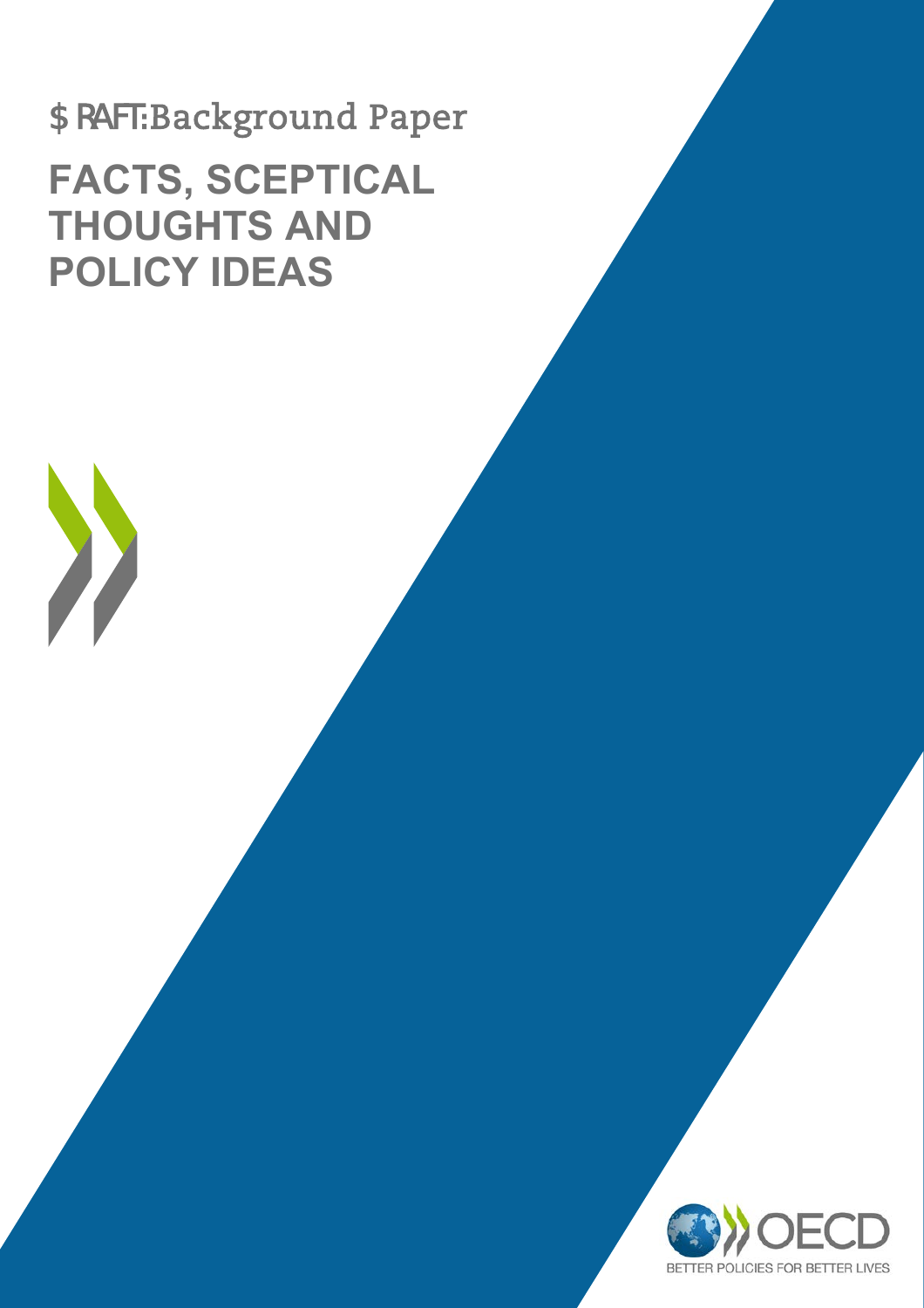This draft paper was prepared by Mr. Michael Pinto-Duschinsky in coordination with Paloma Baena Olabe for the OECD Policy Forum on "Restoring Trust in Government: Addressing Risks of Influence in Public Decision Making" hosted by the Public Sector Integrity Network, OECD, Paris, 14-15 November 2013.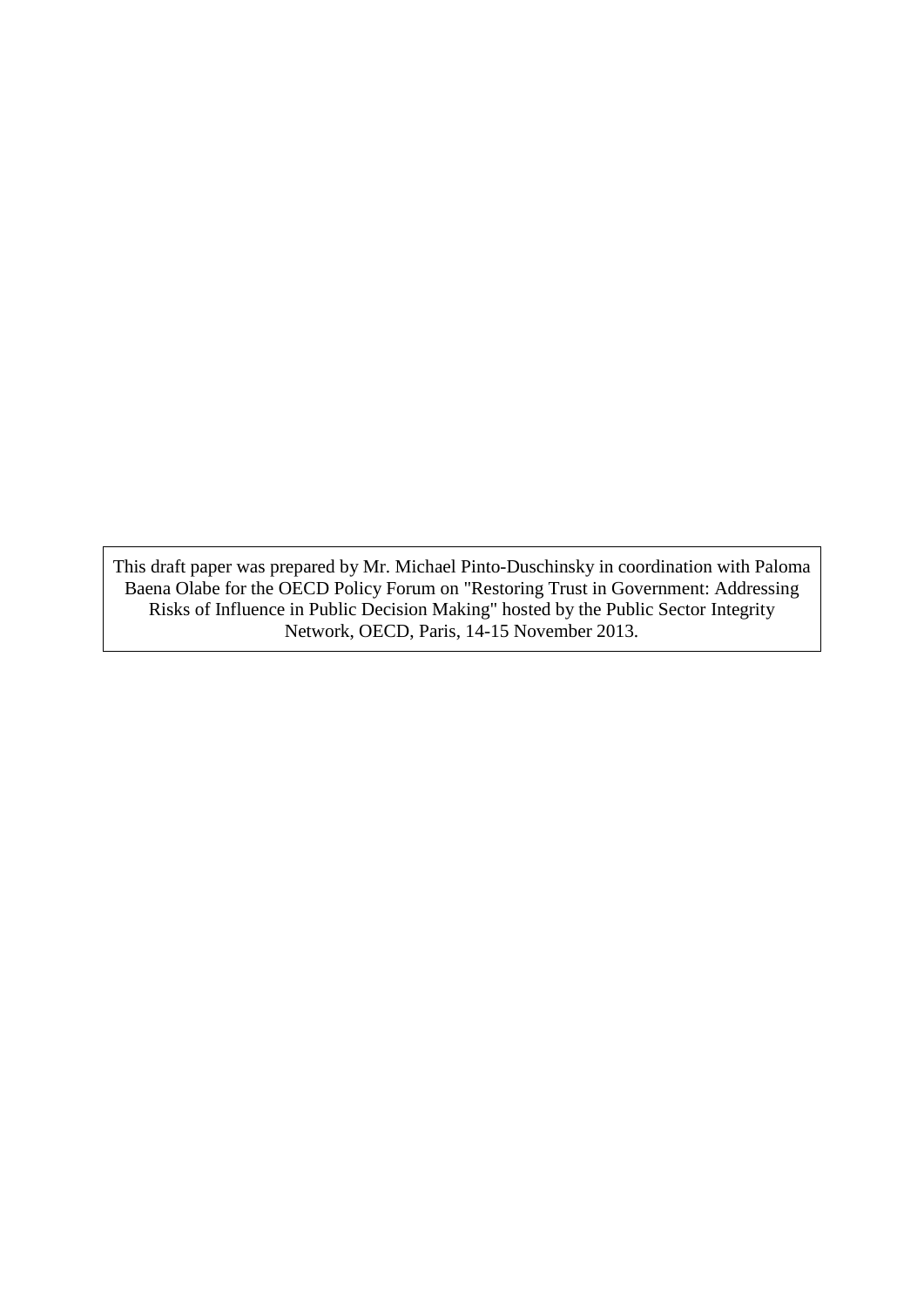# **TABLE OF CONTENTS**

| INTRODUCTION: POLITICAL FUNDING AS PART ANY OVERALL STRATEGY TO<br>$\mathbf{1}$                                                                                                                                                                                                                           |    |
|-----------------------------------------------------------------------------------------------------------------------------------------------------------------------------------------------------------------------------------------------------------------------------------------------------------|----|
| REGULATING POLITICAL FINANCE: TWO MYTHS AND AN UNPROVEN ASSUMPTION<br>2 <sup>1</sup>                                                                                                                                                                                                                      |    |
| The first founding myth of political finance reform: the exploding cost of modern election<br>a.<br>b) The second founding myth of political finance reform: television advertising in election<br>c.) Political finance as a reportedly major cause of scandal, public loss of trust in politics and low | 10 |
| 3 <sub>1</sub>                                                                                                                                                                                                                                                                                            |    |
| a)<br>b)<br>$\mathbf{c})$<br>d)                                                                                                                                                                                                                                                                           |    |
| $\overline{4}$ .                                                                                                                                                                                                                                                                                          |    |
| a)<br>$\mathbf{b}$<br>c)<br>$\rm d$<br>e)                                                                                                                                                                                                                                                                 |    |
| 5.                                                                                                                                                                                                                                                                                                        |    |
| POLITICAL FINANCE LEGISLATION IN MEMBER COUNTRIES OF THE OECD 49<br>ANNEX 1                                                                                                                                                                                                                               |    |
|                                                                                                                                                                                                                                                                                                           |    |
|                                                                                                                                                                                                                                                                                                           |    |

# **Tables**

| Table 1. Total campaign spending in United States elections in presidential election years, 1952-   |  |
|-----------------------------------------------------------------------------------------------------|--|
|                                                                                                     |  |
| Table 2. Overall Conservative Party spending (approximate) in electoral cycles from 1874-80 to      |  |
|                                                                                                     |  |
| Table 3. Trends in political spending per citizen in Austria, Canada, Germany and Japan, 1971-2000. |  |
|                                                                                                     |  |
|                                                                                                     |  |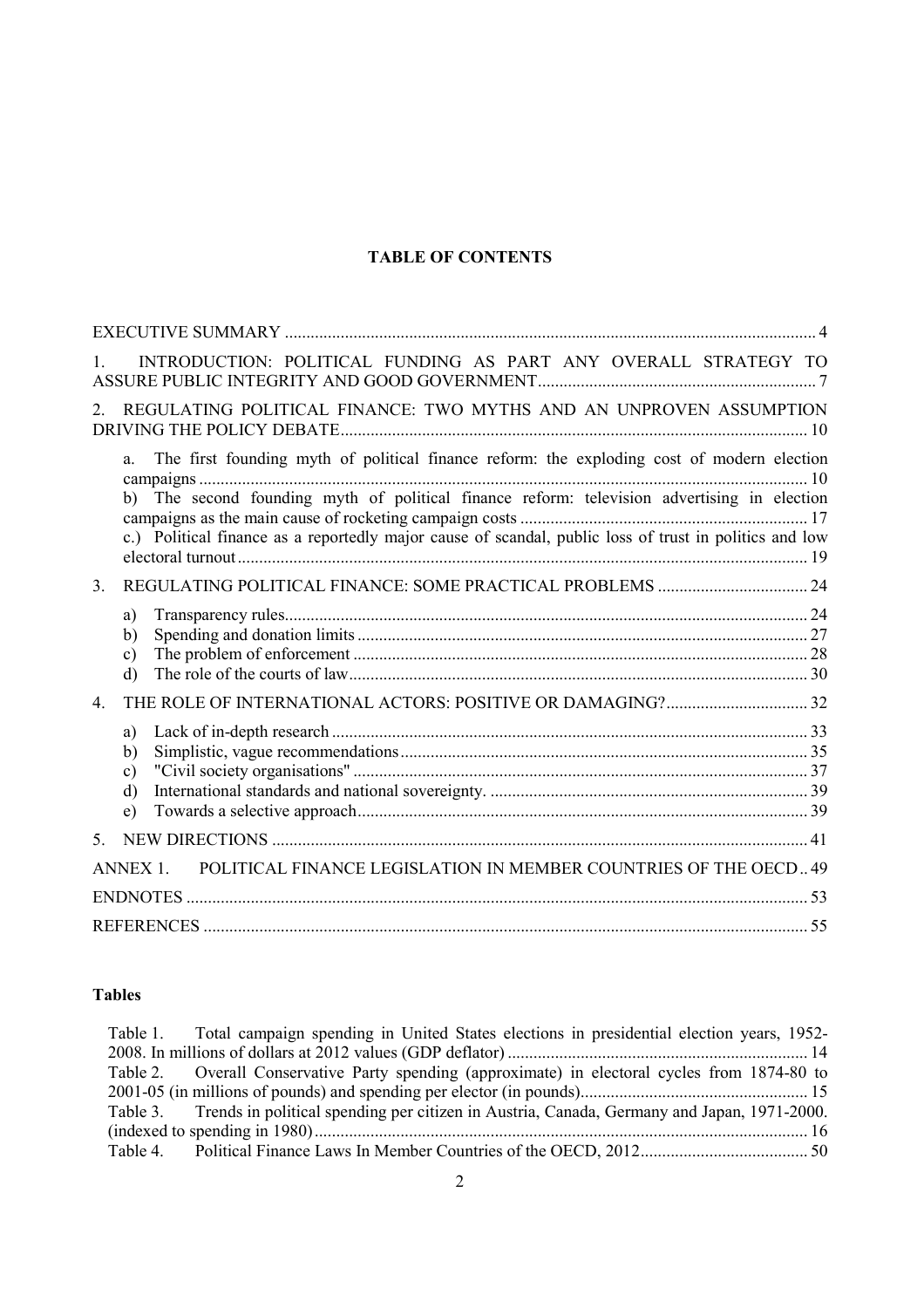Table 5. Political Broadcasting Regulations and Subsidies in Member Countries of The OECD, 2002-<br>Table 6.

Estimated Percentage of Revenues of Eligible Parties Derived from Direct State Funding. 52

# **Boxes**

| Box 3. Modern mass media campaigning as the alleged cause of increased political spending 17 |  |
|----------------------------------------------------------------------------------------------|--|
|                                                                                              |  |
|                                                                                              |  |
|                                                                                              |  |
|                                                                                              |  |
|                                                                                              |  |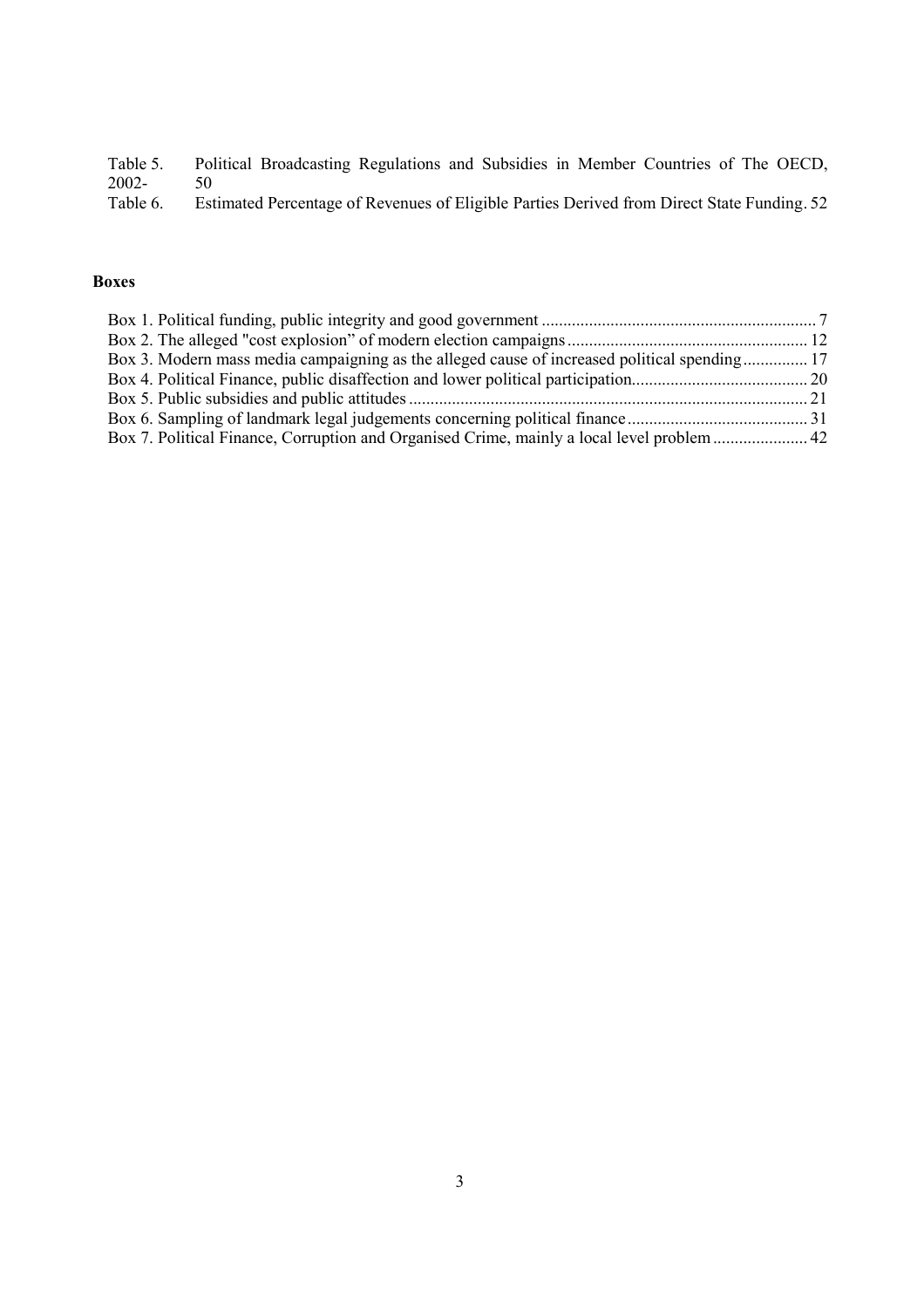#### **EXECUTIVE SUMMARY**

The financing of political parties and election campaigns has rightly become regarded as an essential subject for those concerned with public integrity and good government.

Policy on such matters as lobbying, organised crime, drug trafficking, and public contracting abuses cannot realistically be considered without taking account of the role in many countries of political finance. Conversely, controls of party and election funding are likely to be ineffective if they exist in isolation. On their own, they are likely to result merely in the re-channelling of money spent to obtain political influence through lobbies and through organisations which are legally independent from parties but which are like off-shore islands of parties.

The reality that political finance frequently causes severe problems does not mean that there are any straightforward remedies. Political finance reforms often fail because they have been based on myths and on a resort to laws which are largely unenforced, riddled with loopholes, and sometimes damaging in their unintended consequences. The paper starts therefore with a critical summary of the state of research into party and election campaign finance, with a focus on invalid or unproven claims. It then suggests an agenda of initiatives by scholars and policymakers, some of which may be followed up by the OECD and other bodies participating in the forum.

There has been a global tendency toward greater regulation of the funding of political parties and election campaigns and toward public subsidies. However, the conventional justifications for these reforms have not been based on solid empirical evidence.

Among the most common of these factually weak arguments are:

- 1. there has been an explosion in spending by parties and candidates,
- 2. this cost explosion has been driven by the expenses of modern media campaigning, especially television advertising,
- 3. increasingly expensive campaigns have been responsible for loss of public trust in democratic politics and thus for low electoral turnout.

Debates about electoral and constitutional rules are inherently ideological and political. Though there is widespread agreement that elections should be both "free" and "fair", there is no consensus about the relative weight to be given to freedom of expression (which often implies a lack of regulation) and to fairness (which, on the contrary, normally involves regulation). There are legitimate arguments from the political right for systems which stress freedom of expression and from the political left for a greater priority for rules to assure fairness.

Among all the different options for legislation concerning the control of political finance, the one that has the widest support is that of transparency. However, even here there is room for legitimate disagreement. Moreover, it is not easy to translate the ideal of transparency into reality.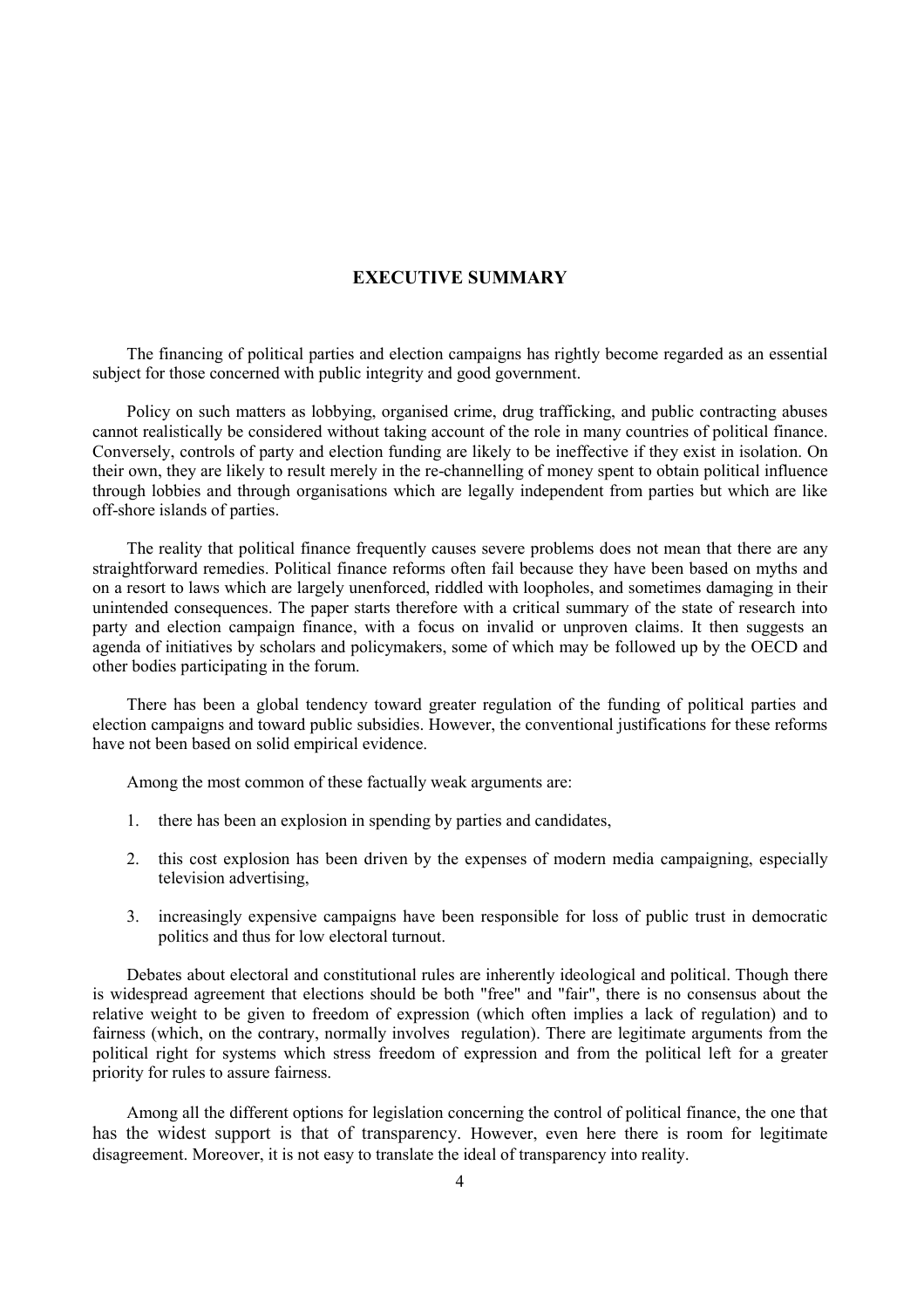Transparency may have distorting effects if political parties are subject to more onerous rules than lobbies and various indirect forms of money in politics. Carefully considered applications of the policy of transparency are needed.

It follows that it is dangerous for international bodies to advocate and, even more dangerous, to seek to impose a common world order in the field of political financing.

International bodies play their important roles most usefully when they refrain from proposing standards and codes about matters which are inherently political, ideological and subject to national variations. The attempt to find wording which papers over disagreements too often results in vague declarations which conceal practical problems.

It is all the more important to be careful about legal reforms since a feature of political finance regulation and subsidy which seems to be increasingly important is the role of courts - both national and international - in making rulings on both the principles and on the details of political finance regimes. Political funding has already led to significant clashes between courts and national legislatures (for example, in the United States). These conflicts threaten to become even more serious when an international court such as the European Court of Human Rights invalidates national law of any of the 46 member states of the Council of Europe.

The value of international NGOs in the field of political finance varies according to whether they provide technical information, training and support for legislators and electoral administrators (which are potentially valuable functions), or whether they suggest headline-grabbing or ideologically-loaded solutions and pursue the largest available contracts from donor agencies. In the author's judgment, the value in the field of political funding of what have come to be called "civil society organisations" has been oversold. This is partly because these bodies often have weak local roots and partly because the campaigns they tend to mount are too crude.

The objective of presenting a cautionary reality check is to suggest ways in which international organisations can play positive and important roles. The paper concludes with a set of personal conclusions and thoughts which are intended to direct debates on political financing into some new, potentially fruitful directions.

- 1. Special problems such as the political finance role of organised crime and drugs trafficking are particularly suited for attention by international bodies since they typically involve cross-border activity. Apart from research into national-level political spending, there is a need for local case studies. It is local-level studies which are likely to be the most revealing when it comes to matters such as vote-buying, the exchange of public contracts for political donations, and the role of organised crime and drugs trafficking.
- 2. A potentially valuable role both for national and international democracy promotion bodies is in funding schemes to train to provide in depth training for locally-based researchers and experts in the field of political finance.
- 3. There needs to be more empirical study of agencies responsible for the enforcement of political finance laws - their structure and powers, their staffing, and their record in achieving prosecutions and convictions.
- 4. There needs to be empirical study of "indirect" public funding. This includes the use of public resources by incumbent legislators annational and local governments for partisan purposes.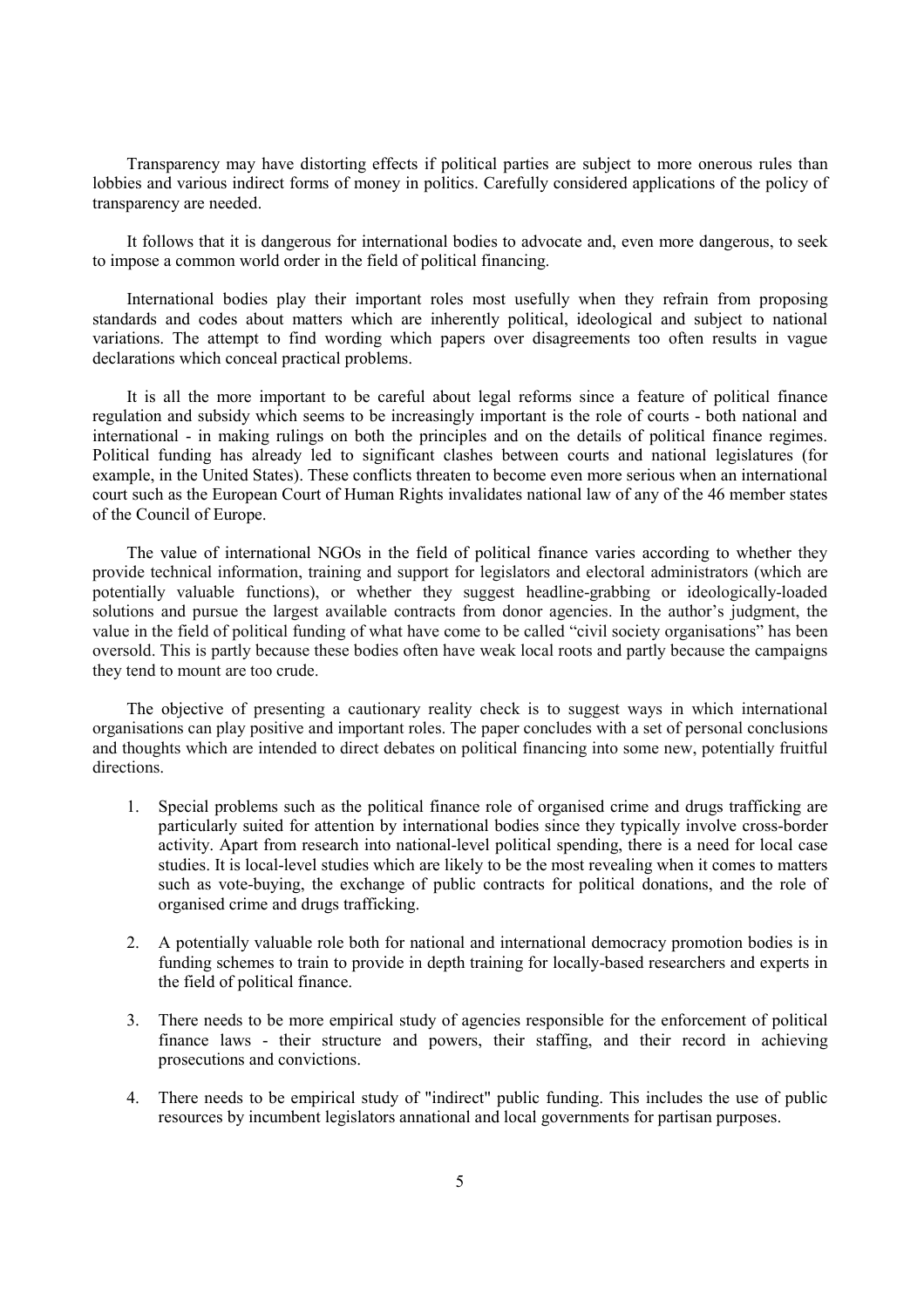- 5. In practice "political finance" includes money used for political purposes via the media and via pressure groups. Comprehensive study of the role of money in politics requires investigation into varied channels and not only of political parties.
- 6. There is a need for research with a greater focus on factual investigation rather than on policy recommendation or on examination of existing laws in different countries. For example, there is a shortage of comprehensive national studies of trends in political spending.

There is also a lack of research into the funding of sub-national elections and of local party.

#### *Organisations judgment*

- 1. There needs to be more detailed comparative study of cases relating to political funding and to other aspects of electoral law which have come up before international courts such as the European Court of Human Rights and before national courts.
- 2. Since problems of political finance regulations and laws stem typically from matters of detail and definition, more attention needs to be paid to technical issues of legislation. Problems which have arisen in one country may be useful to another in matters such as the definition for regulatory purposes of terms such as "political party", "election campaign", "electoral purposes", and "donation".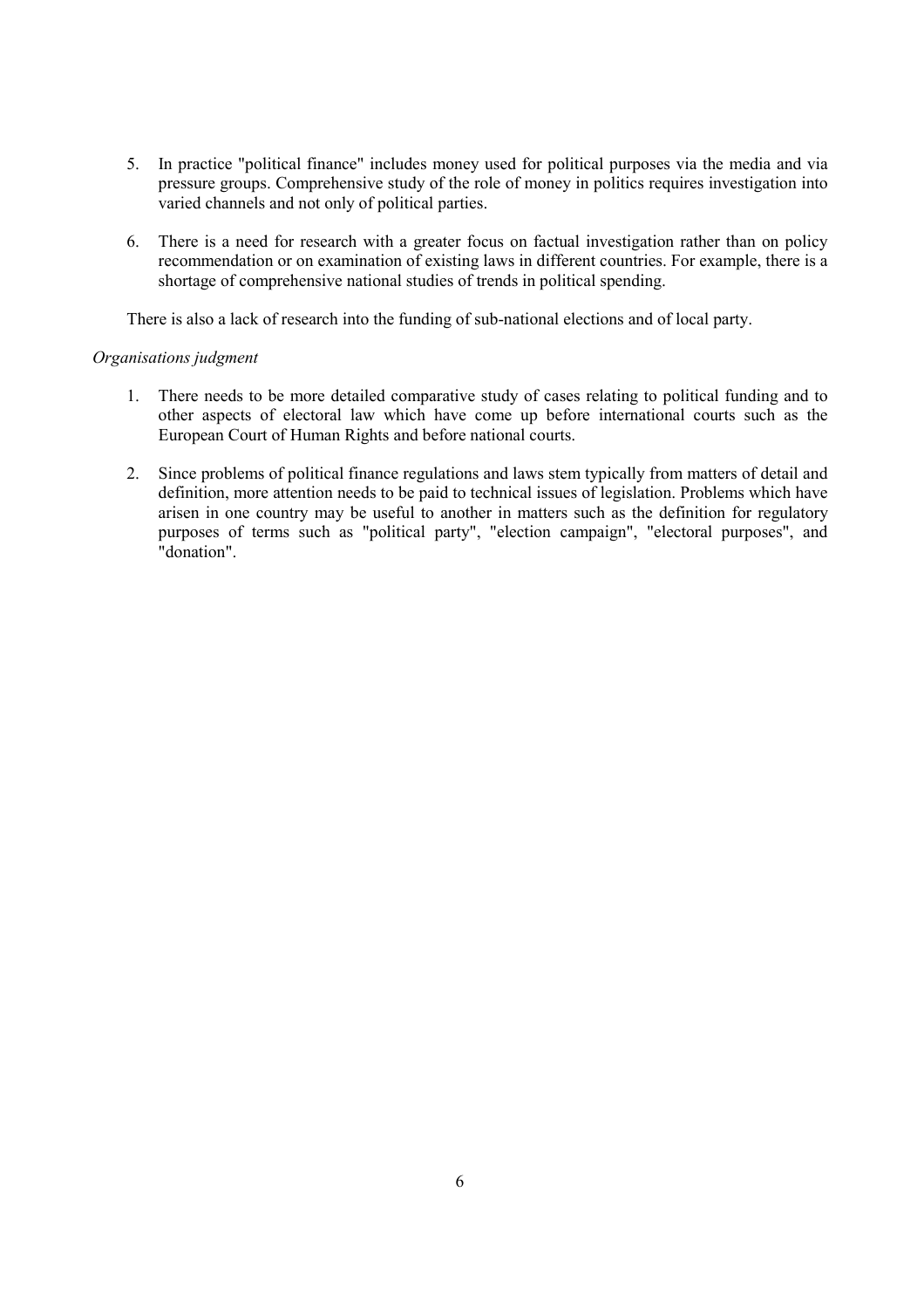#### **1. INTRODUCTION: POLITICAL FUNDING AS PART ANY OVERALL STRATEGY TO ASSURE PUBLIC INTEGRITY AND GOOD GOVERNMENT**

1. The financing of political parties and election campaigns has rightly become regarded as an essential subject for those concerned with public integrity and good government.

2. Policy on such matters as lobbying, organised crime, drug trafficking, and public contracting abuses cannot realistically be considered without taking account of the role in many countries of political finance. Conversely, controls of party and election funding are likely to be ineffective if they exist in isolation. On their own, they are likely to result merely in the re-channelling of money spent to obtain political influence through lobbies and through organisations which are legally independent from parties but which are like off-shore islands of parties. A number of examples (Box 1) illustrate why a consideration of political funding needs to be part of any overall strategy to assure public integrity and good government.

#### **Box 1. Political funding, public integrity and good government**

The International Monetary Fund and the World Bank spent a weekend some ten years ago with at least half of the members of the legislature of an African country. In the surroundings of a luxurious seaside hotel, the IMF delegation delivered a fairly brutal warning to the country's politicians: until the authorities brought prosecutions in at least two corruption cases, there will be no agreement on for the requested loan from the IMF.

In conversation during a break in the proceedings, a parliamentarian talked about his election campaign costs. When someone in his home district died and relatives could not afford the hospital fees, the family would come begging him to pay so that the body could be released for burial. His unavoidable spending on many such favours was so heavy that he and others like him entered the legislature deeply in debt.

The implication - later confirmed by an IMF expert - was that the system of campaign funding (which was out of bounds in the formal proceedings) virtually forced some parliamentarians to recoup their huge informal election costs once they had been elected. There was a powerful incentive for them accept bribes to use their influence with the government or to sell their votes in the legislature to some business enterprise when a matter crucial to that enterprise came up for consideration. In short, it did not matter that much whether or not the authorities demonstrated their determination to bring prosecutions for corruption. Provided the system of campaign financing remained unaltered, corruption would remain a functional necessity.

Around the same time, a major international bank was considering loans to improve the electricity systems in an Asian country. A problem was the common practice of householders to install wiring which by-passed the electricity meters, a practice which reportedly cost a great deal in lost revenue, thus putting the viability of the proposed loans in question. Reputedly, the problem was only partly that householders bribed electricity inspectors to ignore the by-passes but that the inspectors themselves gave their seniors a cut of the bribes. The suspicion was that the bribes went right up the chain of command to senior politicians whose electoral coffers benefited from the scam and who, in return, offered protection against inquiry and prosecution.

In Europe, a study of recent municipal politics in Spain (Jimenez and Villoria, 2012) indicates that the excessive construction boom which sparked the country's deep financial crisis was possible largely because of corrupt political contributions to local politicians.

Source: Author

3. It is equally important for specialists in political finance to appreciate that regulations relating specifically to political parties and to election campaigns should not be considered in isolation. Where the funding of party organisations is subject to special legal restrictions which do not also apply to other political organisations such as lobbies, the simple effect will be to re-channel political donations to these other bodies. For example, when a court in the German Federal Republic of Germany ruled that the country's Basic Law imposed particular legal restrictions on political parties, the effect was to promote the activities of "party foundations" - bodies which were legally separate from parties but closely linked in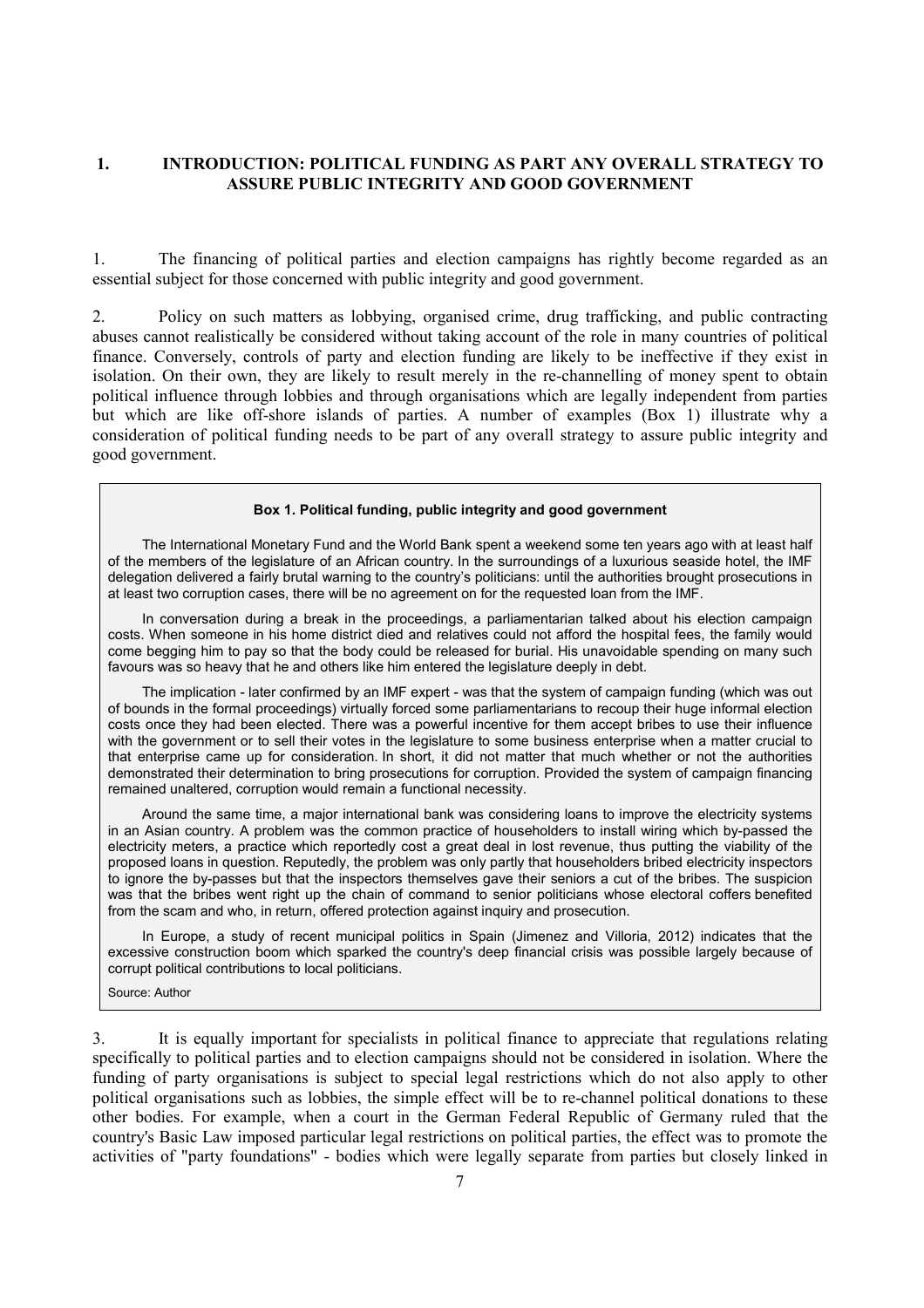practice. The term "third parties" has come to refer to politically active lobby groups - sometimes linked informally with parties and election candidates. The question of whether and how to regulate them has arisen in much of the world.

# *The complex scope of "political finance"*

4. Money is interrelated with politics in so many different ways and through so many different channels that the important subject of "political finance" presents severe problems for political scientists as well as for national policy-makers and for international organisations. If it is difficult to define "political finance", how can it be measured and analysed? If it cannot easily be defined, how can it be subject to effective legal regulation?

5. Compounding the difficulty of determining the scope of "political finance", agreement on appropriate measures of public policy is made even harder by an underlying clash of political philosophies. Believers in private business enterprise see it as the fount not only of prosperity but also of political freedom. Critics of free enterprise who follow Marxist as well as Social Democratic approaches are fearful that what they see as the excesses of capitalism and gross inequalities of wealth and income undermine the political equality between citizens which is at the core of democracy.

6. There is a further group of problems. These result from the conflicting organisational and professional interests of scholars and of campaigning "Non Governmental Organisations" or NGOs (a term placed in inverted commas because many such bodies are heavily dependent upon governmental grants and their status is disputable). Not only do political scientists disagree among themselves, there also are notable differences between academic researchers and these NGOs. In addition, from the 1990s onwards, the field of those claiming to be "stakeholders" has burgeoned, including international organizations.

7. "Public interest" lobby groups have an incentive to put forward bold theses and to press simple proposals which gain publicity and provide them with active roles. The doyen of United States specialists in the study of campaign finance, the late Herbert E. Alexander, had long-standing disagreements with one such organisation for its populist pronouncements. From the 1990s onwards, the field of those claiming to be "stakeholders" has burgeoned. Various inter-governmental institutions have become active in commissioning studies, providing advice and - in particular - in drawing up documents claiming to set forward international "guidelines", "codes", or "standards". At the same time, there has been a growth of bodies which have badged themselves as international "civil society organisations". These nongovernmental organisations and have been active and influential in the global politics of "anti-corruption", "good government", "democratisation" and electoral integrity. In practice, there has been a symbiotic relationship between inter-governmental bodies (such as the United Nations, European Union, the Council of Europe, and the World Bank) and so-called "civil society" lobbies ("so-called" because their claims to have considerable memberships are unjustified).

8. The increasing activism of inter-governmental bodies and NGOs in discussions of political finance has had the general effect of producing over-simplified remedies. Unproven factual propositions have been repeated endlessly as if they are beyond dispute.

9. A gulf has opened between evidence and advocacy. In particular, a simplistic, reform formula has been too readily accepted and advocated. It consists of (1) publicly funded political parties and election campaigns, (2) transparency of donations to parties and election campaigns (but not of other forms of money-in-politics) and (3) limits on donations to parties and election campaigns (but not on other forms of money-in-politics).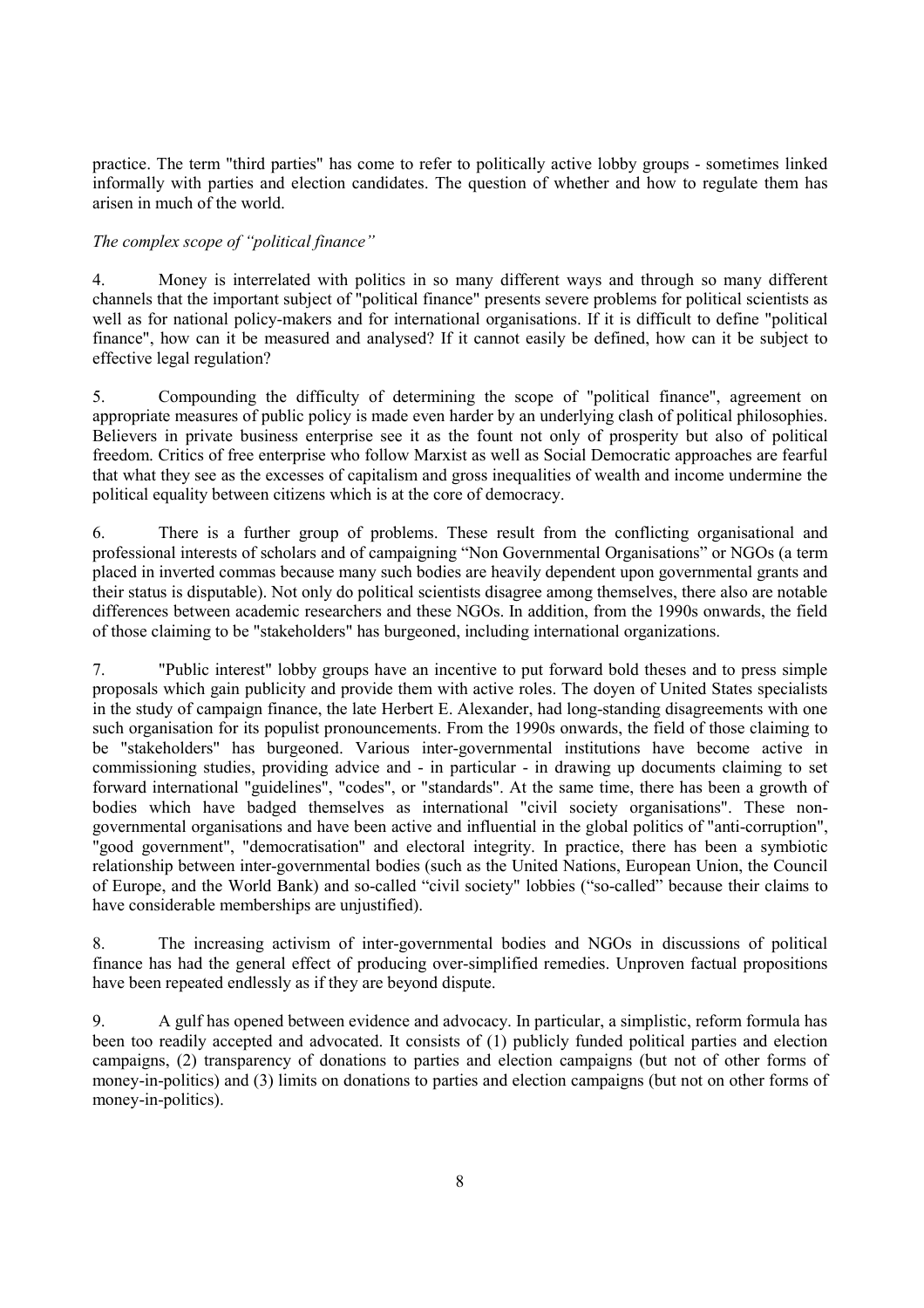10. As the OECD expresses in its announcement notice for this meeting: "A number of recent examples highlight the need to reassess the effectiveness of existing regulations in enforcing a system that is capable of containing money's undue influence. Forms and channels of financial and non-financial support have become more sophisticated; and associations, third parties etc. have emerged as key new players, suggesting that the time is ripe to reassess the role and relevance of money, and influence, in politics".

11. Political finance is a difficult topic which requires carefully shaded judgements. The first parts of the paper provide all sorts of qualifications and sceptical observations. They are necessary because the subject too often attracts general slogans, myths and crude solutions. The opening sections are intended to be critical but not destructive. The objective of the presentation is to move the agenda into fruitful areas to which insufficient attention has been given.

12. This paper has been written in fulfilment of a commission to prepare a "think paper"/"vision paper" together with a "state of the art" summary of the existing state of studies of the topic. It is the author's judgement that policy making has too often been damaged by rushed solutions, by failure to pay sufficient heed to evidence and by an unwillingness to acknowledge shortcomings in past projects. It is also his experience that the development of democracy promotion as an industry with increasingly large numbers of career consultants has had the consequence of deterring frank self-examination.

13. The review of some of the common arguments and policies about the regulation of political finance in the first sections of the paper inevitably include cautionary statements. However, these are necessary if the unending cycle of repetition of unproven assumptions is to be challenged and the discussion is to be guided into more careful and modest but potentially more productive avenues. The last part of the paper makes suggestions about questions which require greater attention and which, in the author's opinion, provide a scope for useful action by bodies such as the OECD. Since the paper's readiness to acknowledge failure in past programmes may be outside the comfort zone of a number of organisations represented at the meeting, it must be stressed that the judgements which it presents are those of the author alone.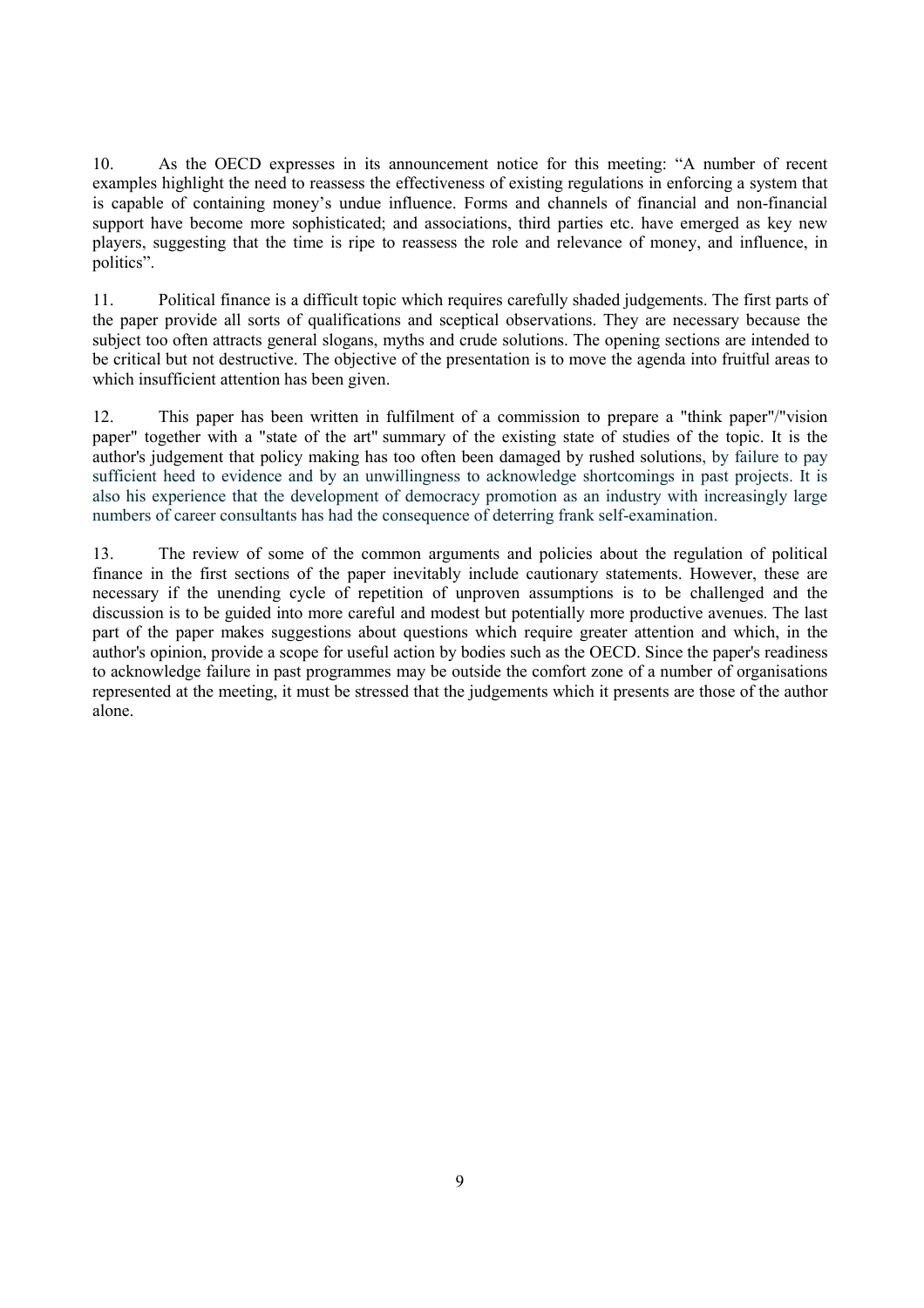# **2. REGULATING POLITICAL FINANCE: TWO MYTHS AND AN UNPROVEN ASSUMPTION DRIVING THE POLICY DEBATE**

14. It is the author's judgement that policy making has too often been damaged by rushed solutions and by failure to pay sufficient heed to evidence. In particular, a number of issues that have been used as conventional justifications for regulatory reform, have not been based on solid empirical evidence, including: (i) there has been an explosion in spending by parties and candidates; (ii) this cost explosion has been driven by the expenses of modern media campaigning, especially television advertising; and (iii) increasingly expensive campaigns have been responsible for loss of public trust in democratic politics and thus for low electoral turnout. The purpose of this section is not to express an opinion in favour or against these regulatory measures, but to show that the bodies and politicians which have advocated them have frequently done so on the basis on incorrect statements.

# *a. The first founding myth of political finance reform: the exploding cost of modern election campaigns*

15. There are many possible grounds for favouring the idea that taxpayers should be required to pay for some of the costs incurred by political parties and by candidates for public office. Certainly, such payments are now made in a clear majority of democracies. To a lesser or greater extent, they are a reported feature of politics in all but one of the member countries of OECD (Annex 1). Equally, there are legitimate arguments of principle and of practice against direct taxpayer funding.

16. Equally, there are legitimate arguments of principle and of practice against direct taxpayer funding. The debate has consumed much of the energy of scholars and policymakers. It is not the task of this paper to summarise or to evaluate the extensive literature on the topic. It is worth commenting that some careful commentators, such as Jonathan Mendilow, Michael Brogan and Kevin Casas-Zamora, have reached the conclusion that the intense arguments both in favour of public funding and against it may be exaggerated. (See Casas-Zamora, 2005 and 2009; Mendilow and Brogan, 2012.) [1]As Daniel Smilov has suggested, the division between supporters and opponents of public funding reflects a division between libertarian and egalitarian political philosophies rather than differences about factual evidence. (Smilov, 2007, 4). Nevertheless, the case for political finance reform, including public subsidy, has often cited alleged facts and trends. It is therefore important to start by examining the evidence. At the same time, it should be borne in mind that the inaccuracy of some of the common empirical justifications for public funding and for tight regulatory controls does not necessarily mean that those measures are unjustified.

17. Several recent academic studies, some by scholars who oppose and others by scholars who favour public funding, have reached similar conclusions about one of the most frequent arguments cited in favour of public funding and of spending and contribution limits.

18. These empirical studies have been united in casting doubt on the argument raised frequently in public discourse, namely that there has been a cost explosion in political spending.

19. The increasing expense of running a modern election campaign - it is commonly stated - has led to ever greater demands for money by political parties and by candidates and hence to greater pressure to solicit money corruptly.

20. As late as 2012, this was a central claim of the Global Commission on Elections, Democracy and Security. The commissioners were a group of eminent persons brought together by former United Nations Secretary General Kofi Annan and by the Stockholm-based International Institute for Democracy and Electoral Assistance (IDEA).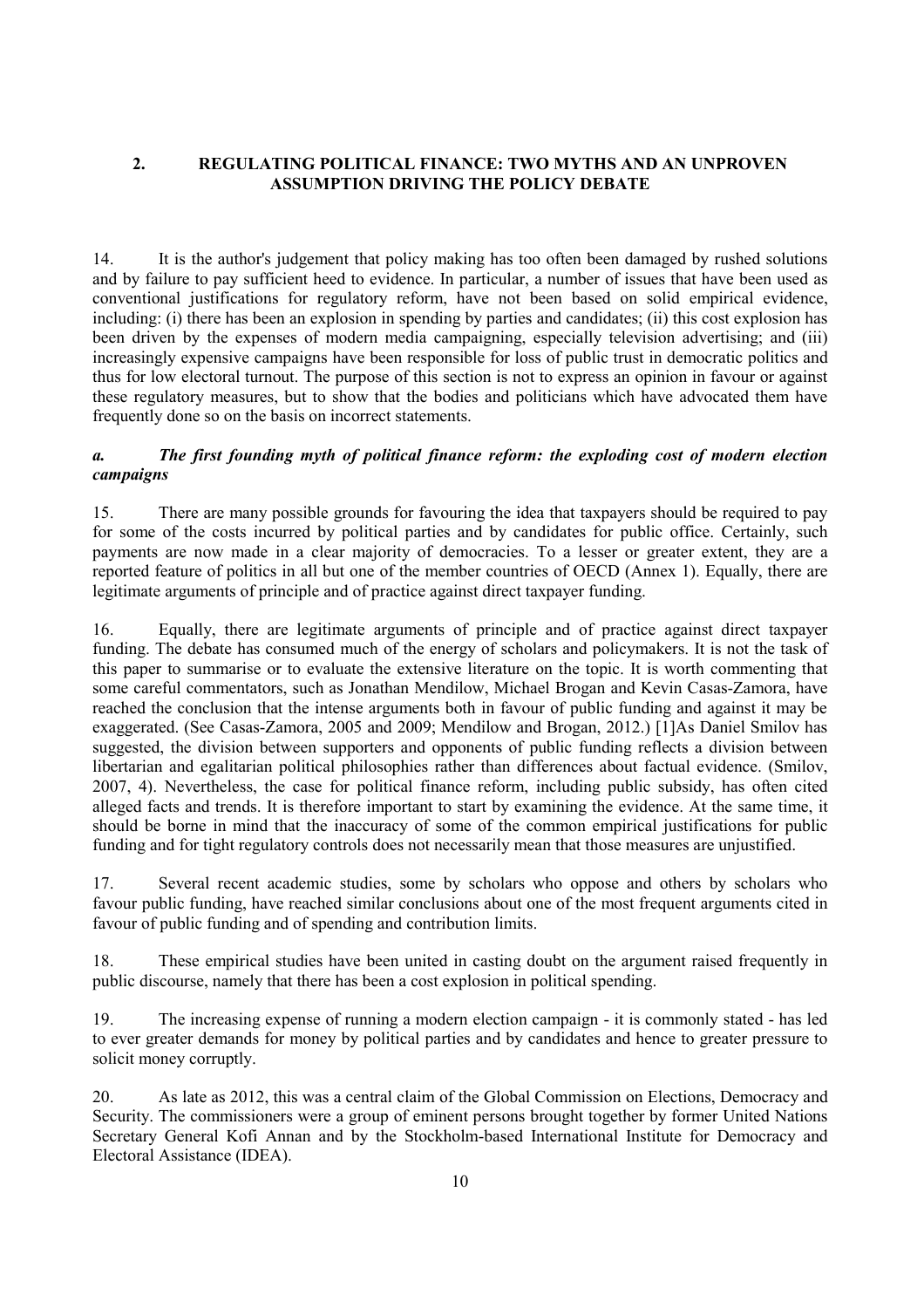21. The Commission referred to the "explosive growth" in campaign expenditure across older democracies. International IDEA then stated as established fact that "[t]he cost of political campaigning is escalating in democracies all over the world which means that political parties are in greater need of campaign funds." The costs of the 2012 elections in the United States were "dizzying".

22. There was nothing unusual in these strong statements. In his 2009 book on *The Funding of Party Competition: Political Finance in 25 Democracies*, Karl-Heinz Nassmacher cites a whole series of assertions to the same effect. In a chapter titled "Cost Explosion: Fact or Fantasy?" he cites a number of works which advocate the cost explosion thesis - a thesis which he comes to view as fantasy rather than fact.

23. In his 2008 publication on political funding in the United Kingdom, subtitled "Myths and realities in British political finance", the author of this paper independently reached a conclusion similar to Nassmacher's and rejected the "arms race" theory of increasing political expenditures as myth.

24. Other academic works give further independent evidence against the cost explosion thesis. Notable among them are a prize-winning doctoral dissertation at Oxford University by Kevin Casas-Zamora (Casas Zamora, 2005)[2] and research for the United States Bureau of Economic Research by a team at the Massachusetts Institute of Technology, which combined expertise in political science and in economics (Ansolabehere et. el. 2002).

25. A flavour of the widely held "cost explosion" view is given in Box 2. The Box shows also how the unsubstantiated pronouncements of some of the best known international organisations and by leading politicians have been contradicted repeatedly by academic studies but have continued to be mouthed in disregard of evidence.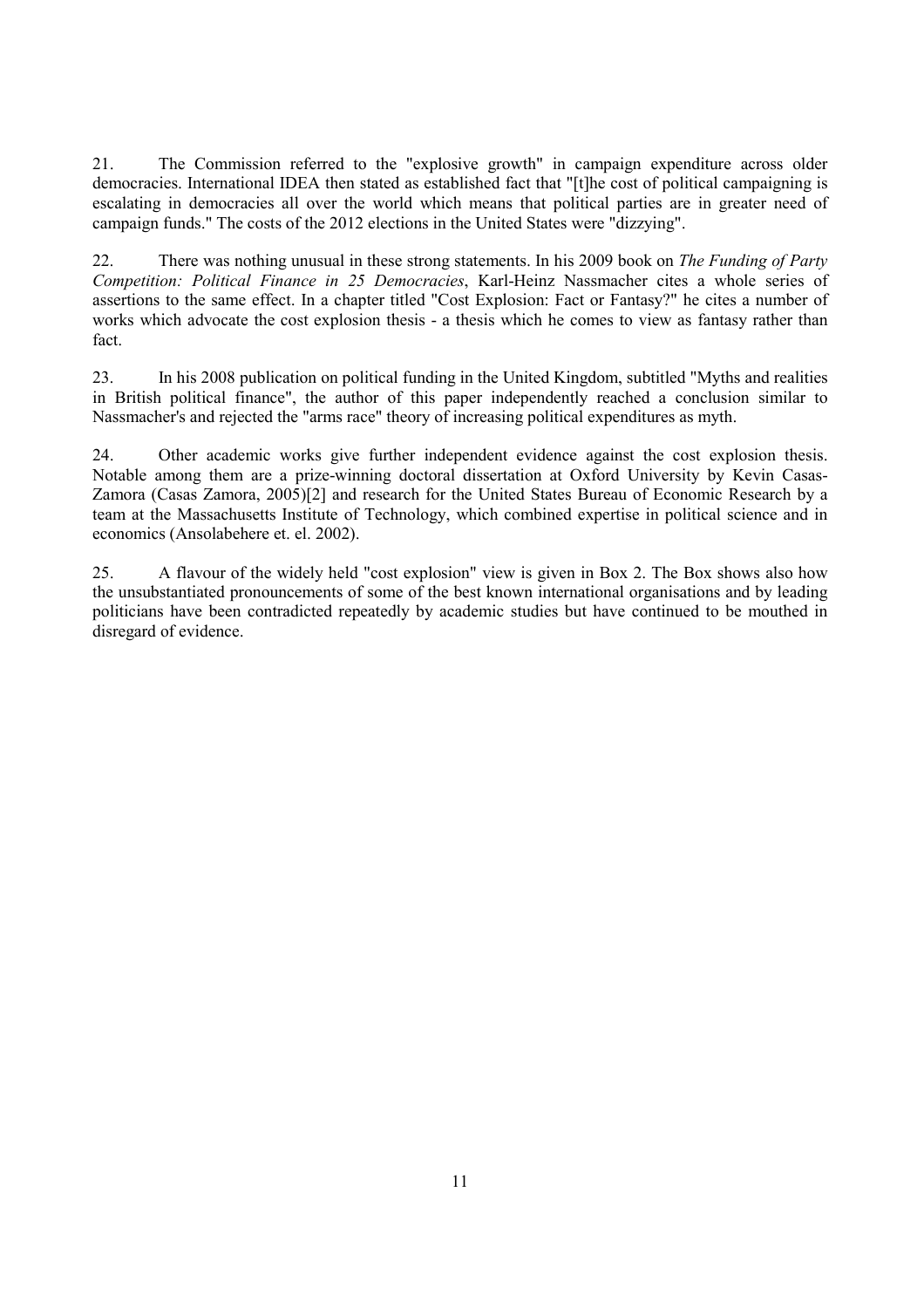#### **Box 2. The alleged "cost explosion" of modern election campaigns**

There is a cost explosion: unsubstantiated claims

PARLIAMENTARY ASSEMBLY OF THE COUNCIL OF EUROPE,

POLITICAL AFFAIRS COMMITTEE, RAPPORTEUR VLASTA

STEPOVA, CZECH REPUBLIC

In the absence of any limits, party public relations costs spiral out of control.

STUDY COMMISSIONED BY THE COUNCIL OF EUROPE, 2003

Politics in modern democracies has become progressively more expensive.

STATEMENTS BY THE UNITED KINGDOM'S LABOUR

GOVERNMENT, 2006-7

The ... 'arms race' of spending between the parties ... an environment which has seen spending go up dramatically... the huge levels of national expenditure increased over the 1980s and 1990s ...

Speech by the Leader of the House of Commons, 5 September 2006

The Government believed ... that the fundamental problem - the arms race between the political parties -had to be tackled.

No 10 Downing Street press briefing, 11 January 2007

"GLOBAL COMMISSION" OF EMINENT PERSONS ESTABLISHED

BY THE KOFI ANNAN FOUNDATION AND INTERNATIONAL

IDEA, 2012

... an era of explosive growth in campaign expenditure across older

democracies ...

INTERNATIONAL IDEA, STOCKHOLM, 2012

The cost of political campaigning is escalating in democracies all over the world which means that political parties are in greater need of campaign funds. The price tag for the 2012 US elections ended up at a dizzying \$US 6 billion. In Kenya the cost of the presidential race for the election in 2013 is estimated to hit US \$130 million, double to the amount of the previous 2007 election.

There is no cost explosion: evidence-based academic refutations

ELECTION CAMPAIGN SPENDING IN THE UNITED STATES, 1912-2000 (Ansolabehere et. al., 2002)

Much of the academic research and public discussion of campaign contributions appears to be starting from some misguided assumptions.

Campaign spending, measured as a share of GDP, does not appear to be increasing.

MAJOR PARTY SPENDING IN THE UNITED KINGDOM, 1966-2005 (Pinto-Duschinsky, 2008)

In the most recent electoral cycle, 2001- 05, the highest-spending political party, the Conservatives, spent 4 per cent less than in 1966-70. The calculation ... measures inflation by the Retail Prices Index (RPI). Compared with average earnings, Conservative Party spending in 2001-05 was half as much as in 1966-70

TRENDS IN POLITICAL SPENDING IN AUSTRIA, CANADA,

GERMANY AND JAPAN (Nassmacher, 2009)

Despite academic and public hysteria about rising costs ... [i]f GDP deflated per capita expenses for U. S. politics are compared for a period of some 90 years, they peak in 1912 and 1940. Following a trough between 1944 and 1964, political spending shows a lower and declining level since 1968. ... Political spending in Canada peaked in 1984, in Germany and Japan in 1983.

ELECTION CAMPAIGN SPENDING IN COSTA RICA, 1978-1998

(Casas-Zamora, 2005)

... contrary to common perception, total electoral expenditure has not grown constantly, or even at all.

*Sources*: Council of Europe, 2001, Paragraph 13, Van Biezen, 2003, Pinto-Duschinsky, 2008, 15, Global Commission, 2012, para 72, Falguera, 2012, Ansolabehere et. al., 2002, Pinto-Duschinsky, 2008, 5., Nassmacher, 2009, 191-92, Casas-Zamora, 2005, 112.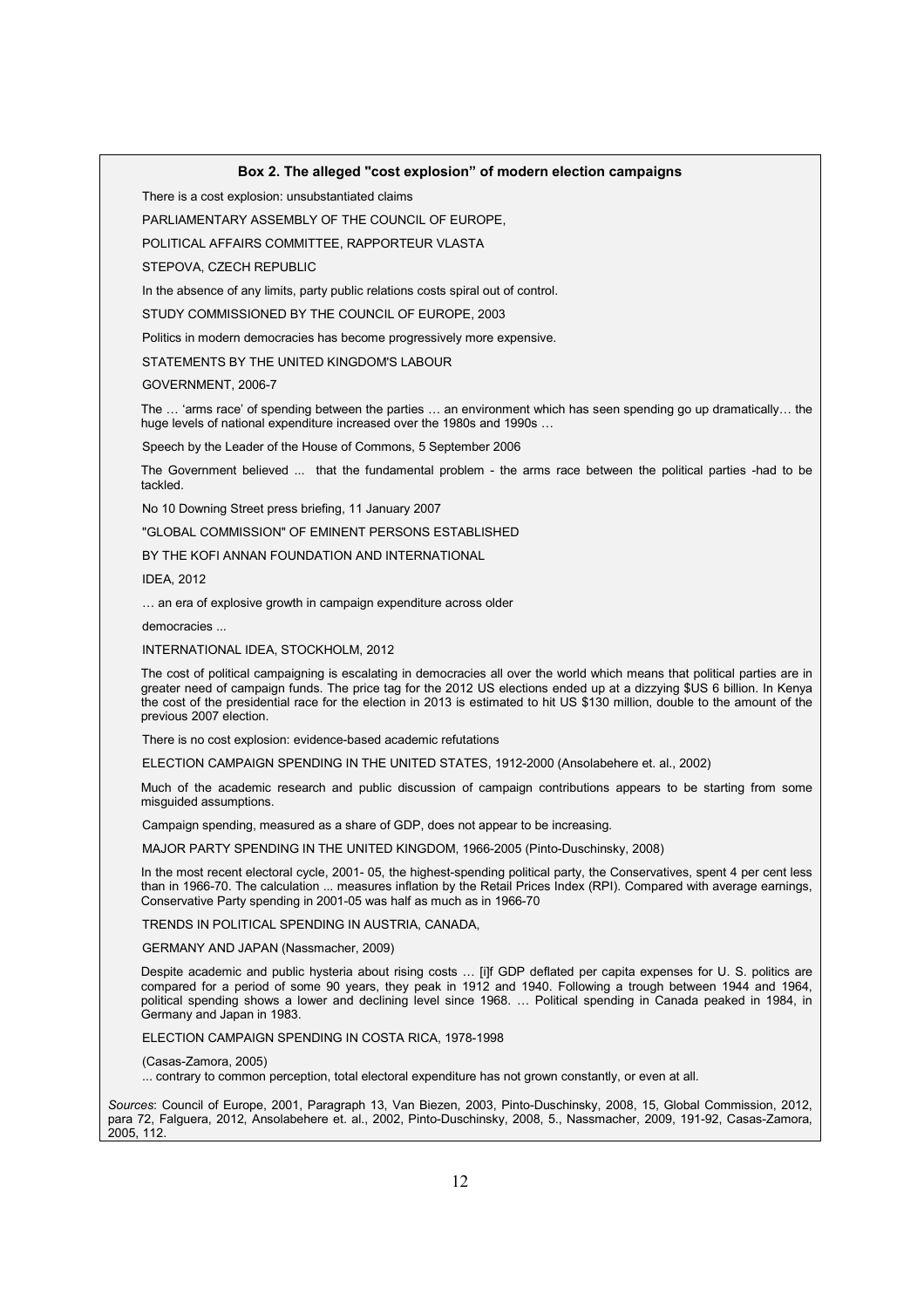26. The task of calculating trends in political spending faces problems of evidence and of statistical definition. First, there still are relatively few countries for which there is reasonably reliable factual evidence about political expenditures over a considerable period of time. Nassmacher identified only six: Austria, Canada, Germany, Japan, United Kingdom and the United States. (See Nassmacher, 2009, 156.) Moreover, it is not enough to obtain evidence about national-level campaign spending alone. Any calculation of overall party and candidate spending needs to include both campaign and inter-campaign costs both nationally and locally.

27. Second, even where there is factual data for a considerable number of years, it will need to be interpreted with care if it is to be used as the basis for recommendations about policy. Trends may themselves be influenced by existing regulations or public subsidies. To give two examples, the notable fall in major party spending on general elections in the United Kingdom between 1997 and 2010 was partly a result of spending limits introduced in 2000. This, however was not the only cause since the parties spent considerably less than the limit. (See Pinto-Duschinsky, 2011c.) In Estonia, the notable increase in political spending resulted from the increase in the level of state aid. (Sikk and Kangur, 2008.). Further problems of interpretation arise from the use of official statistics. They often are notoriously unreliable and incomplete.

28. Third, official statistics may be wildly inaccurate or incomplete and may not exist for periods when they were not required. Ideally, empirical research needs to draw also on internal party and candidate archives.

29. Fourth, cost trends cannot be interpreted without taking account of changes in the size of the electorate. For example, between the years of presidential elections in the United States of 1968 and 2012, the population of voting age more than doubled. Between 1968 and 2012, parties and candidates not only had to supply their messages to twice as many electors, they also were able to draw on twice as many contributors. Any interpretation of raw political spending figures in 1980 and 2012 needs to take account of this notable population growth. Indeed, since 1912 there has been a seven-fold increase in the United States electorate. (Nassmacher, 2009, 157.)

30. Fifth, it is also necessary to take account of inflation. Here an issue arises as to the appropriate index of inflation. A commonly-used inflationary yardstick is an index of consumer prices. This is calculated on the basis of changes in the prices of a basket of consumer products. However, political parties and election campaigners are not typical purchasers of domestic items. A large proportion of their spending is devoted to the salaries of paid staff. They are in a position similar to that of hospitals or schools. With growing prosperity, wage levels have risen faster than the prices of consumer products. It is therefore more relevant to use an index of average wages as the measure of inflation when calculating the measure of inflation to be used in assessing trends in political expenditure. The author's 2008 study of trends in political spending in the United Kingdom uses both the Retail Price Index and the Average Earnings Index as deflators.

31. A measure which takes account both of population and of wages is the Gross Domestic Product. Thus Ansolabehere and his co-authors and Nassmacher both use GDP as a deflator. Once raw spending statistics have been adjusted to take account of growth in the electorate and inflation, it becomes easier to understand why Nassmacher, one of the most careful and authoritative scholars in the field of political finance, rejects the cost explosion thesis. In the same vein, Ansolabehere and his co-authors at the Massachusetts Institute of Technology provocatively titled their key article "Why is there so little money in U. S. politics?" Both Ansolebehere and Nassmacher have published graphics demonstrating the decline in real (i.e. GDP adjusted) terms between 1912 and 1996. (Ansolabehere et. al.' 2002, 55 and Nassmacher, 2009, 185.)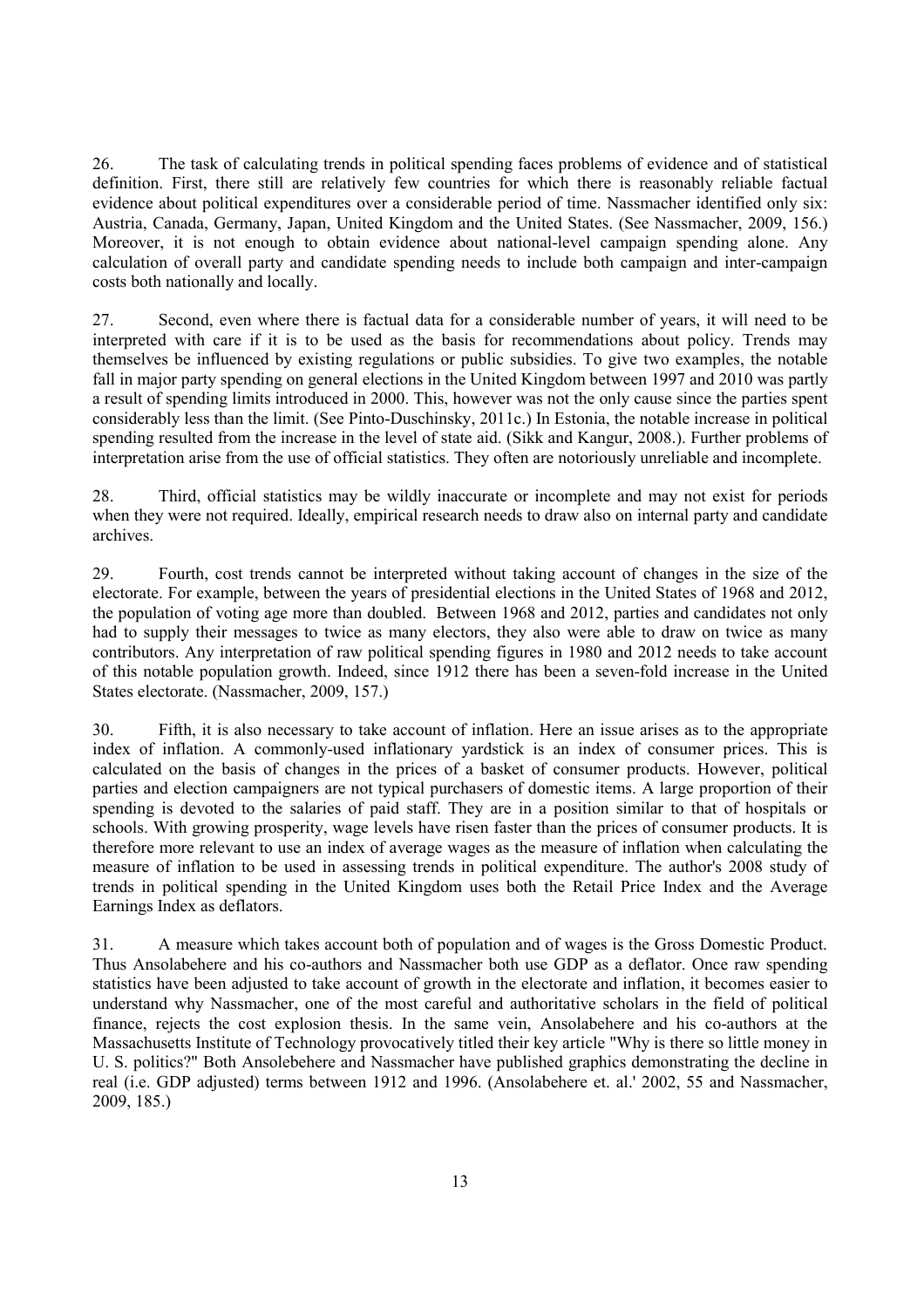32. Clearly, there is a huge gulf between the claims of International IDEA and the Global Commission of eminent persons and some of the main scholars of political finance.

33. It is worth summarising some of the academic evidence on trends in political spending. According to Nassmacher, reasonably comprehensive information is available for Austria, Canada, Germany Japan, United Kingdom, and United States

#### *United States*

34. When GDP is used as the deflator, as shown in Table 3, it is the relative stability of election spending in the United States over the past six decades the emerges.

#### **Table 1. Total campaign spending in United States elections in presidential election years, 1952-2008. In millions of dollars at 2012 values (GDP deflator)**

| 1952 | 6,185 |
|------|-------|
| 1956 | 5,594 |
| 1960 | 5,233 |
| 1964 | 4,738 |
| 1968 | 5,174 |
| 1972 | 5,385 |
| 1976 | 4,671 |
| 1980 | 6,811 |
| 1984 | 7,236 |
| 1988 | 8,350 |
| 1992 | 8,000 |
| 1996 | 8,423 |
| 2000 | 6,076 |
| 2004 | 7,245 |

*Sources:* For years to 1996, Alexander, 1999, 19 and 23 (as cited in Nassmacher, 2009, 160-61; for years from 2000, Magelby 2011, 28.

#### *United Kingdom*

35. Two recent studies by author of this paper (Pinto-Duschinsky, 2008 and 2011c) reach conclusions similar to those given by Ansolabehere and Nassmacher for the United States. Both studies are available on the internet. The latter covers spending of the three main UK political parties during the 2005- 10 parliamentary cycle. Some of the historical research in the 2008 publication focuses on the highestspending party, the Conservative Party. This permits continuity of coverage back to 1874. The 2008 study uses previously unpublished internal party documents as a source.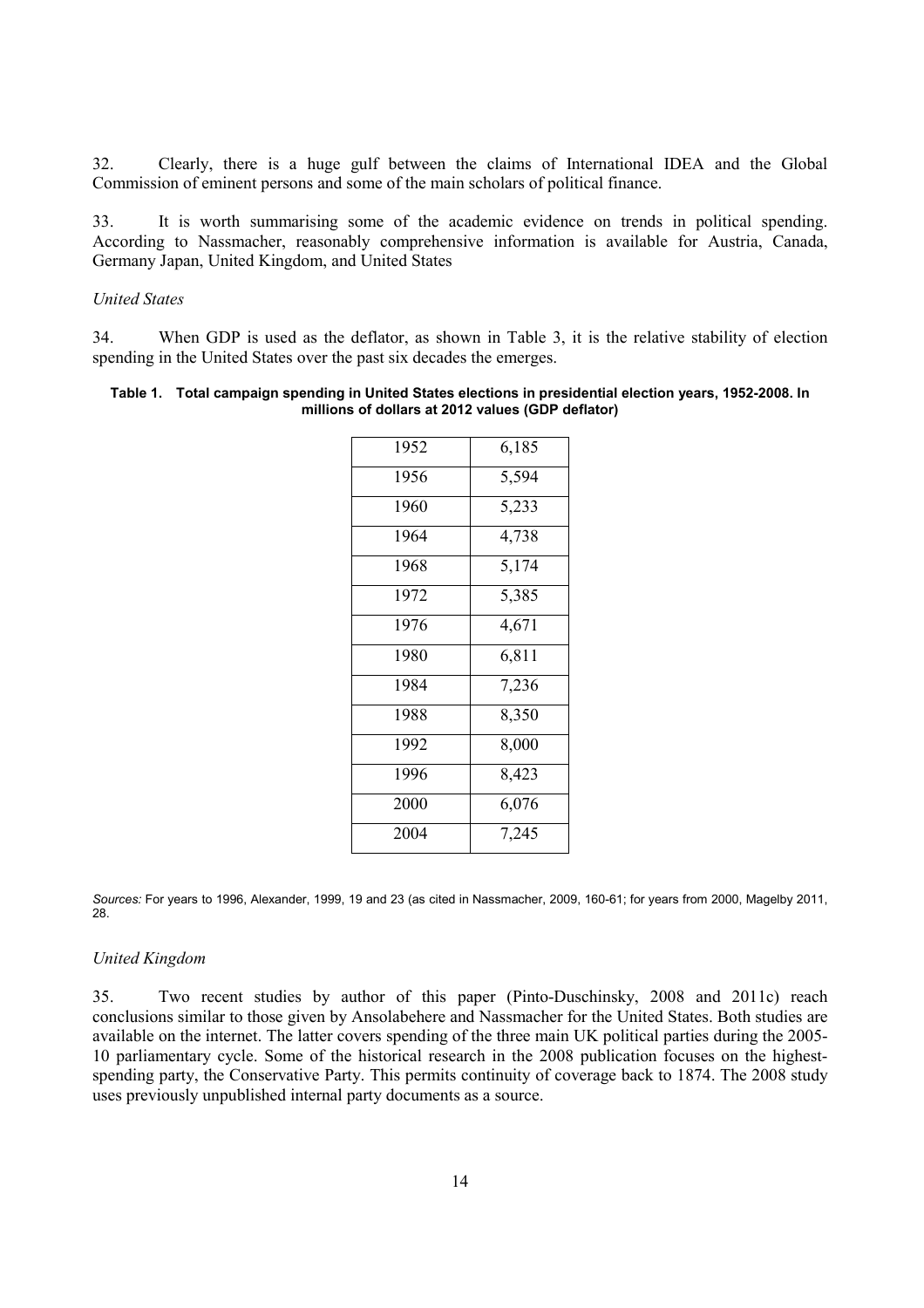36. Table 2 presents a trend of spending that has fallen relative to average earnings. This downward trend is all the more notable since it took place while the size of the electorate was growing rapidly. The fall in spending per elector is shown in the final column.

|         | <b>Current prices</b> | 2007 values<br>(RPI) | 2007 values<br>(AEI) | 2007 values<br>(AEI) per elector<br>(in pounds) |
|---------|-----------------------|----------------------|----------------------|-------------------------------------------------|
| 1874-80 | 1.9                   | 164.7                | 980.9                | 322.66                                          |
| 1906-10 | 1.9                   | 161.3                | 765.7                | 99.51                                           |
| 1924-29 | 3.7                   | 167.5                | 683.4                | 23.69                                           |
| 1966-70 | 13.8                  | 166.9                | 322.3                | 8.18                                            |
| 1979-83 | 52.5                  | 133.5                | 204.0                | 4.83                                            |
| 2001-05 | 143.5                 | 160.7                | 168.7                | 3.81                                            |

| Table 2. Overall Conservative Party spending (approximate) in electoral cycles from 1874-80 to 2001-05 (in |
|------------------------------------------------------------------------------------------------------------|
| millions of pounds) and spending per elector (in pounds)                                                   |

Notes: RPI = Retail Price Index, AEI = Average Earnings Index. In the final column, the "per elector" calculation is based on the total electorate and not on the number voting Conservative. The calculation shows overall party and candidate spending throughout the electoral cycle, routine and campaign, national and local.

*Source:* Pinto-Duschinsky, 2008, Table 11.

#### *Austria, Canada, Germany, and Japan*

37. Statistics derived from Nassmacher are shown in Table 3. Once again, they do not reveal burgeoning spending.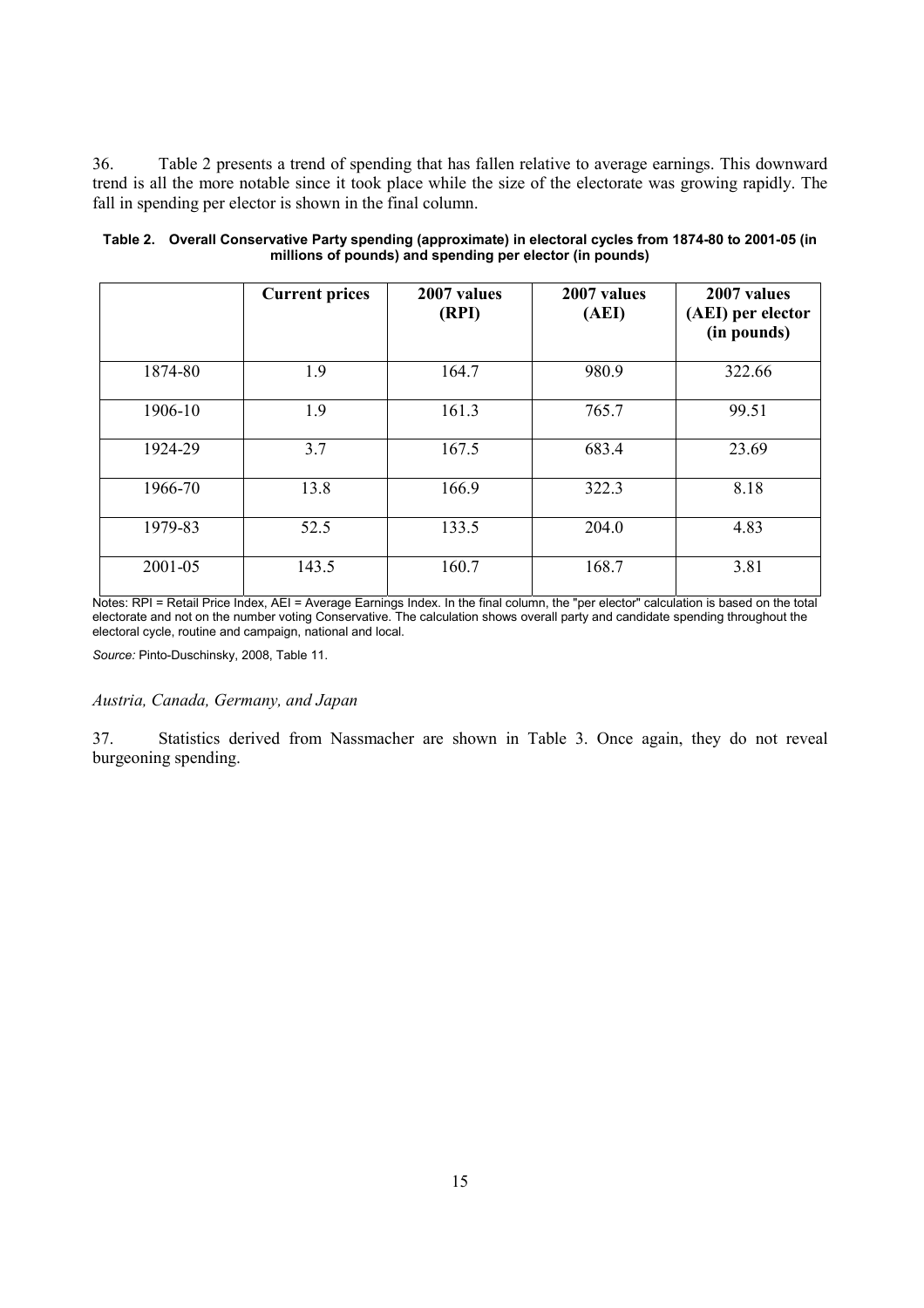|                                 |       | Austria | Canada | Germany           | Japan              |
|---------------------------------|-------|---------|--------|-------------------|--------------------|
| 1971                            | n.a   |         | 15.7   | 59.6              | n.a                |
| 1972                            | n.a.  |         | 72.1   | 111.0             | n.a.               |
| 1973                            | n.a.  |         | 18.6   | 63.3              | n.a.               |
| 1974                            | n.a.  |         | 75.0   | 77.6              | n.a.               |
| 1975                            | n.a.  |         | n.a    | 91.4              | n.a.               |
| 1976                            | n.a.  |         | 49.3   | 102.7             | 90.4               |
| 1977                            | n.a   |         | 52.9   | 66.4              | 87.3               |
| 1978                            | n.a.  |         | 63.6   | 77.4              | 84.5               |
| 1979                            | n.a.  |         | 105.7  | n.a.              | 97.2               |
| 1980                            | 100.0 |         | 100.0  | 100.0             | 100.0              |
| 1981                            | 79.2  |         | 60.0   | 62.4              | 83.3               |
| 1982                            | 113.4 |         | 62.9   | 52.2              | 87.2               |
| 1983                            | 117.8 |         | 70.0   | 119.0             | 113.9              |
| 1984                            | 91.2  |         | 168.6  | 89.2              | 84.2               |
| 1985                            | 93.5  |         | 76.4   | 76.0              | 95.7               |
| 1986                            | 156.2 |         | 85.7   | 88.2              | $\overline{106.0}$ |
| 1987                            | 87.9  |         | 70.7   | $\overline{83.8}$ | 88.0               |
| 1988                            | 79.0  |         | 124.3  | 66.9              | 98.7               |
| 1989                            | 97.8  |         | 50.7   | 87.4              | 89.1               |
| 1990                            | 133.7 |         | 58.6   | 72.2              | 83.7               |
| 1991                            | 87.8  |         | 56.4   | 44.9              | 79.5               |
| 1992                            | 101.6 |         | 55.0   | 56.8              | 72.9               |
| 1993                            | 95.0  |         | 131.4  | 57.9              | 71.2               |
| 1994                            | 124.2 |         | 38.6   | 91.4              | 61.1               |
| 1995                            | 85.9  |         | 45.0   | 56.3              | 65.6               |
| 1996                            | n.a.  |         | 52.9   | 58.4              | 61.9               |
| 1997                            | n.a.  |         | 122.1  | 51.9              | 52.5               |
| 1998                            | n.a.  |         | 43.6   | 76.7              | 67.8               |
| 1999                            | n.a.  |         | 41.4   | 70.1              | 55.8               |
| 2000                            | n.a.  |         | 87.1   | 51.3              | n.a.               |
| <b>Year of maximum spending</b> |       |         |        |                   |                    |
| 1986                            |       | 1984    |        | 1983              | 1983               |

#### **Table 3. Trends in political spending per citizen in Austria, Canada, Germany and Japan, 1971-2000. (indexed to spending in 1980)**

Note: Deflated according to GDP. 1980 is used as the base year because it is the earliest year for which Nassmacher provides date for all four countries.

Source: Derived from Nassmacher, 2009, Table 5.5.

38. An analysis published in 2012 reaches the following conclusion about political finance in the six countries that have been considered (Austria, Canada, Germany, Japan, United Kingdom and the United States: (i) in none of the six countries studied has party spending "exploded" over time; and (ii) party spending does not expose a steady increase; most data suggest considerable ups and downs. (Kulick and Nassmacher, 2012, 34.)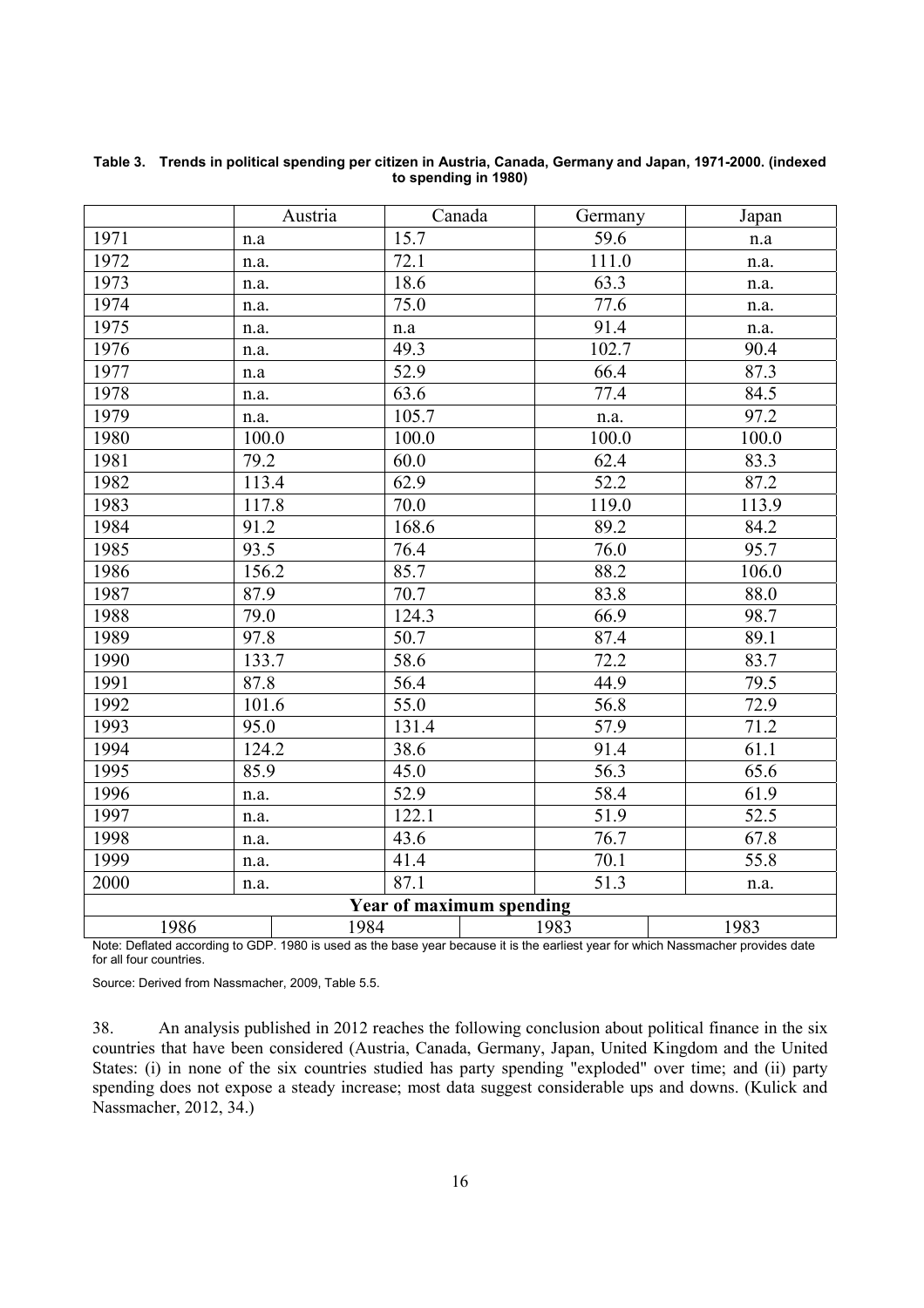39. Apart from these six countries, some of the most detailed existing information concerns Costa Rica. This has been the subject of two studies by Casas published in 2005 and 2013. Though they deal specifically with national election campaign spending rather than overall political spending, they indicate that that spending rose by some 30% in terms of US dollars deflated by consumer prices. Using GDP as a deflator (as for the six countries previously analysed), this amounted to a sharp fall.

40. It is to be hoped that further research will cast light on medium and long term trends in political spending in more countries. In many cases, this will require detailed investigation stretching back to a time when the subject was not studied and, in many cases, when there were not yet any competitive elections. In the meantime, it is worth noting that some studies of new democracies in Eastern Europe have reported a rise in political spending. For instance, Ingrida Unikaite's 2008 study of Lithuania recorded a dramatic rise in political costs from the 1990s. (Unikaite, 2008, 39.) However, the balance of existing evidence supports Nassmacher's general conclusion.

41. What makes academic research into cost trends so important is that they are cited so often as the virtually fact-free basis for far-reaching legislative proposals. The 2012 report of the Kofi Annan Foundation-International IDEA Global Commission is a particular offender in this regard.

### *b) The second founding myth of political finance reform: television advertising in election campaigns as the main cause of rocketing campaign costs*

42. A further area of conflict between common rhetoric about modern political finance and some academic research is the role of television advertising and its effect on political spending. Recent developments in the widespread use of social media and in computer-driven techniques of targeting individual electors may soon render this discussion partly obsolete.

43. It is commonly stated that political parties have to spend more to reach electors by means of modern advertising - especially on radio and television - than they did in the old days when party workers went from house to house to canvass electors (Box 3).

# **Box 3. Modern mass media campaigning as the alleged cause of increased political spending**

#### DANIEL ZOVATTO, 2001

The cost of political campaigns [in Latin America] has risen, particularly with respect to the media.

STUDY COMMISSIONED BY THE COUNCIL OF EUROPE, 2003

[The progressive increase in the cost of politics in modern democracies] has been the result of the increased use of the mass media and more cost-intensive campaigning techniques.

#### KEVIN CASAS-ZAMORA, 2005

The perception that TV outlays are the quintessential 'electoral spending trigger', to use Zovatto's expression, has become in article of faith in Costa Rica and beyond. ,

SPEECH BY THE LEADER OF THE HOUSE OF COMMONS, 5 SEPTEMBER 2006

... the huge levels of national expenditure ... increased over the 1980s and 1990s - most of it channelled into national advertising campaigns ...

#### INTERNATIONAL IDEA, STOCKHOLM, 2012

The cost of political campaigning is escalating ... Why is this happening? In many countries the trend is related to the growing significance of media campaigning and the use of political broadcasting, which in many countries gobbles up most of the campaign expenditure.

*Sources*: Zovatto, 2001, 372, Van Biezen, 2003, Casas-Zamora, 2005, 117, citing Zovatto, 1998, xlix, Pinto-Duschinsky, 2008, 15, Falguera, 2012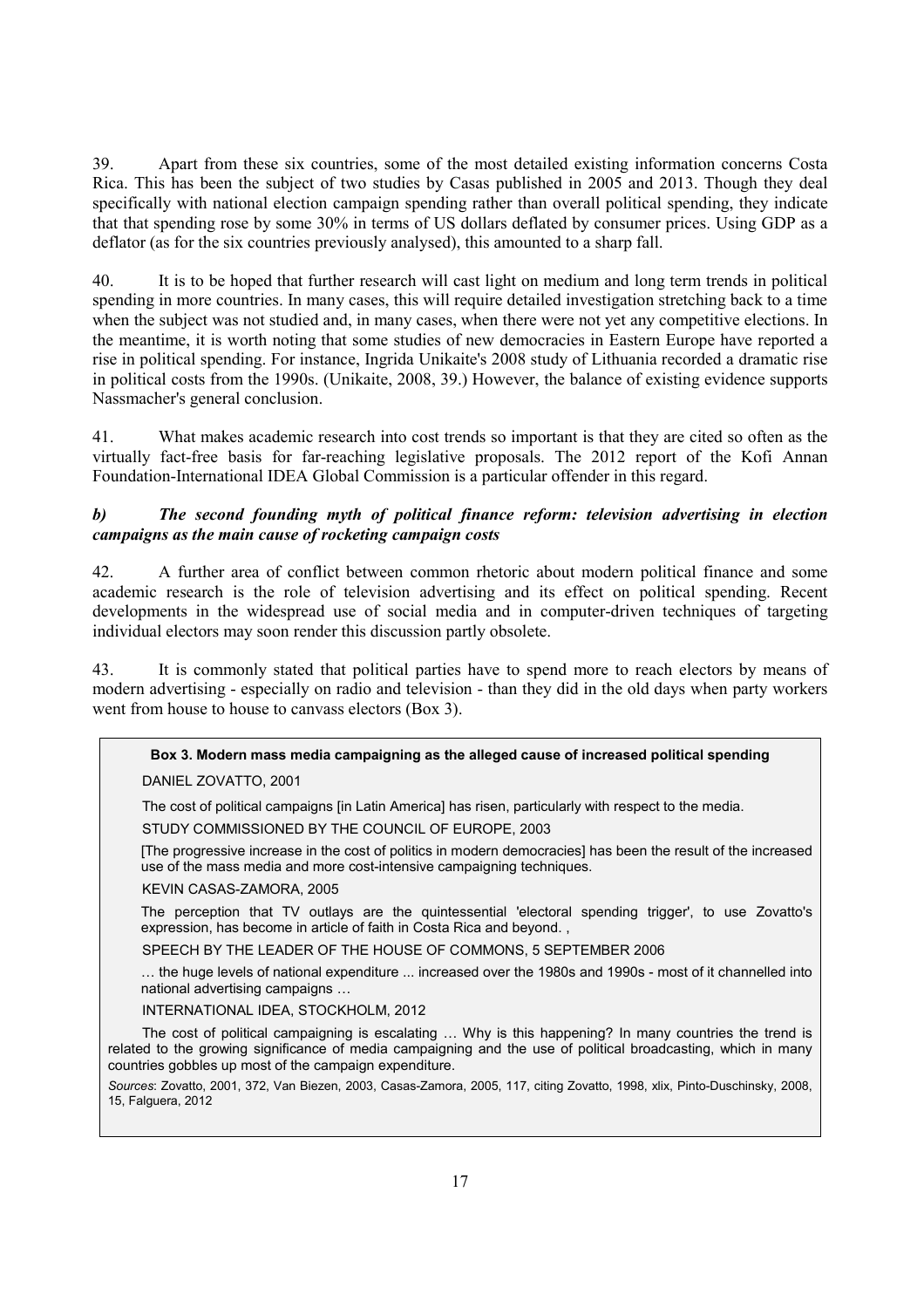44. The contention that TV advertising has had a key role in driving up campaign costs was a particular theme of discussion in Latin America in the 1990s. The premise that TV advertising accounted for the lion's share of campaign spending was the main basis for a scheme for monitoring campaign costs established by the Argentina chapter of an NGO named Transparency International.

45. There are several reasons to question this claim. This is, first of all, because the cost-explosion thesis is itself open to question, as argued in the previous section. Second, there are a number of countries in which parties and candidates are provided opportunities to make campaign broadcasts on television free of charge and where paid political advertising on TV is banned. A 2002 study of 104 countries showed that 22% banned paid electoral broadcasts. (Pinto-Duschinsky, 2002, 76-77.) The analysis in Table 5 indicates that such bans have been introduced in 41% of the member countries of OECD. Parties and/or candidates have the opportunity to make free election broadcasts throughout the OECD.

46. Third, in some countries where paid political broadcasts are permitted, there is evidence that they do not consume the overwhelming portion of overall political financing. The author made the point in his 2002 publication "Financing politics: a global view":

47. Even in those countries, such as the United States, in which the ownership of television sets is most widespread, the importance of televised political advertising easily lends itself to overstatement. Admittedly, TV is vital in campaigns for the U.S. presidency and for other major elective offices. But there also are elections for hundreds of thousands of lesser posts in which television plays little or no part. The standard study of U.S. elections in the presidential election year of 1988 found that television accounted for less than a tenth of the total sum spent on all electoral campaigns for public office:

48. According to . . . the U.S. Census Bureau in 1987 there were 504,404 popularly elected offices in the United States. . . . But most of the candidates for these offices never buy any television advertising time nor even get near a television camera. Usually, only serious candidates for major offices—presidential, senatorial and gubernatorial—make substantial use of television advertisements. Probably only about onehalf of the House candidates purchase television time, and its cost often represents just a small portion of their campaign spending." (Alexander and Bauer, 1998, 98)

49. Peter Aucoin reports a similar finding about campaign costs in Canada. In the 2000 election, television and radio advertising accounted for 39.6% of campaign spending by national parties but only 8.4% of spending by individual parliamentary candidates. (Aucoin, 2005.) When spending on the routine activities of national and local party organisations are included, the proportion of spending accounted for by television advertising falls further. [3]

50. Fourth, the assumption that television advertising costs more than traditional methods of electioneering is itself subject to strong dispute. There is ample evidence that old-style patronage politics involved far heavier per-capita costs.

51. While the evidence that is currently available is impressionistic, it does seem to point to the surprising conclusion that old-fashioned, face-to-face politicking costs more than the new mass-marketing, media-heavy approach. This becomes apparent if account is taken of the differences in per capita incomes in different countries. Arnold J. Heidenheimer discovered that in 1960–61 the amount spent on each vote in the Philippines was (relative to the average industrial wage) 14 times greater than the comparable amount spent in the United States. In 1996, the per capita costs of the elections in Thailand, where votebuying was prevalent, were reportedly 4 to 5 times higher (relative to average incomes) than in the United States. Studies of Uganda and of Antigua and Barbuda indicate that traditional patronage politics imposes far greater financial burdens than television-based campaigning. The "mass distribution of imported hams, turkeys and other giveaways" in the 1999 elections in Antigua and Barbuda meant that the cost-per-vote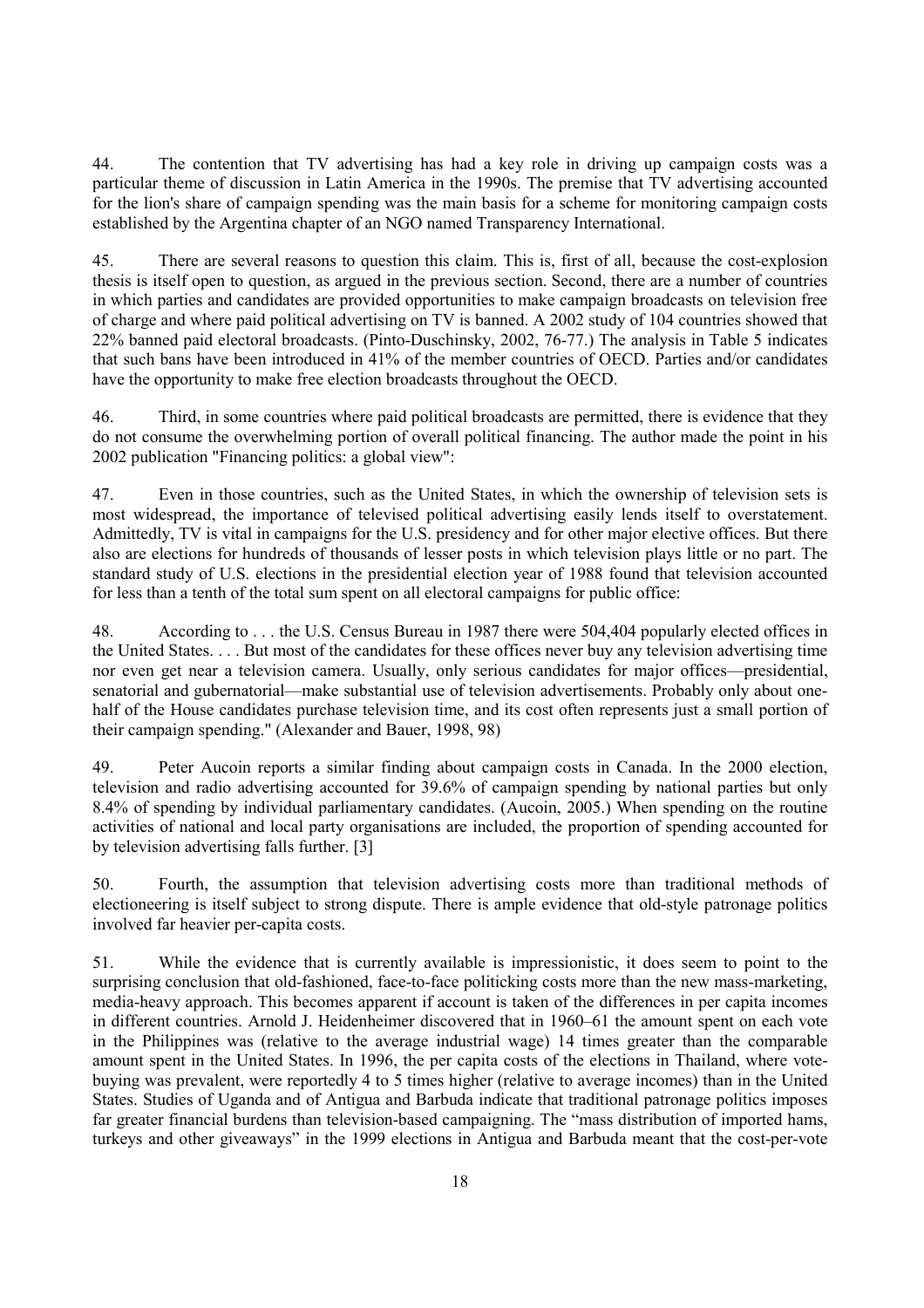amounted to at least US\$60 (the estimate offered by the ruling Antigua Labour Party) and may have been as high as US\$300 (the opposition's preferred figure). Taking differences in income levels into account, these elections cost between 9 and 44 times more per capita than all the elections—state, local, and federal—that took place in the United States in 1996. (Pinto-Duschinsky, 2002, 83.)

#### *c.) Political finance as a reportedly major cause of scandal, public loss of trust in politics and low electoral turnout*

52. There is good reason for serious concern about the potential damage to public life which may result from major political scandal. In country after country, cases of corruption or suspected corruption involve political finance. In the International IDEA *Handbook on Funding of Political Parties and Election Campaigns: Overview* (Pinto-Duschinsky, 2001, 9-11), the author of this study included a section on "Scandal and Political Finance" which covered 19 countries, including 14 current member countries of the OECD (Australia, Belgium, Brazil, Colombia, Czech Republic, France, Germany, India, Ireland, Israel, Italy, Japan, Republic of Korea, Spain, Sweden, Thailand, Ukraine; United Kingdom and United States  $[4]$ ).

53. It seems reasonable to hypothesise that abuses relating to political finance have contributed to falling levels of trust revealed in opinion surveys in many countries. As the OECD highlights 'today, a majority of citizens surveyed within 26 countries distrust government. This feeling of mistrust is heightened by concerns about fairness of fiscal consolidation measures and the sacrifices required for structural adjustments: is the burden shared fairly? Are governments adequately protecting the general public interest? These concerns are reflected in that "corruption/fraud" and "wrong incentives driving policies" explain together 50% of the reasons for trusting government less".

54. It is not surprising that well-publicised scandals about financial misbehaviour by politicians may lead to loss of public trust. Survey research conducted by the United Kingdom Committee on Standards in Public Life showed clearly that revelations prior to the general election of 2010 about widespread abuses by legislators in both Houses of Parliament in claiming expenses were followed by a distinct decline in public trust. Public confidence took an upward turn when new system of regulation of expenses was introduced. (Committee on Standards, 2013.) A recent study of Italy states that "the recurrent financial scandals have caused a growing level of mistrust in political parties among Italian citizens". The authors report ISPO data of 22 February 2012 showing that "91 per cent of the interviewees declared to have little or very little trust in political parties". (Pacini and Piccio, 2012, 15.)

55. Related hypotheses are that political finance reform will reduce corruption and, resulting from this, it will increase public trust in the working of politics (Box 4). Likewise, it may argue that lack of trust may be related to low electoral turnout.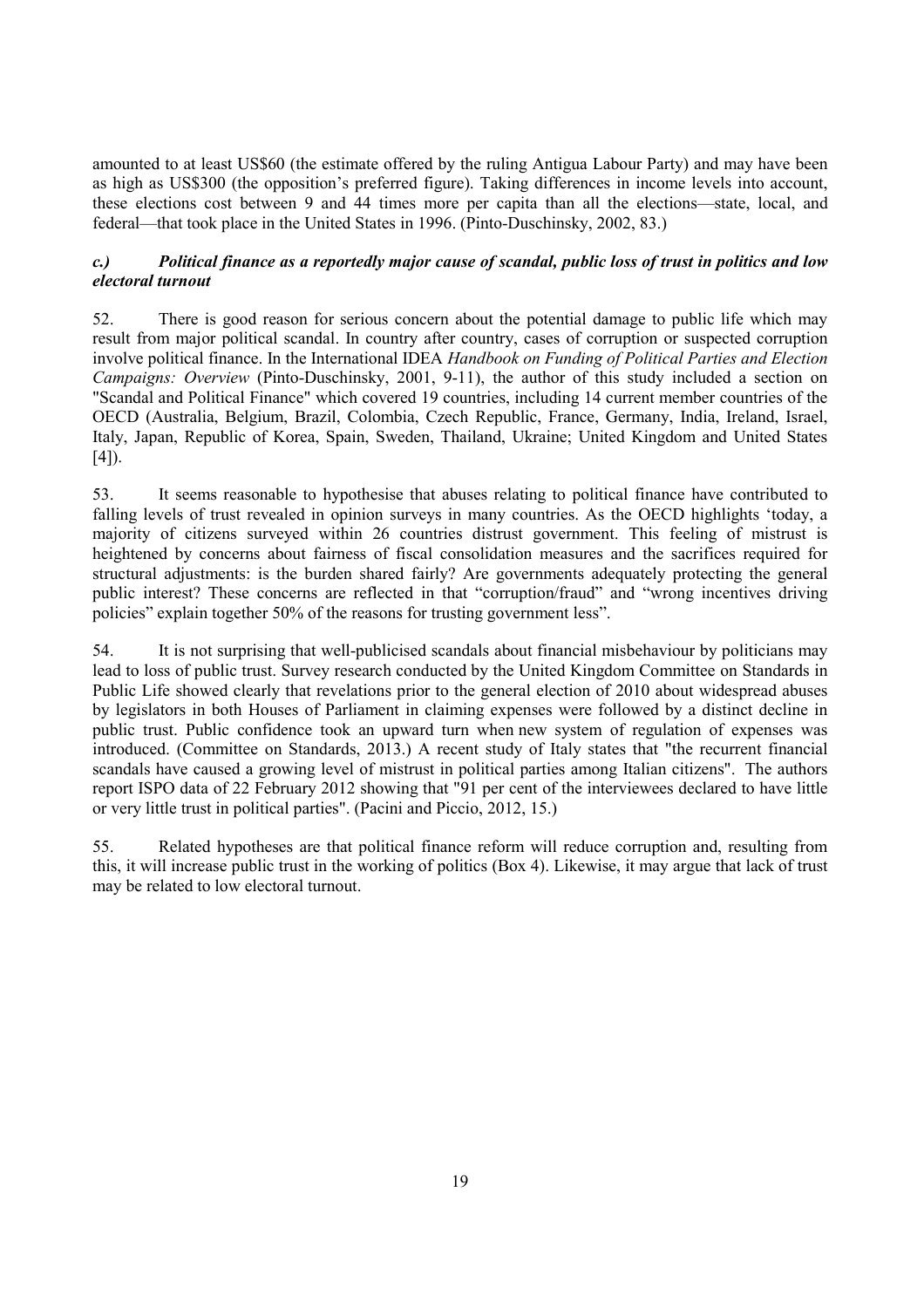#### **Box 4. Political Finance, public disaffection and lower political participation**

COUNCIL OF EUROPE PROJECT GROUP ON "HUMAN RIGHTS AND GENUINE DEMOCRACY", 1995

[It is] essential to lay down requirements as to the clarity of parties' accounts in order to avoid situations where citizens might abandon all thought of taking part in politics and gradually be overcome by disaffection, wariness and indifference vis-a-vis the institutions.

COUNCIL OF EUROPE, REPORT OF OCTOPUS INTERFACE CONFERENCE ON CORRUPTION AND DEMOCRACY, 1996

Corruption related to political finances appears to be a major factor contributing to the declining trust of citizens in many countries of Europe. .

 "GLOBAL COMMISSION" OF EMINENT PERSONS ESTABLISHED BY THE KOFI ANNAN FOUNDATION AND INTERNATIONAL IDEA, 2012

[P]oorly regulated political finance can corrode electoral integrity ... [can make] citizens lose faith in the electoral process. They suspect that wealthier citizens and corporations have greater influence in public affairs, and particularly on the media, notably by buying time and space for political advertisements. ... Poorly regulated campaign finance in turn leads to lower participation in the democratic process ...

*Sources*: Council of Europe, 1996, paragraph 24, Council of Europe, 2008, 192, Global Commission, 2012, Paragraph 72.

56. Yet, the relationship between a lack of public engagement in political life and political finance scandal is complex and uncertain. Low turnout may reflect technical factors (such as the day of the week on which elections are held). Moreover, its relevance is open to dispute (for example, there is room for dispute about whether low turnout in the United States is an important indicator of democratic failure). Finally, falling turnout is likely to have many short term and long term causes apart from political finance scandals,[5] while reforming political funding systems might not lead to an increase in voter turnout.

57. Likewise, the attempts to relate public trust to political financing are not unproblematic. As Pauline Beange argues, with special reference to Canada, the United States and the United Kingdom, "the use of trust as an indicator of either public desire for further campaign finance reform or as evidence demonstrating success or failure of such reform is unreliable". (Beange, 2012, 285).

58. First, there is room for differences of interpretation about the significance of levels of electoral turnout. High turnout may reflect technical factors (such as the day of the week on which elections are held). Moreover, its relevance is open to dispute. There is room for dispute about whether low turnout (as in the United States) is an important indicator of democratic failure.

59. Second, falling turnout is likely to have many short term and long term causes apart from political finance scandals.

60. Third, evidence is inconclusive about the relationship between political finance-related corruption and low level levels of trust shown in surveys.

61. Fourth, even if corruption linked with political funding is shown to be a significant cause of a severe fall in public trust, it does not follow that measures designed to avoid such corruption will necessarily improve trust. The remedy may prove worse than the disease. This is both because some political finance reforms may fail to tackle corruption effectively and because complex regulations and public funding themselves tend to be unpopular.

62. On the basis of the assertion cited in Box 4, the Kofi Annan Foundation-International IDEA Global Commission advocates more highly regulated systems. Yet, the documents shown in Box 4 provide no factual evidence that the suggested solution has led to increased public confidence and improved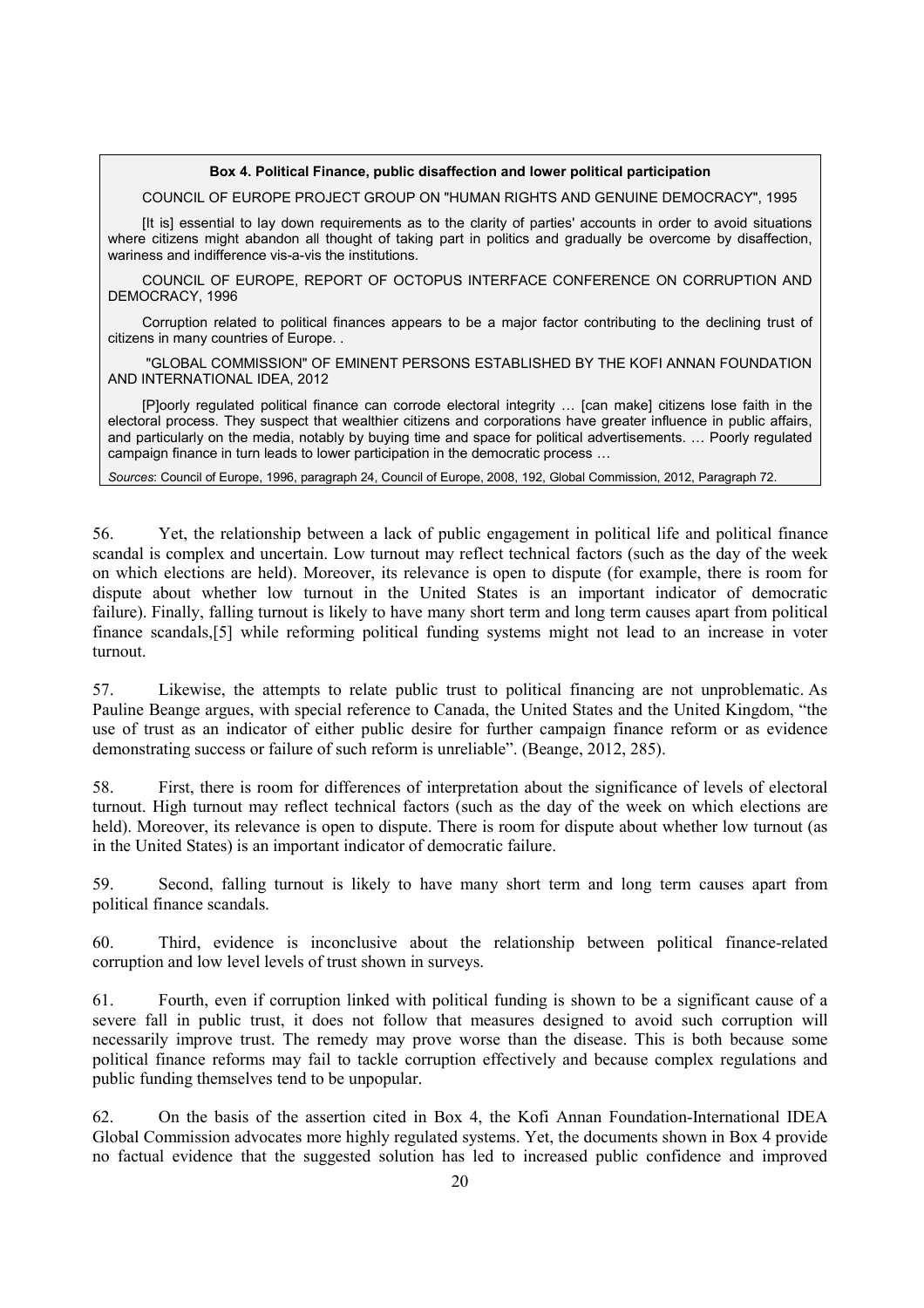political participation. Further, the efficacy of the medicine of regulation and subsidy in achieving higher public trust and therefore improved political engagement is not as self-evident as it may seem.

63. As far as public subsidy of political parties is concerned, it is all too often the favoured response to scandal made by political officeholders (again without sufficient factual evidence to support this regulatory approach). This solution seems more obvious to the political class - the beneficiaries - than to the citizenry. Professional politicians offer themselves financial rewards at the expense of taxpayers as the solution to past wrong-doing. Higher salaries for legislators are proposed as a way to remove them from temptation. Political parties agree with each other that they need public money in order to relieve themselves of the need to raise campaign funds. Observers have frequently commented on the unpopularity of public subsidies to political parties and candidates (Box 5).

#### **Box 5. Public subsidies and public attitudes**

"A common characteristic in the Nordic countries is that opinion polls and other studies have shown that the general public has been less enthusiastic and more negative than its political representatives towards the parties being financed, to a large extent, by public funds" (Gidlund, 1991, 179)

"In Italy, a referendum held in April 1993 resulted in a 90.3 percent vote to abolish public financing for parties, both for election campaigns and for routine organisational expenses of the party organisations. The system of subsidies introduced in 1974 was, therefore, abandoned. However, a new law reintroduced another public funding scheme in the form campaign reimbursements for campaigns for the legislature." (Pinto-Duschinsky, 1998, file pcd01a03 "Public Opinion on State Subsidies for Parties".)

Marcin Walecki cites survey data, albeit dated, showing opposition to public funding in Austria, Costa Rica, Finland, Germany and Poland. By contrast, public funding was more popular in the United States. (Walecki, 2005, 253-59.)

In Latvia, survey evidence showed 87% of persons surveyed in 1998 and 72% in 2001 opposed public subsidies, (Ikstens, 2008, 48)

Stephen Roper summarises the findings from nine countries in Eastern Europe with the comment that "as many of the chapters in this volume point out, public acceptance of state finance is rather low". (Roper, 2008, 7.)

*Source:* Author

64. Because of the unpopularity of public funding in the United Kingdom, the Electoral Commission, which evidently favoured state aid to parties, attempted in 2006 to mount a case that such negative feelings were due to ignorance. When properly informed, citizens would become more sympathetic to the idea. So the Commission asked an opinion polling company to conduct a "deliberative poll". Small focus groups would first be informed of the underlying facts - as the Electoral Commission saw them - and would be asked for their views on this basis. The objective was to show that, once properly informed, members of the public would abandon their opposition to state subsidies. According to the Electoral Commission,

65. [t]he possible future options for funding are prone to misunderstanding and misinterpretation. In order for informed debate to occur, a strong degree of information provision will need to be built into the process, allowing citizens to fully understand ... possible future models … in order to achieve an in-depth and considered response towards party funding. (Pinto-Duschinsky, 2006.)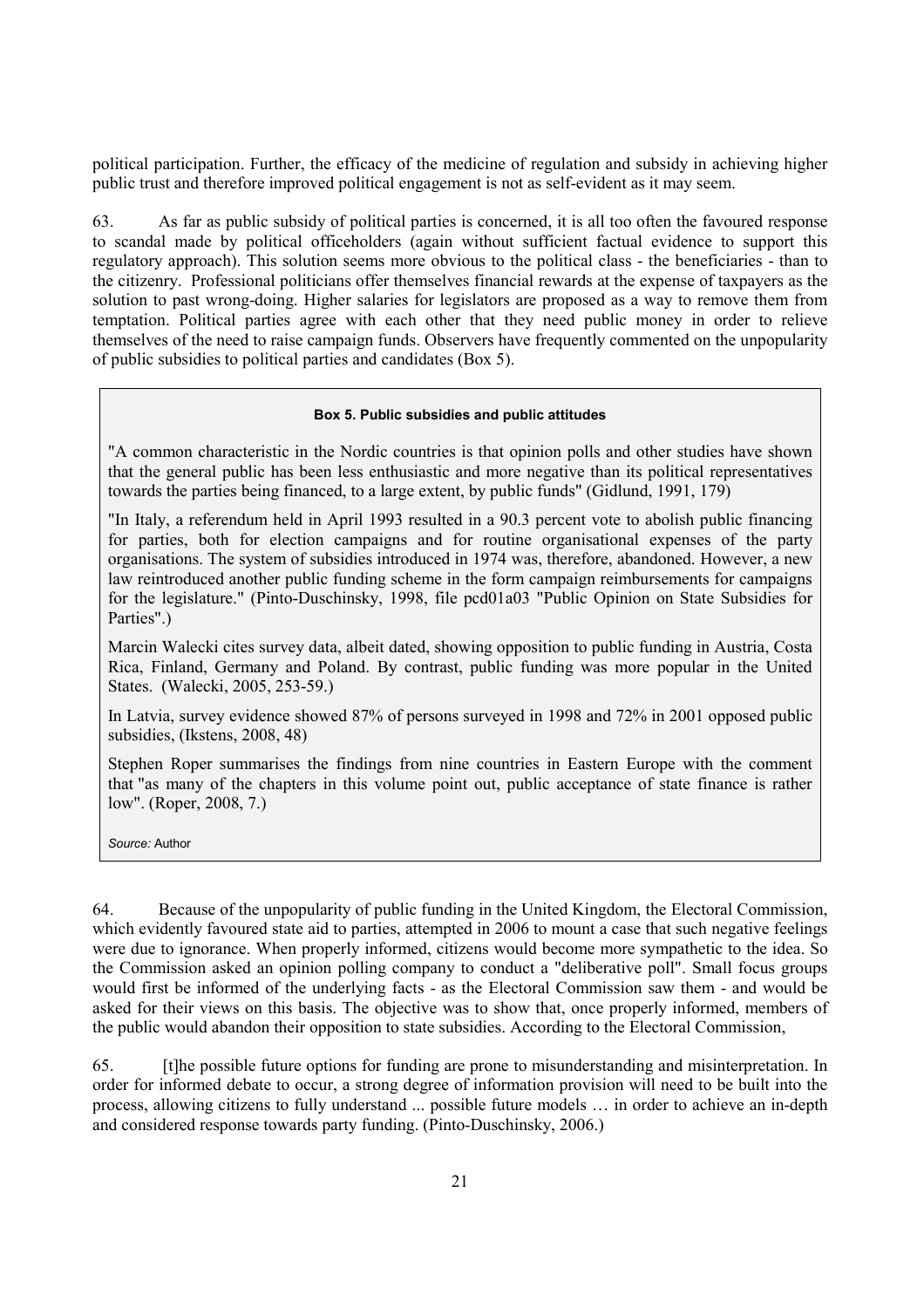66. The focus groups were criticized as "a bit like a Chinese re-education session during the Cultural Revolution". (Pinto-Duschinsky, 2006.) In 2011, the UK Committee on Standards in Public Life, under a leadership which favoured state aid to parties, resorted to another exercise in "deliberative research" in which members of focus groups were again presented with arguably slanted information prior to being asked for their opinions.

67. Given the complexity and sensitivity of the subject matter and the need to generate 'informed' and 'meaningful' discussion, a deliberative approach was adopted for this research. Essentially, deliberative research is an in-depth process that moves people beyond their initial and unreflective reactions by providing evidence to promote informed debate. (Committee on Standards, 2012, 32.)

68. Even so, the results demonstrated a combination of mistrust of politicians with mistrust of public funding of political parties:

69. For the most part, participants voiced unwillingness for the taxpayer to take on the burden of any additional costs, especially if this resulted in further tax increases. There were also increasing doubts about whether it should be the responsibility of the taxpayer to fund parties.

70. Strongly linked to this were concerns regarding how effectively and efficiently the money would be spent and this linked directly to a lack of trust in politicians and political systems. There was a fear that the cap would have a minimal impact on corruption resulting in the wastage of any additional state funding.(Committee on Standards, 2012. 26)

71. A comparative study published in 2013 by Paul Whiteley as part of the project based at Leiden University on Party Law in Modern Europe offers some of the most comprehensive evidence on popular attitudes about political finance and its regulation in Europe. Using European Social Surveys conducted since 2002 as the source, and deploying a multi-level modelling strategy which controls for a number of variables which might account for trust in parties and partisanship at the individual level, he reaches this conclusion:

72. The evidence suggests that heavy regulation of political parties is associated with low levels of trust in parties and fewer partisans in these countries. The analysis uses cross sectional data and so definitive causal relationships cannot be fully identified, but the data implies that regulation by the state in the context of a severe economic recession could be having the effect of stifling support for political parties and weakening civil society. (Whiteley, 2013, 1.)

73. Whiteley rightly warns of the danger of misinterpreting the causal process. His data on 24 European countries in 2010 do not demonstrate whether what he calls "over-regulation" reflects an adverse public response to political finance reform. Another possibility is that such reforms tend to be introduced in countries where public confidence is already low, possibly as the result of scandals related to reportedly corrupt political funding. In any case, Whiteley's evidence acts as a warning that detailed political finance regulation is not a reliable way to improve public trust.

74. These results show that the party systems in advanced industrial countries are weakened by prolonged recession and by government failure. But having controlled for these effects in the multivariate model it is still the case that **over-regulation of political parties weakens their support among European electorates**. State capture makes parties more remote from the concerns of individuals who have less and less of an ability to influence them as ordinary citizens. At the same time this process associates parties with policy failure and growing scepticism about the effectiveness of democracy in these countries. Quite clearly **in some countries political parties are over-regulated and this inhibits their attraction to the public quite independently of the recession**.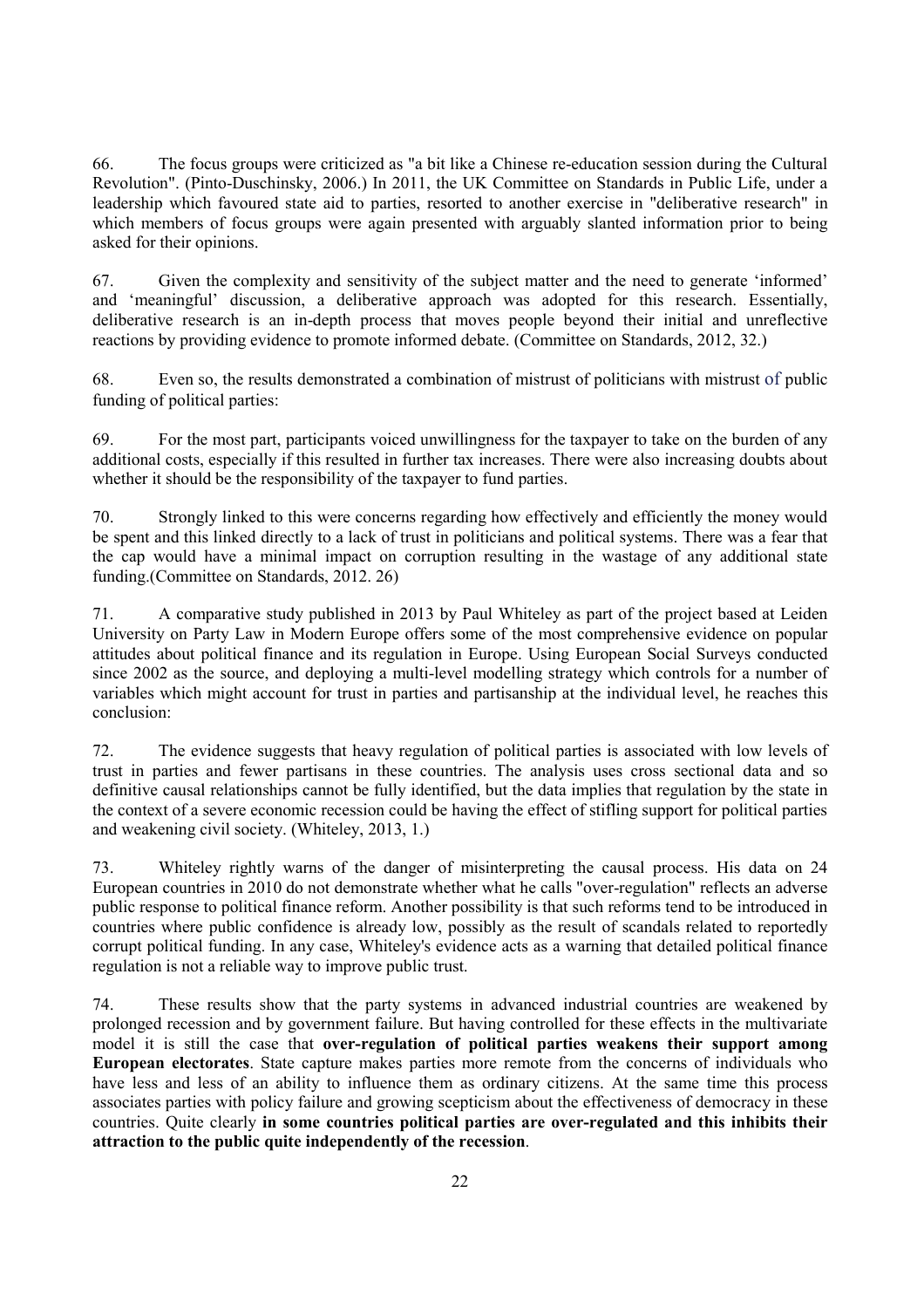75. The policy implications of these findings are hard to discern from cross-sectional data.

76. A longitudinal study of party support across Europe would greatly enhance our ability to untangle the causal processes. If regulation is the primary cause of weakening parties then de-regulation should have a positive influence. On the other hand if mistrust is the primary cause of party regulation then deregulation might be ineffective. Future research should focus on acquiring such longitudinal data so that this important question can be addressed. (Whiteley, 2013, 21.Bold lettering added)

77. Whiteley's findings coincide with those Beange and of an academic team at Leiden University. The analysis was based on a comparison of political finance regulations and subsidies in 37 countries (28 in Europe, eight in Latin America) with Transparency International's "Global Corruption Barometer". They conclude that "in our examination of the extent to which political finance regulation has helped to reduce the level of corruption among political parties, the most remarkable discovery is that the former does not seem to produce any of the (positive) relationships on the latter that both academics and political elites have promised. In particular, (1) the introduction of a rather restrictive regime of public finance, in which the state constitutes the most important financial contributor to party organizations, (2) the provision of a more independent system of control of party finance, and (3) the stricter penalization of illegal funding activities, are related to high perceptions of party corruption rather than low ones. More importantly, and contrary to what has been traditionally argued, the inclusion of important caps to the amount political parties can receive through private donations seem to be related to the propensity of party organizations to exploit illegal funding resources" (Bertoa et al., 2013, 19).

78. While making allowances for the uncertainties of survey evidence and of other measures, it is reasonable to heed the conclusions of Jonathan Mendilow and Frank Rusciano, who highlight "a general problem inherent in public funding". They acknowledge the danger of large-scale political funding by the wealthy. Such funding makes it "hardly possible to prevent widespread suspicion that democracy has been rendered meaningless except for the few."

79. Especially in hard times, the average voter's sense of a lack of efficacy can develop into alienation, thus weakening the legitimacy of the political system. Public funding, on the other hand, may generate a widely shared feeling that parties have become irrelevant … and that politicians live in a private world of their own (and live well). Needless to say, such estrangement too spells danger to the legitimacy of the system, again particularly in hard times. (Mendilow and Rusciano, 2002, 237-38)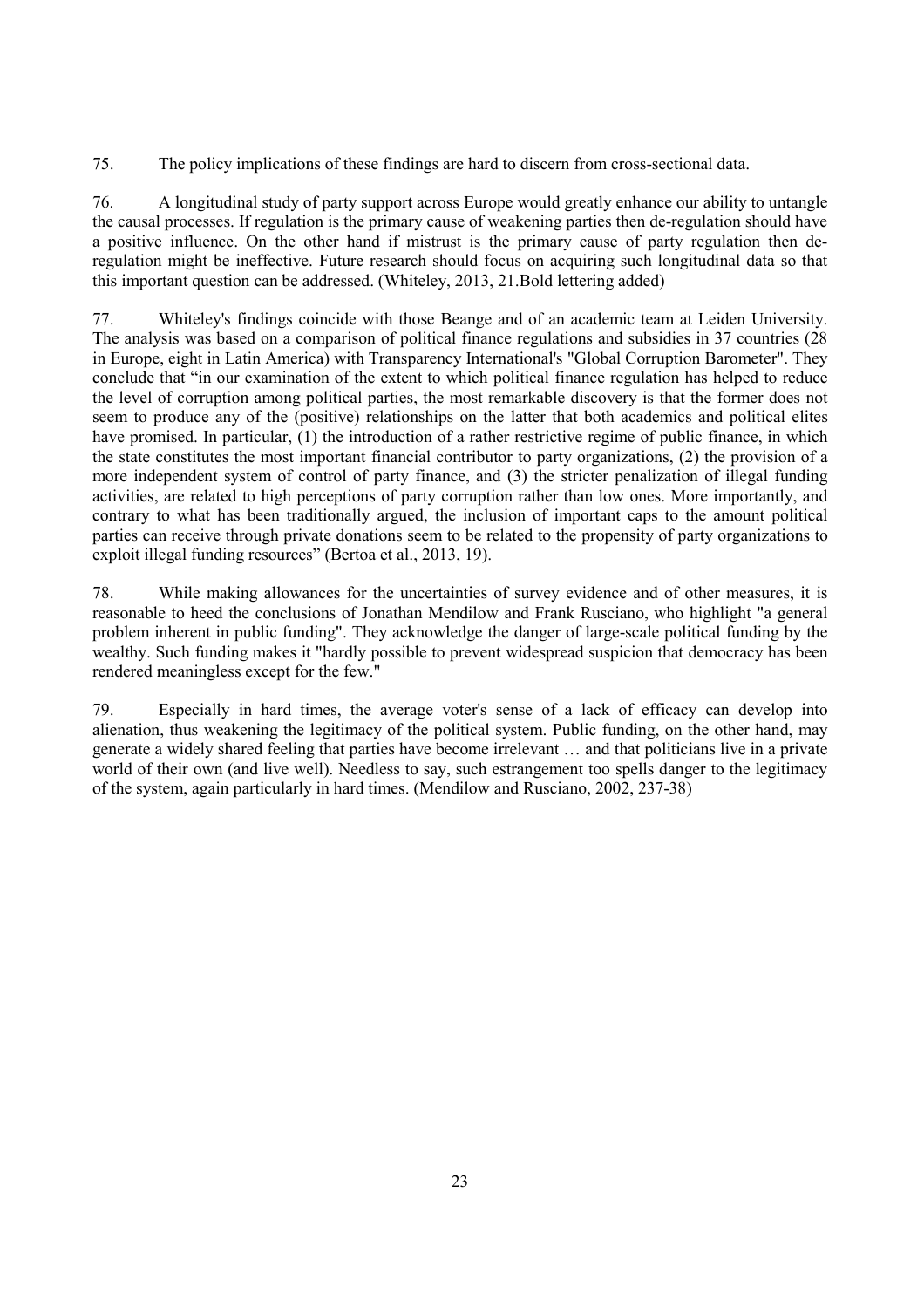# **3. REGULATING POLITICAL FINANCE: SOME PRACTICAL PROBLEMS**

80. Caution is needed, as has been shown, with regard to some of the most common statements about the background facts used to justify political finance reform. There is good reason for similar wariness about the practicalities. Legislative measures do not always succeed in fulfilling the objectives of their advocates. They may have unanticipated side-effects and consequences.

81. It may be argued, of course, that the remedy for a law which does not work as expected or which has minor problems is to amend it. Bertoa and Walecki have pointed out that in Poland "since the fall of Communism in 1989, the political party and campaign finance regulations have been changed over 15 times"(Bertoa and Walecki, 2012, 22.)

82. The repeated changes in political finance laws in countries attempting to introduce significant changes in their political systems may either be exercises in fine-tuning or they may reflect more basic difficulties in the laws themselves. Political finance has proved a subject that has not easily been amenable to legal control. It goes without saying that political actors will be ingenious in finding loopholes in the regulations and in exploiting ambiguities in legislative wording. Woe-betide the legislator who wishes to control foreign campaign donations to political parties and candidates without first being aware of the legal quagmires involved in defining what constitutes a "political party", a "candidate", an election "campaign", or a "donation", or what qualifies as being "foreign".

83. It is thoroughly dangerous for policymakers to assume that they can safely relegate such supposedly technical questions to bureaucrats and to those experienced in public law. For the sake of simplicity, this section will consider the practicalities of only two measures - transparency rules and limits (on donations or on expenditures).

## **a) Transparency rules**

84. Of all the measures relating to money-in-politics, transparency is the one commanding the most widespread support. Transparency has two potential advantages. (1) It is a guard against corruption and improper influence. If a politician is elected to office with major financial support from an individual donor, corporation or industry and subsequently uses his or her power unduly to benefit the benefactor, the link between donation and reward will not pass unnoticed. Corruption is harder to perform if it must be done in full public glare. (2) If donations have to be declared before the poll, transparency may have a further benefit. It will permit the elector to know the identity of each candidate's and each political party's main backers. This information will permit the elector to be informed about the interests behind the rival contestants. Yet, even transparency is not without practical problems as well as principled objections.

#### *1. Difficulty of rapid collection and collation.*

85. An initial difficulty is that there may be a glut of detailed information which it is very difficult for parties and for candidates for major office to collect (especially if it must be collected and compiled rapidly in order to be ready for publication before the poll).

86. The problem of collection and publication has been considerably eased by the advent of computer technology. However, this does not eliminate the difficulty faced by central party or campaign organisations and by electoral management bodies in ensuring that every local party association or candidate committee submits information in a timely manner. Where local organisations are manned by volunteers, or where very small parties are involved, it may be specially hard to gather information. In the United Kingdom, for example, national party organisations are required to collect and collate information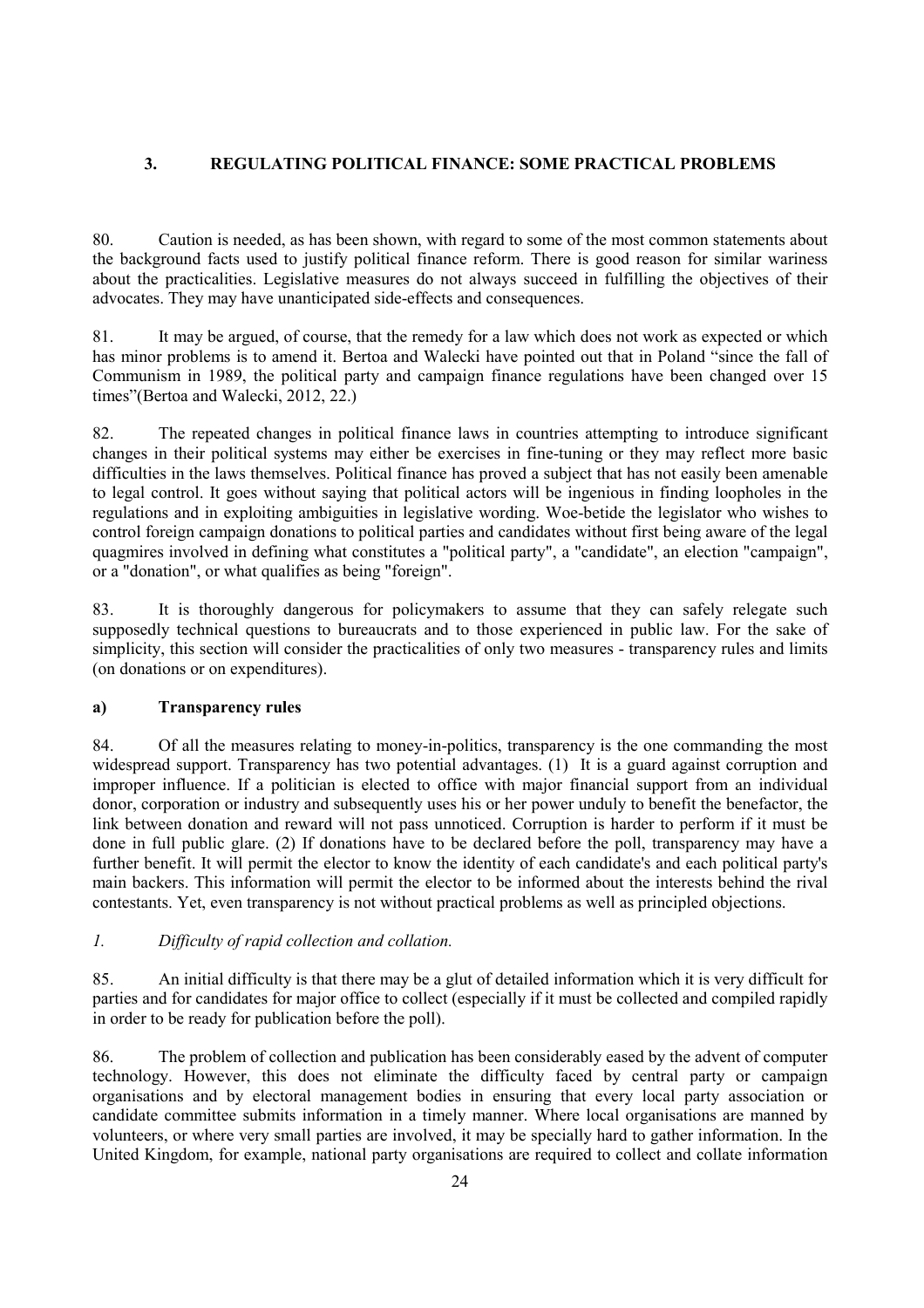from several hundred local party organisations for collation and publication every week during the monthlong general election campaign. The Electoral Commission, which is responsible for overseeing the system, finds itself hard-pressed to meet the weekly deadline.

87. Where rules require that those donated an annual amount above a stated threshold, there are other difficulties. It may be hard to differentiate between donors with similar names without requiring information which may impinge unduly on their privacy (for example, by requiring the publication of place of residence or at least the district of residence). It may be extremely difficult to trace a series of small donations which, in combination, exceed the disclosure threshold.

# *2. Problem for the would-be "informed voter" of absorbing a glut of information.*

88. In a country as large as the United States, the number of donors may be so extensive that there will be far too much information to absorb and interpret, especially when it concerns donations declared shortly before the poll. The objective of informing voters of the interests behind a candidate is likely to be hard to realise. Newspapers and lobby groups act as channels of information, but may present their analyses with a sensationalist or ideological spin. In any case, knowledge of the financial backers of a party or candidate may be of less weight to most voters than other considerations.

# *3. Common failure of parties and candidates to obey disclosure rules.*

89. In countries where democratic elections have not been well established, and in many developing nations, legal disclosure requirements are regularly ignored. A recent publication by the International Foundation for Electoral Systems (IFES) and by The Arab Region Parliamentarians against Corruption (ARPAC) shows the widespread non-compliance with the law concerning disclosure of campaign accounts in the Tunisian elections of 2011.

90. Legislation required the Court of Accounts to audit financial accounts of the winners, based on the bank account each political party and independent list were required to open on behalf of the electoral campaign. ... All candidates had to submit their accounts to the court 30 days after the official declaration of results, December 15, 2011. Unfortunately, by the end of May 2013, only 32 percent of the 1,662 lists submitted their financial accounts. Only 641 (39%) presented evidence of their financial accounts to the court.

"… five political parties and 14 independent lists, having won 48 NCA seats, did not present their financial accounts to the court. One of the five parties that did not present its financial accounts is the party of the Tunisian President (Congrès *pour la République).* Representatives claim they lost their accounting books. Moreover, 33 percent of the parties that submitted the required documents did not provide the financial accounts related to the lists of candidates they presented". (Ohman, 2013, 67-68.)

91. Such disregard of disclosure rules is not unusual even in countries where the holding of elections is well-established (for example, in parts of the West Indies and Africa). Even when election campaign accounts are submitted by the legal deadline, their accuracy often goes unchecked and there is little incentive for candidates and their representatives to present accurate figures. In the United Kingdom, a senior electoral official declared to an investigation into electoral administration that Electoral Registration Officers not only neglected to check the truthfulness of the accounts submitted to them but normally did not bother even to check if the sub-totals were consistent with total declared spending.

92. The "Crinis" project of Transparency International has illustrated in a considerable number of countries some of the same practical shortcomings of parties as well as election management bodies in implementing transparency rules.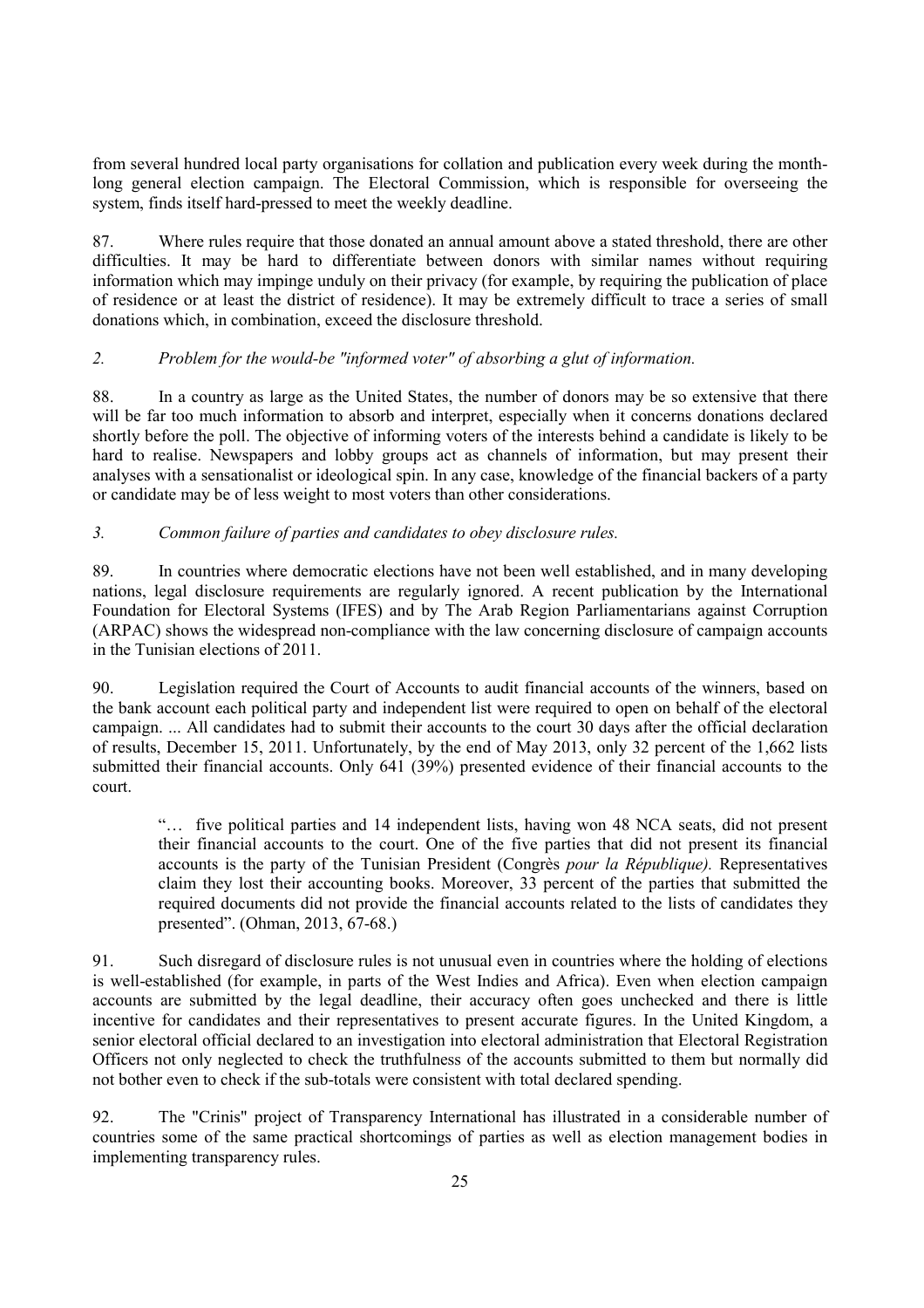# *4. Scope for evasion when disclosure rules apply to parties and candidates but not to lobbies..*

93. Disclosure rules that apply to political parties but not to lobbies, legally-independent, partyrelated political foundations (such as the German political *stiftungen*), think tanks and politically-oriented charities are likely to redirect political money away from parties into these other bodies. Not only will electors be less than fully informed but the system will be biased against parties.

# *5 Deterrence of donations to opposition parties and candidates in authoritarian countriescertain contexts.*

94. There are countries where disclosure requirements may result in revenge against persons known to the authorities as donors to opponents of the regime. Walecki has reported on the harassment of known donors to opposition parties in the Ukraine in an article titled "The authoritarian abuse of disclosure". (Walecki, 2004.) Daniel Smilov writes that "*in certain countries, it is dangerous for the opposition to disclose its main donors because they, the donors, will be subject to administrative harassment by the government. In such circumstances, small and large donors alike are afraid to disclose their identity and the party inquestion is obliged to flout the legal requirements if it wishes to remain a viable political force. Therefore, faced with the danger of complete marginalization, some political parties in the region (especially in Milosevic's serbia and in Ukraine) have systematically evaded financing restrictions"* (Smilov, 2007, 15-16.)

# *6 Deterrence of donations to especially unpopular parties and candidates.*

95. Even in established democracies such as the United States, supporters of highly unpopular political parties may be inhibited from making contributions if they are thereby to publicise their affiliations. The U.S. Supreme Court acknowledged the point in its judgement in 1982 in the case of when it gave special dispensation in 1982 to allow contributions to the Communist Party to go undisclosed.[6]

#### *7. General deterrence of donations because of intrusion into the privacy of donors.*

96. This is a point which raises issues of principle as well as of practicality. Even in established democracies where donors do not feel under the same degree of threat as in authoritarian regimes, the requirement to disclose political contributions acts as a significant deterrent to political giving even for those with no corrupt motives. They simply may not wish their political sympathies to become a matter of press comment; they may in some circumstances fear that they will be subject to discrimination in the award of local government contracts if they publicly back the "wrong party" or to internet abuse.

97. The question of public policy is whether loss of the right to privacy and the deterrence of honourable political giving is a reasonable price to pay for a measure designed to deter corruption. According to Beange, the relative lack of corruption in Canada (the subject of her research) makes disclosure rules disproportionate: "while advocates of sunshine' laws favour disclosure laws because it is possible to trace the origin of contributions, there are possible disincentive effects relating to donors wishing to protect information about their personal financial status and perhaps more importantly their association with a particular political party. Canadians (per LeDuc) are notoriously fickle—and secretive about their political affiliations. The possibility of harassment in the workplace or within a social or ethnic minority in going against the flow 'is impossible to determine" . It is quite possible that the extensive Canadian disclosure regime could be challenged under the Charter [of Rights and Freedoms] as a violation of privacy. (Beange, 2012, 295.)

98. In similar vein, Bruce Cain of Stanford University proposes a form of "semi-disclosure" designed to protect privacy while guarding against corruption. This is to be achieved by obliging donors to report contributions to the government which, however, will not publish the identity of the givers. He points outs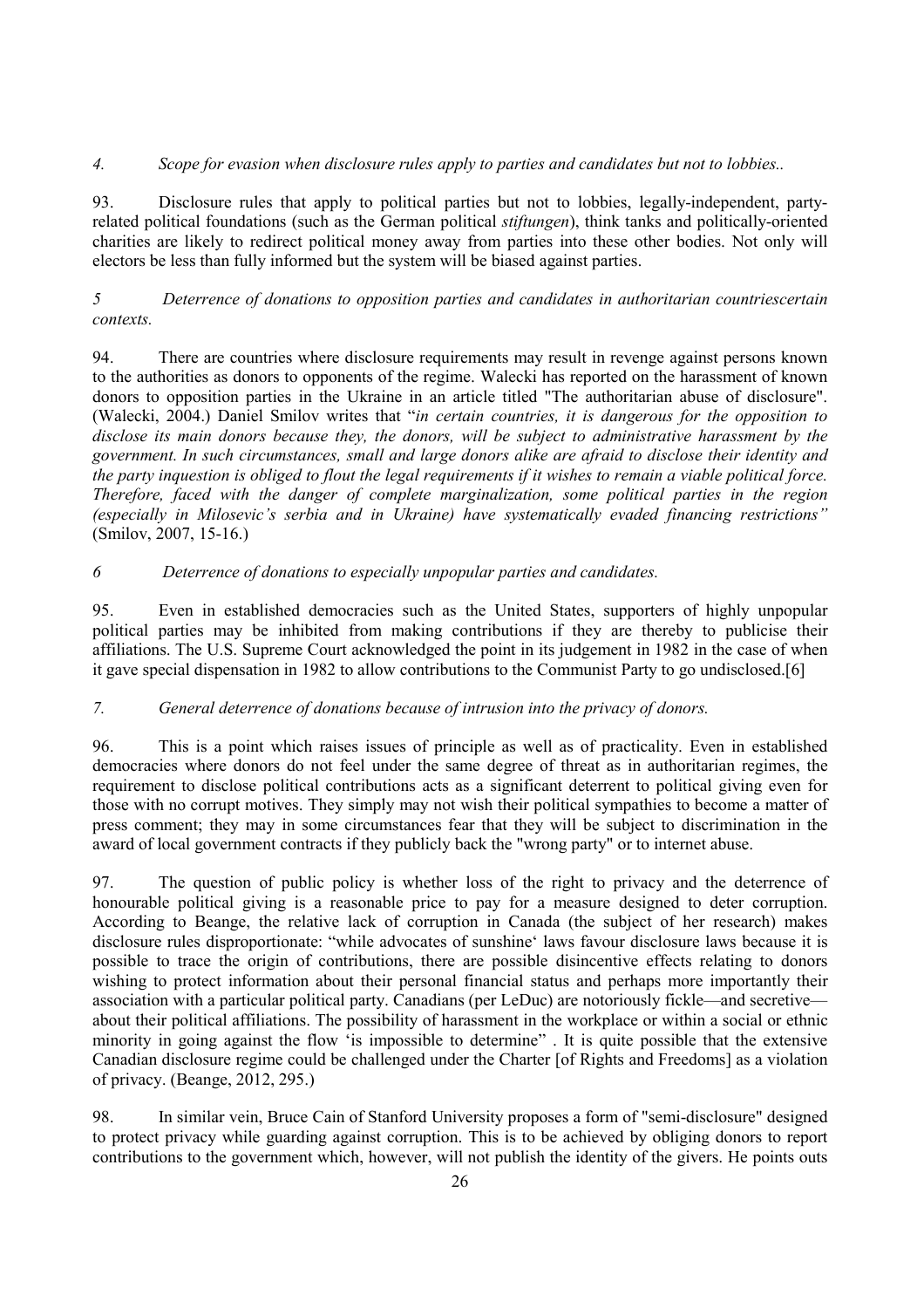that computer search engines can now easily identify those who make relatively small political donations and has the same concern as that of Beange, with reference to his home state of California, about the reality of harassment (Cain, 2010.)

### **b) Spending and donation limits**

99. The objectives of spending limits are to promote fairness between political parties and between candidates, to prevent a spending "arms race" between them and to limit the incentives for corruption stemming from high expenditures. The purpose of limits on donations is to control undue influence by the very rich. The validity of both types of limit have been the subject of considerable debate, not least within the U.S. Supreme Court. What will be considered here is not these underlying debates about the desirability of limits but rather their practicality and some of their side effects. Five issues will be mentioned.

# *1. Spending limits and third party spending.*

100. A limit on permitted spending by candidates for the U.K. House of Commons came into force with the Corrupt Practices Act of 1883 and it has remained the central feature of the British regulatory framework. There is strong evidence that the limits worked very well. Reported costs of parliamentary contests declined significantly during the following decades. The number of electoral petitions - legal appeals against alleged corrupt electoral practices - fell sharply. Nevertheless, the lessons of this success are complicated.

101. One feature of the system of limits was that it involved a ban on third party spending. Virtually all spending and all electoral activities had to be certified by one of the candidates or by one of their formally-appointed "agents". This meant that other persons and groups were banned from spending money in supporting or opposing a candidate whose views were offensive or welcome to that group. Over a century later, a British anti-abortion group successfully brought a case before the European Court of Human Rights that the restriction on third party campaigning was a breach of their right to freedom of expression. The legal restriction on third party campaigning had to be loosened in response to the judgement. It was not only in the U.K. that spending limits led to court action by third parties. The dilemma is that a restriction on third party spending is needed if spending limits are to be effective. Otherwise they will be evaded by re-channelling election spending through supposedly independent committees and interest groups.

#### *2. The problem of legal definition.*

102. A second problem which stemmed from the legal limit was to determine when someone became a "candidate" and which activities were to be included as "election" expenses. For decades, election petitions brought before U.K. courts alleging over-spending rested on arguments about these questions. A bizarre case law was created. If someone campaigned as a "prospective" candidate, his expenses would not count against the limit before formal adoption by a local party organisation, but there was a proviso that the cost of any leaflets distributed before formal adoption by the "prospective parliamentary candidate" would count against the limit if they included the prospective candidate's photograph. The state of the law was so fuzzy that when eventually a serious case came before the courts in 1998 about alleged overspending by a Labour Member of Parliament, it became clear that some legislative clarification was needed as to the boundary between "election campaign" costs and non-election costs. The answer was to limit the time before an election during which costs were to count against the limit. The new law came into force for the general election of 2001. But the very specificity of the new definition of "election campaign" for the purposes of the spending limit created a major loophole. It allowed unlimited spending right up to the time when the "election campaign" legally started.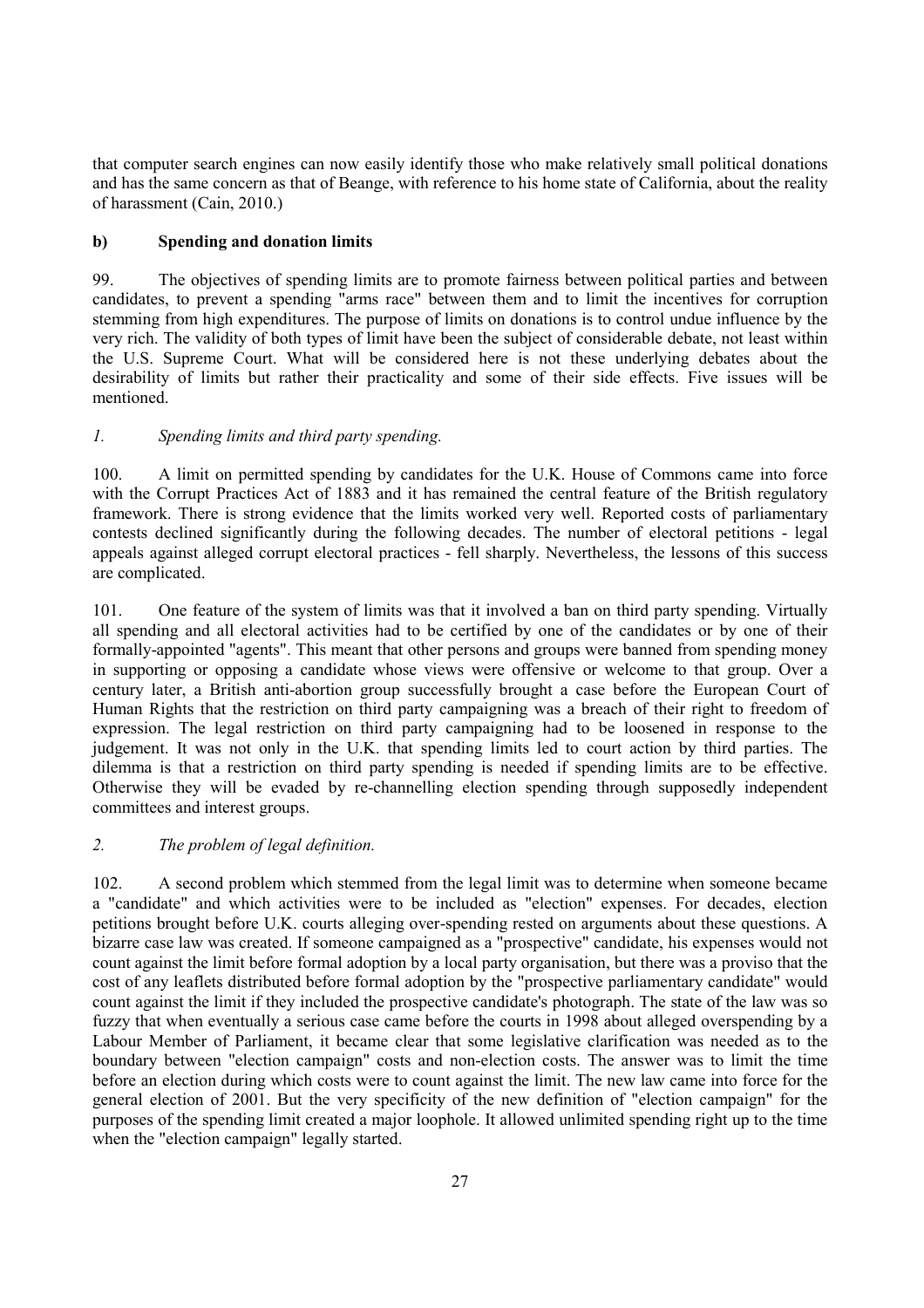103. This is a classic example of the regulatory dilemma which affects much of political finance. When terms such as "candidate "," political party and "election campaign" are described precisely, it becomes easy to evade the definitions, for example, by spending before the designated period, by spending through a body which escapes the definition of "candidate" or "political party".

104. Whether legal loopholes are widely exploited or not may depend on cultural, political and economic considerations. The success of the spending limit for candidates exacted in Britain in 1883 was partly a result of the increasing discomfort of the rival political parties about the costs of electioneering, the introduction of a secret ballot in 1872 which made vote-buying less efficient, and a number of other developments which have been the subject of continuing scholarly analysis. (See Pinto-Duschinsky, 1981, Chapter 1, and Stokes, 2011.)

105. Added to the legal ambiguities of such terms as "election campaign" or "for electoral purposes", there are further problems in deciding what is or is not a "donation". There are significant in systems where donations must be disclosed or where they are capped. When is a loan a "donation"? How is the provision of services in kind to be valued? How is it possible to determine whether separate donations from members of the same family or from partners in the same company are genuinely separate (and thus below the legal limit) or whether they are effectively a single donation?

# *3. Party bureaucratisation.*

106. The imposition of legal limits may have a profound effect on the character of a political party. Volunteer party helpers may have neither the skill nor the inclination to carry out the necessary formfilling which is needed if the overall campaign spending by a party at all levels of its organisation are to be calculated. If spending at the lowest levels of a party are excluded from reporting their spending, the objective of a cap will be undermined since there will be a temptation to channel spending through the unregulated parts of the organisation. (Where there is one limit for a party organisation and separate limits for candidates, a further complication is added to the system of control.)

#### *4. Spending limits and internal party power structure.*

107. Whenever there is a legal cap on a party's campaign spending, it will be functionally essential for a party treasurer to have the authority to authorise or to refuse to authorise spending by regional and local party organs. The effect will be to restrict ordinary party members and to create a hierarchical, probably less participatory structure.

#### *5. Problems arising from limits which are low.*

108. Where the legal limit is set at a level which parties and candidates consider far too low, as in Russia, the effect is to encourage undeclared spending. This has the side-effect of undermining transparency. (See Smilov, 2007, 15.) In Walecki's words, "in some countries the artificially low legal limits on permitted campaign spending make the reporting of political party expenditure irrelevant." (Walecki, 47.)

#### **c) The problem of enforcement**

109. Political finance regulations are notoriously hard to enforce and in many jurisdictions there is no will or administrative capacity to enforce them.[7]

110. Though electoral management bodies may technically be independent, they may be extremely reluctant to pursue powerful politicians and their parties. The fact that it is some ninety years since a Member of Parliament has lost his or her seat for exceeding the legal campaign expenditure limit is not an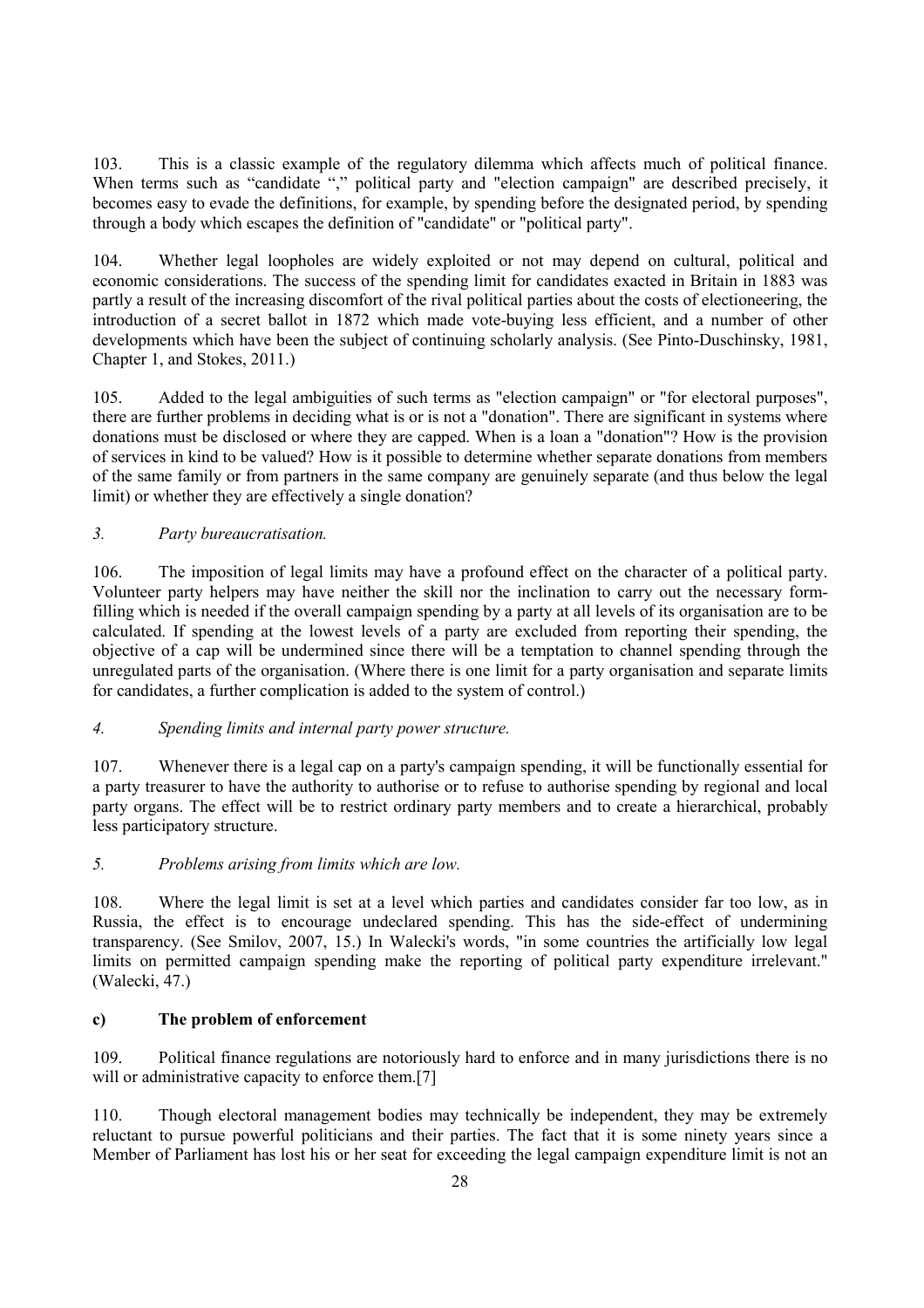indication of exceptional determination to abide by the law. It results both from informal (and sometimes collusive) understandings between the parties to avoid exposing each other and from the lack of pro-active investigation by the electoral authorities.

111. There is a general tendency for national legislatures to respond to political finance scandals by passing laws which then are not enforced. Likewise, at the international level international organisations and NGOs are too ready to suggest a menu of regulations without considering whether there is any real prospect of their being obeyed. This reality led Colin Hughes, who was both a professor of politics and the former head of the Australian Electoral Authority to write with weary realism about the inherent problems of political finance regulation:

"equally serious is the ease with which almost all prohibitions may be evaded. If corporations cannot make donations at all or beyond a certain size, their officers and employees will be utilised to achieve the same end. If a person cannot, then their family and friends help. If parties are constrained by prohibitions, the PACS and their equivalents are brought into existence to carry out party functions like advertising about issues and funding candidates' campaigns. ... The hidden risks and unintended consequences that so often accompany prohibition should be mentioned. With hindsight, prohibition may have been the Northwest Passage of election finance, promising so much but producing little but disappointment" (Hughes 2001, 217).

112. Hughes concluded that rules about disclosure of political funds are important but other forms of regulation are no more than "bells and whistles".

113. Casas-Zamora, another political scientist who has benefited from his practical experience as Vice-President of Costa Rica, has written in similar vein:

"General spending ceilings are relatively rare amongst democracies. This is a reflection of their significant normative and practical drawbacks. The empirical record of general spending ceilings is mixed at best. ... Inadequacies in the definition of electoral expenses, unrealistically low ceilings, poor enforcement mechanisms, and strong incentives towards electoral spending derived from other institutional features have undermined decisively the efficacy of expenditure caps." (Casas-Zamora 2009, 6.)

114. The author of this study wrote in his Overview of International IDEA's *Handbook on the Funding of Political Parties and Election Campaigns*, there has been "There is too much law, too little enforcement." (Pinto-Duschinsky 2001a, 16.)

115. Problems of enforcement feature prominently in the GRECO evaluation reports of member countries of the Council of Europe. According to its chief official

"... infringements of political finance rules are rarely brought to light and, if they are brought to light, they often do not lead to any meaningful reaction by the supervisory authorities." (Rau 2011, 33.)

116. Failures of enforcement result partly from the inherent problems of some forms of regulation and partly from avoidable shortcomings in the machinery of enforcement. Laura Thornton writes on the basis of long experience in Asia with the National Democratic Institute for International Affairs

"In many cases, … reforms have introduced perverse incentives and loopholes. Contribution limits and disclosure have sometimes encouraged parties to drive their fundraising efforts underground or find different methods to achieve the same end …" (Manikas and Thornton, 2002, 15.)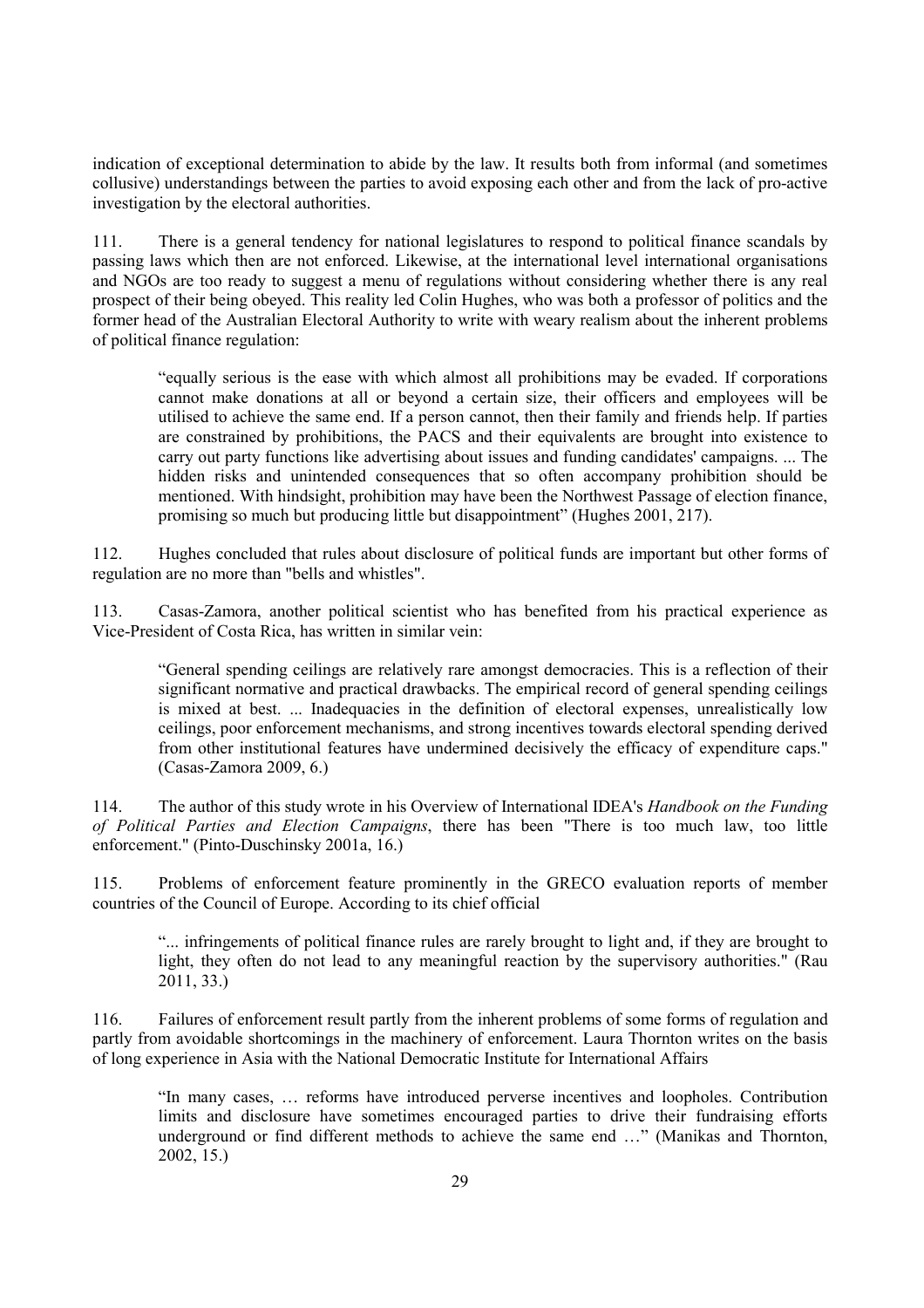117. Some of the most alarming evidence about the unintended consequences of regulations has been given by the scholars Donatella Della Porta and Alberto Vannucci about Italy:

"[A]s strict regulations made *legal* private contributions difficult, parties had no incentive to reveal their real revenues and expenditures, at either the center or the periphery, leading to a massive underreporting of private contributions, encouraged by missing or ineffective formal controls. Further, even when in existence, sanctions were rarely applied. … As a consequence of the substantial underreporting of private financing, irregularities in official party budgets were widespread and controls and enforcement were ineffective. In addition, criminal contributions became more easily disguised within the financial operations of the candidates' political machines. Irregular financial support to politicians and party structures was eventually easily concealed, since verifications were traditionally almost nonexistent". (Della Porta and Vannucci, 2013, 197.)

#### **d) The role of the courts of law**

118. An increasingly important feature of the regulation of political finance, which is too often neglected or downgraded by political scientists specialising in the financing of parties and election campaigns, is the role of courts of law.

119. In countries with a system of common law (such as the United Kingdom and Canada), the interpretation of the precise meaning of statutes has long been a subject of litigation. In countries with written constitutions, senior courts have had the additional function of judicial review - the power to invalidate legislation on the ground of its incompatibility with the constitution. Since constitutional documents are broadly worded with such guarantees as freedom of speech and freedom of expression, judges have considerable leeway in interpreting the meaning of these terms. Hence, they have extensive power to invalidate legislation about political finance.

120. Two developments have extended judicial power over political finance still further. Countries with common law traditions have enacted charters of rights which have come to operate largely like written constitutions. Judges in those countries are now able to exercise considerable (though not absolute) powers of judicial review. Canada enacted a Charter of Rights and Freedoms in 1982 and the UK enacted a Human Rights Act in 1998.

121. The second development, potentially even more far reaching, has been the creation of the European Court of Human Rights. Based in Strasbourg, it operates under the aegis of the Council of Europe, a body not to be confused with the European Union. Persons in all 46 member countries of the Council of Europe are entitled, having exhausted domestic avenues, to bring cases before the Strasbourg court. In effect, this means that the court is able to overturn laws passed in each of the 46 member countries on a very broad range of matters covered by the European Convention on Human Rights including laws relating to democracy and elections.

122. Courts have reached significant verdicts on cases relating to the validity of political finance laws in a considerable number of member countries of the OECD including Australia, Canada, France, Germany, Israel, Italy, Turkey, and the United States. Cases involving Switzerland and the United Kingdom have been decided by the European Court of Human Rights.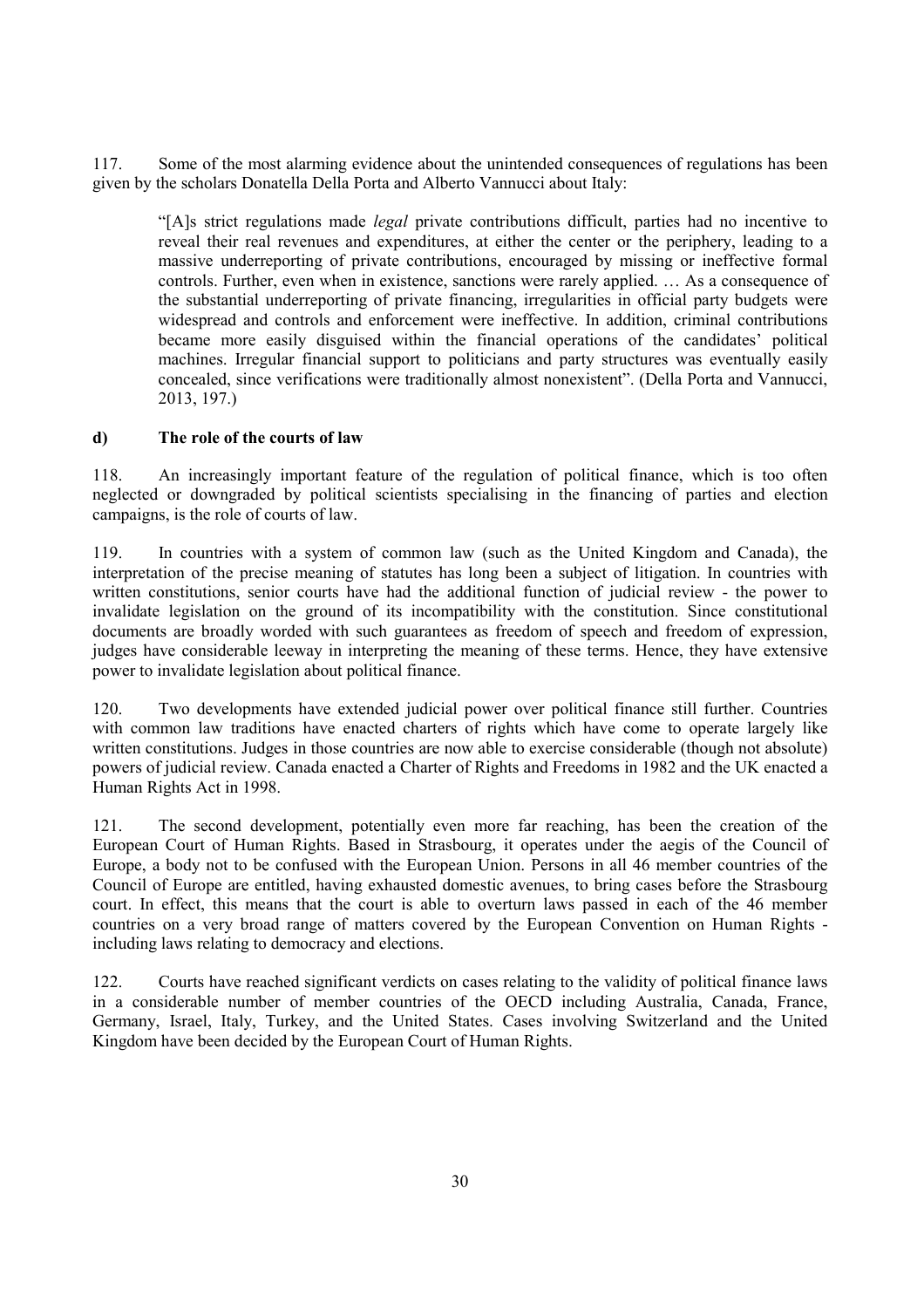#### **Box 6. Sampling of landmark legal judgements concerning political finance**

German Federal Republic 1966 (*Party Finance Case II)* Public funding for parties not permitted for routine party activities but only for election campaigning.

United States, 1976 (*Buckley v Valeo)* Spending limit for congressional election campaigns declared unconstitutional

Israel (*Agudat Derech Eretz)* Legal amendment decreasing free broadcasting time for new party lists declared invalid

Canada 1984 *(National Citizens' Coalition Inc v Canada)* Ban on third party campaign spending declared invalid

France 1990 *Conseil constitutionnel décision 89/271* Threshold for receipt of public funding (5% of the national vote) declared too high

Australia 1992 *Australian Capital Television Pty* Ban on paid political advertising on television declared invalid

European Court of Human Rights, 1998 *Bowman v United Kingdom* U.K. ban on third party spending in parliamentary election campaigns declared invalid

United States, 2010 *Citizens United v Federal Election Commission* Prohibition of independent election expenditures by corporations and unions unconstitutional

European Court of Human Rights, 2013 *Animal Defenders International v United Kingdom* Refusal to allow paid political advertisements on television or radio under Communications Act 2003 declared valid

*Source:* Author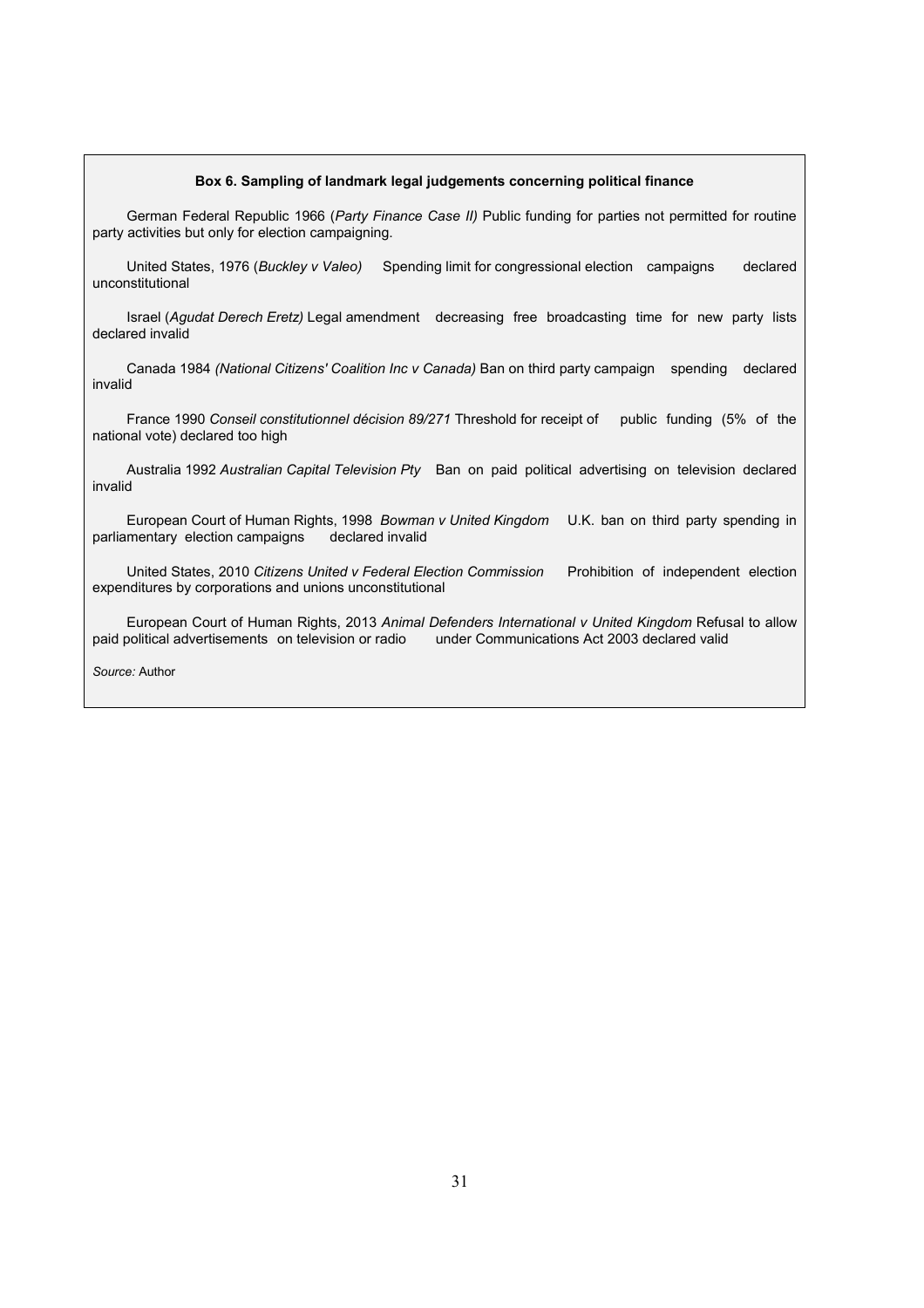# **4. THE ROLE OF INTERNATIONAL ACTORS: POSITIVE OR DAMAGING?**

123. The last quarter century has seen major developments in the burgeoning field of the promotion of democracy and good governance. The author's interpretations of these developments are inevitably affected by his roles throughout this period as participant and adviser to a number of the main bodies and, at the same time, as an academic specialist. It has been a period of considerable achievement combined with unfulfilled hopes.

124. A striking change has been the great expansion in the budgets of national and international bodies devoted to democracy promotion and "good government". This has resulted in a notable bureaucratisation of activities and thus in a lack of flexibility. This expansion took place in the years after the most exciting period in the late 1980s and early 1990s which saw the "third wave" of democratisation. Following a time of transition to multi-party democracy, there has followed a duller, more challenging and frustration time of attempted democratic consolidation

125. In the late 1980s, the development agencies of national governments as well as the main intergovernmental organisations and international financial institutions were hesitant to pay attention to issues which were not strictly economic. Corruption was a no-go area. Electoral assistance was generally considered inappropriate and futile (one exception being the German Federal Republic). One of the only countries which invested heavily in "political aid" was the German Federal Republic which gave considerable funding from its development aid budget and later from its foreign affairs ministry to fund the foreign operations of "party foundations" (*stiftungen*). When the United States decided in the early 1980s to introduce a variant of the West German model. It was the U.S. Congress rather than the country's development agency (the U.S. Agency for International Development) which provided the funds. In the United Kingdom too, the development agency was initially opposed to widening its activities beyond schemes of economic assistance designed to help reduce poverty.

126. The initial activities from 1984 onwards of the U.S.-based National Endowment for Democracy and from 1992 of the U.K.'s Westminster Foundation for Democracy were small-scale. In the following years, the national development agencies and inter-governmental organisations entered the arena with far larger resources.

127. Expansion and bureaucratisation in late 1990s and early 2000s went hand in hand. Often the consequences were negative because the procedures used to administer large contracts for "good government" projects were too similar to those for roads, bridges, agricultural schemes and similar infrastructure projects typically run by international organisations. The expansion of democracy-promotion and "good government" projects run by national and international development assistance organisations has been accompanied by the creation and growth of "civil society organisations". This is considered later in this section.

128. A third development has been the proliferation of international bodies seeking to carve roles for themselves. A year after the breach of the Berlin Wall, the Conference on Security and Co-operation in Europe was transformed in 1990 into the Organization for Security and Co-operation in Europe. The following year, 1991, an Italian and an American diplomat constituted the sole staff of a new organisation in Warsaw created under the aegis of the OSCE. It was named the Office of Human Rights and Democratic Institutions (ODIHR). Also in the early 1990s, The International Foundation for Electoral Systems (IFES) became operational. It had been created as an NGO, funded mainly by the U.S. Agency for International Development, as part of the same bipartisan "Project Democracy" initiative which had seen the creation of the National Endowment for Democracy. Wishing to counter United States influence over democracy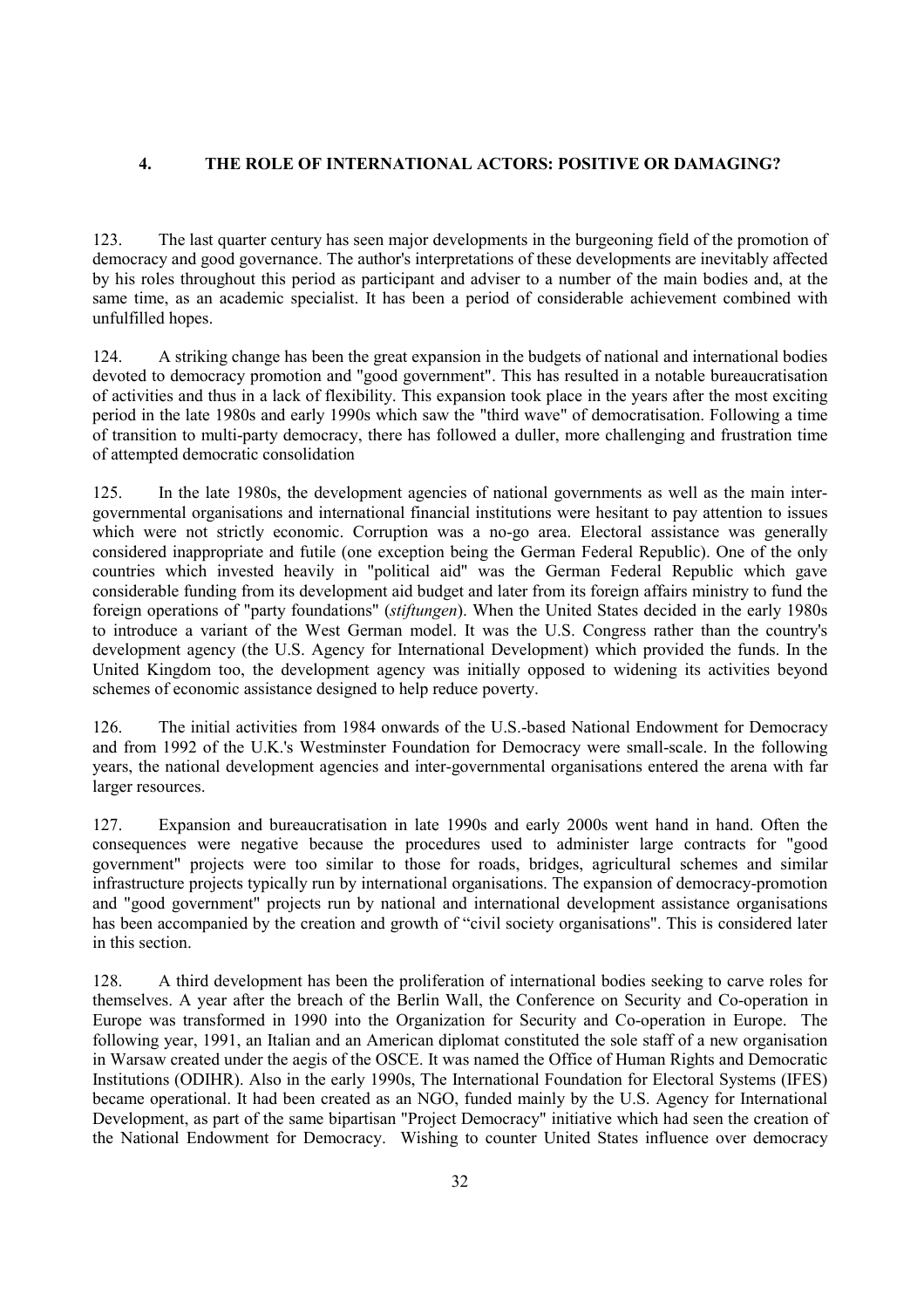promotion, Sweden created and largely funded The International Institute for Democracy and Electoral Assistance (IDEA). Its first chief executive was a former head of the Swedish International Development Agency. Founded in 1995, International IDEA initially brought the four Scandinavian countries together with Chile, India and South Africa. National election management bodies such as the Australian Electoral Commission, Elections Canada and the Mexican Federal Election Institute became active in international electoral assistance.

129. A number of the main national and international organisations have carried out projects on political finance. Probably the most active has been the International Foundation for Electoral Systems, which has concentrated on providing technical advice and training to members of election management bodies as well as academics, journalists and activists in a large number of countries. IFES also has pioneered the training of electoral management bodies in the enforcement of political finance laws and the use of the internet to make official data on political contributions more readily available. Much of its funding has come from the U.S. Agency for International Development, which has also made a special study of political finance transparency. Other organisations undertaking political finance activities have included International IDEA, two branches of the Council of Europe (the Group of States Against Corruption (GRECO) and the Venice Commission for Democracy through Law), [9] the Office for Democratic Institutions and Human Rights, the Organization of American States, the Commonwealth Secretariat, the U.S. National Democratic Institute for International Affairs, the Carter Center, and Transparency International. [10]

130. Some of these activities have been especially noteworthy. Apart from the important activities of the International Foundation for Electoral Systems, an example is the set of evaluation reports on political finance in 46 countries carried out by GRECO (Council of Europe). These have provided a trove of factual information. The latest International IDEA database of political finance laws in 179 countries is a useful work of reference albeit with gaps in items of information for some countries. [11] The National Democratic Institute has published a model piece of research by its political finance expert, Laura Thornton. It gives detailed information based on interviews with Asian legislators on payments regularly made to their parties from their salaries ("party taxes"). This throws light on a significant form of indirect public funding.

131. Much of the work on political finance has been disappointing and occasionally damaging. It is important to attempt to diagnose the problems, though any assessment must inevitably be subjective and subject to bias.

#### **a) Lack of in-depth research**

132. Political funding takes many forms and differs from country to country. Some official statistics may be non-existent, difficult to access and unreliable. Where there are documents covering recent years, there may be an absence of comparable information for earlier times, thus hampering research into trends. Research into unreported payments, illegal payments and local-level political finance present obvious problems. There are ways in which the difficulties may be overcome, at least partially. But this requires painstaking investigative research using interviews, party archives (where available), press reports and similar sources.

133. In general, neither international organisations nor NGOs are prepared to sponsors for such work and few are equipped to carry it out themselves. The contracts under which their activities are funded by development agencies rarely include sufficient time for detailed analysis, debriefing, and writing in-depth studies based on their experiences. For their part, NGOs normally are unable to pay members of staff for prolonged periods of research from their non-project budgets.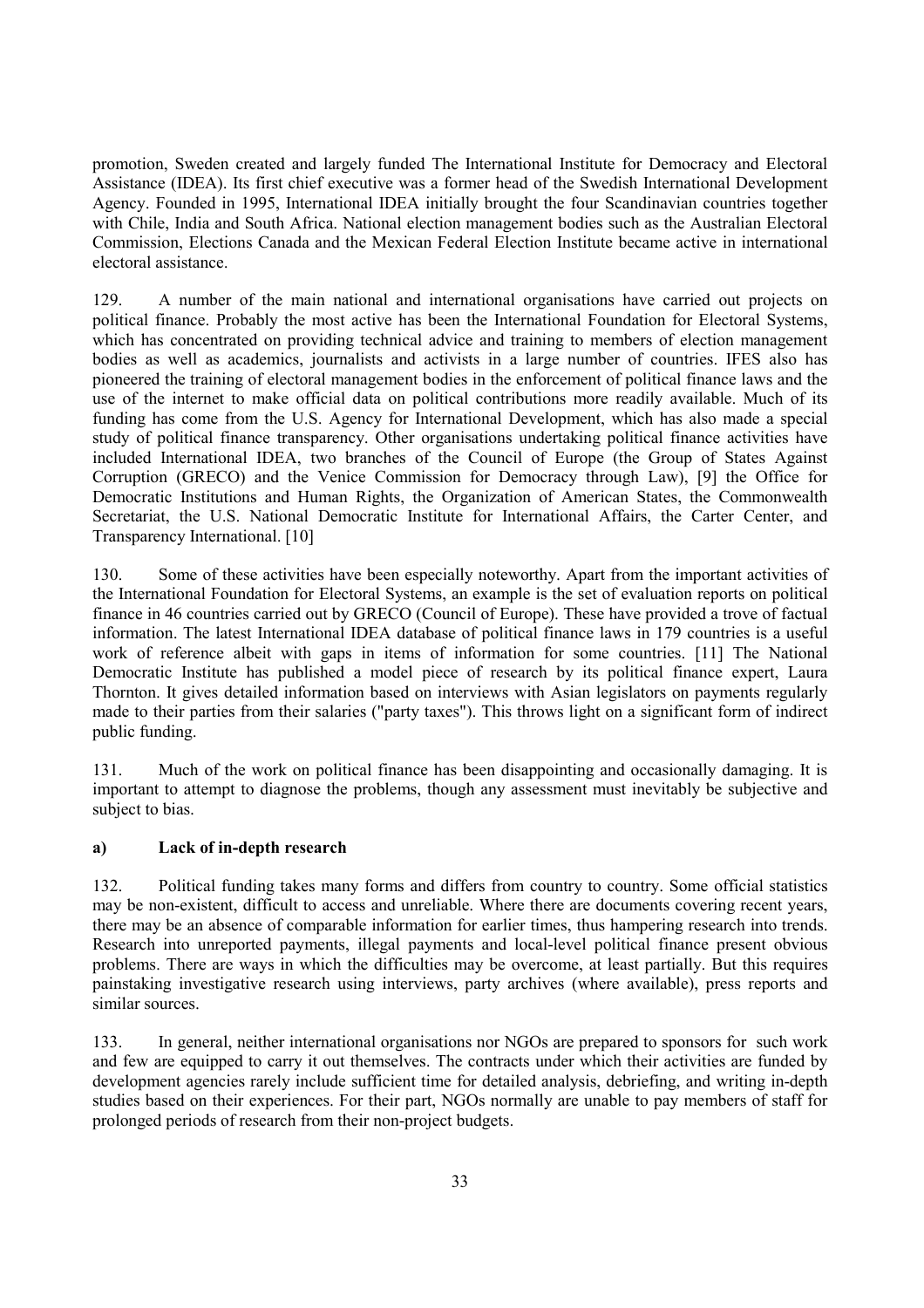134. Realistic appraisal and research is also difficult because of the culture of success-claiming which permeates most of the project reports of bodies funded by national development aid agencies and by international organisations. When summing up "lessons learned" from a project, it is only the bravest of employees who will write that a project has been futile and ought not to be replicated. Major NGOs and important national and international donor bodies may be constrained in their analyses and recommendations. They may wish to avoid risk to future business or diplomatic problems arising from the publication of critical findings.

135. In view of these difficulties, research may resort to short cuts. One easy but not very revealing method is to examine a country's political finance laws and changes in those laws instead of researching into political finance realities. Another is to devise a one-dimensional path of inquiry. An example here was the system of monitoring election campaign spending devised by the Argentine Chapter of Transparency International, Poder Ciudadano. This consisted of monitoring broadcast election advertising as well as other forms of public advertising and estimating the costs according to known market rates. This approach is useful but only if it is combined with other avenues of inquiry. It assumes that national advertising consumes a major part of overall political spending. Moreover, it makes assumptions about the likely level of discount below market rates for advertising obtained by the parties. The focus on monitoring national advertising provided Poder Ciudadano with publicity and with international credit but it meant that the clientelistic practices which were a strong feature of local party politics in Argentina went unexamined and, moreover, that the focus of its monitoring led to a distorted view of the political process by ignoring these practices.

136. Poder Ciudadano later explained that, despite the limits and inaccuracy of its monitoring method, it served to put pressure on Argentina's political parties and led to a subsequent change in legislation which achieved greater transparency.

137. Casas-Zamora complains about the general absence of empirical research with a citation from the American scholar of political finance Frank Sorauf:

"In a perverse way, it may even be because the facts and realities of campaign finance are so hard to grasp that the pseudo-fact and codified explanations are so gripping and so convincing. (Casas-Zamora, 2005, 1.)"

138. Casas-Zamora justifiably comments that "the funding of political activities remains an underresearched … topic" and that it "is crippled by the dearth of reliable data in most countries". He remarks further on the tendency to focus on political finance laws rather than on "*actual* political finance practices" and consequently on the absence of a "reliable pool of information." Remarking on the "sweeping claims" which substitute for research, the same author writes that:

"the field has yet to come to grips with the remarkable heterogeneity of political finance regulations and their complex linkages to their surrounding political and institutional framework, which frequently conditions heavily their features and effects". (Casas-Zamora, 2005, 2-3.) "

139. The pressure faced both by international organisations and NGOs to advocate simplified analyses and solutions often proves counter-productive. In the related field of political corruption, the growth and activism of anti-corruption NGOs since the 1990s may have acted as a deterrent to empirical research. It is the policy of Transparency International to avoid research into actual examples of alleged corruption. Instead, it has concentrated on what Sorauf called "pseudo-fact" in the form of various indices derived from surveys of perceptions. Only in 2011 did Transparency International modify its Guiding Principle #4. The clause "although we ourselves do not seek to expose individual cases of corruption" was finally eliminated.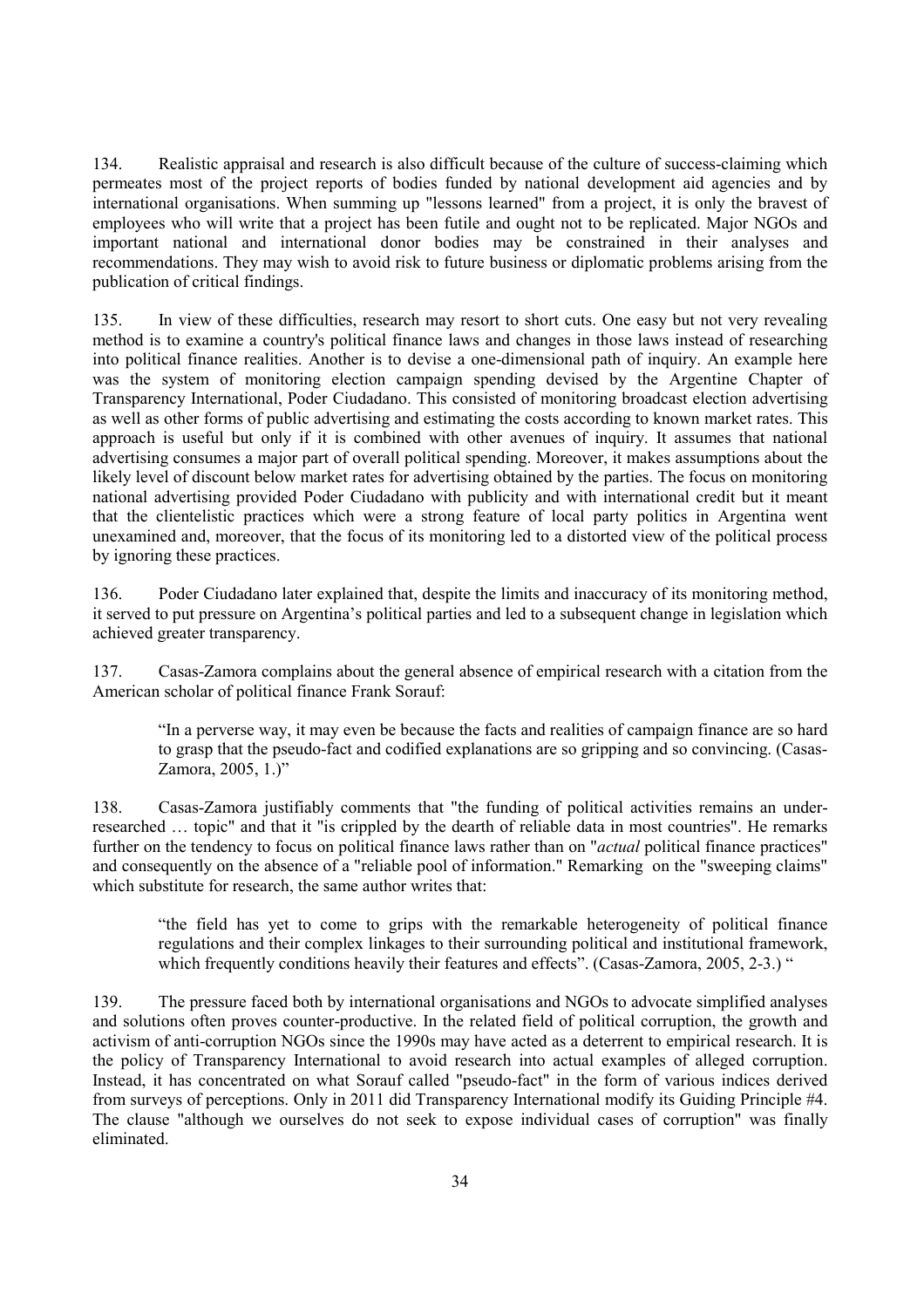140. The financial structure of NGOs usually deters in-depth analysis. An employee of an NGO who has worked for two or three years in a foreign country is likely to find out a great deal about it. Realistic appraisal and research is also difficult because of the culture of success-claiming which permeates most of the project reports of bodies funded by national development aid agencies and by international organisations. When summing up "lessons learned" from a project, it is only the bravest of NGO employees who will write that a project has been futile and ought not to be replicated. Cautious judgement and detailed evidence are perceived - often realistically - to be barriers to professional advancement. In the case of a body based in Western Europe which was the subject of research by the author of this paper, the department responsible for policy and evaluation was at loggerheads with the department which commissioned projects. Information was not passed to the policy and evaluation team. In one case, a critical evaluation was rejected and a potentially more amenable evaluator was employed to write another evaluation. The head of the policy and evaluation department was later assigned to a post in a faraway land.

141. Major NGOs and important national and international donor bodies may be constrained in their analyses and recommendations. They may wish to avoid risk to future business or diplomatic problems arising from the publication of critical findings.

#### **b) Simplistic, vague recommendations**

142. Casas-Zamora writes that in the absence of "empirical rigour", the topic of political finance clearly invites "sweeping claims" and "generalisations" based on "normative preconceptions". (Casa-Zamora, 2005, 3.)

143. Such normative statements, expressed at what Smilov calls a "level of abreaction" (Smilov, 2007, 20) have proved attractive to international organisations and NGOs. They have produced a whole series of proposals variously badged as "guidelines" "standards", "rules", "conventions", "recommendations", "benchmarks", "policy positions", "codes" and "principles".

144. The problem with all such documents is that they must express views on issues about which there are reasonable differences of opinion on political and moral grounds. These essential underlying conflicts can be dealt with in two ways, each equally unsatisfactory: by taking sides and producing a document which is not value-neutral; or by wording which is so ambiguous that it can means all things to all persons. The first option involves an attempt to establish a ideologically hegemonic approach for the international community; the second involves a fudge. The more a set of guidelines seeks to set out details, the greater the problem. The implication is that it is not necessarily wise to seek to formulate such documents and still less wise to attempt to endow them with a significant degree of authority.

145. An example of the fudge is Article 7(3) of the United Nations Convention Against Corruption. Following months of unresolved argument about transparency of political funding, the wording used to avoid deadlock was hedged with qualifications and banality. State parties to the Convention were to:

"consider taking appropriate legislative and administrative measures, consistent with the objectives of this convention and in accordance with the fundamental principles of its domestic law, to enhance transparency in the funding of candidatures for elected public office and, where applicable, the funding of political parties"

146. This article obliged signatories to do nothing except "consider" the matter in an unspecified way. In so doing, they were to look into measures which they felt were "appropriate". It is hard to imagine what it would mean for a state to consider inappropriate steps. The measures were in any case to be "in accordance with the fundamental principles of its domestic law". The wording is sufficiently vague as to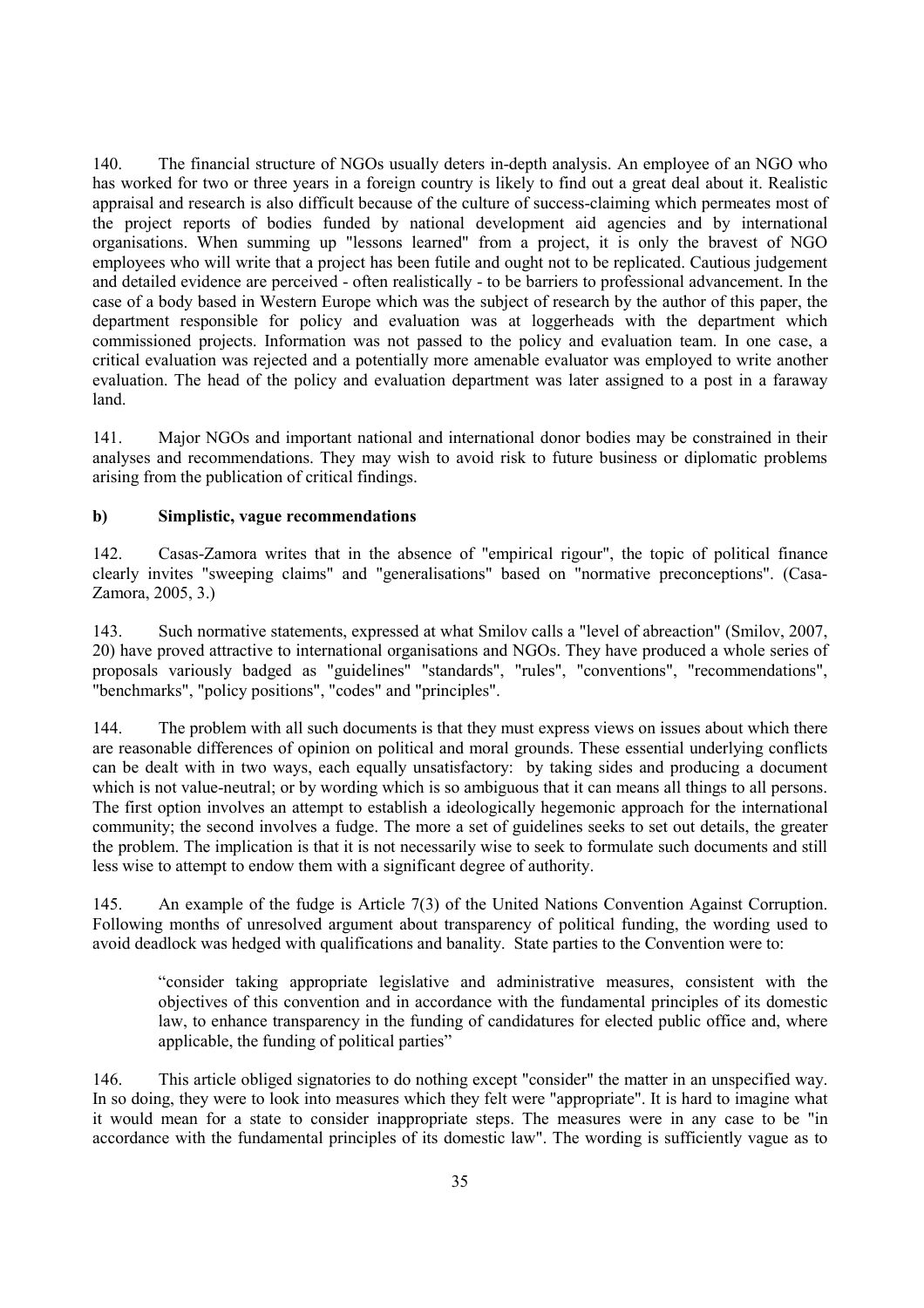permit campaigners to claim that the Convention accepts the transparency principle and governments unprepared to advocate it to adopt the opposite interpretation.

147. For member states of the OECD which are members of the Council of Europe too, the most relevant statements of principles of political finance are those set out in the Parliamentary Assembly of the Council of Europe's report of 2001 on "Financing of Political Parties" (Council of Europe 2001) and Recommendation 3(4) of 2003 approved by the Committee of Ministers of the Council of Europe on "common rules against corruption in the funding of political parties and electoral campaigns". Smilov comments:

"[D]onors along with EU and Council of Europe structures seem obsessed with this standard set of measures and rarely attempt to go beyond it. … This attempt to produce a pan-European normative framework for political finance is commendable and serves useful purposes. The difficulty with it is the level of abstraction at which the norms are formulated". (Smilov, 2007,  $19-20.$ )

148. The problem, of course, is that it is inherently difficult to formulate a set of normative rules which present the outlines of desirable institutional structures and which, at the same time, are acceptable and easily applicable to countries ranging in size from Andorra and San Marino to Russia and varying in their backgrounds from Albania to Iceland. The statements about democratic elections in the Universal Declaration of Human Rights and in the European Convention on Human Rights were acceptable because they were at a much greater level of generality still and could not reasonably be viewed as institutional blueprints. The Council of Europe's attempt to set out "common rules" is open to criticism both on the ground that it is too vague in some parts and on the opposite ground that it is too specific in other parts.

149. In connection with the funding of political parties, the Council of Europe's "common rules" recommend in Article 1 that the state is "entitled to" and, moreover, that it "should" support political parties. The principle of state subsidy of parties is politically controversial in parts of Europe. Were the OECD to propose to adopt the same "common rules", greater controversy would be likely. There are fierce disagreements in the United States and in Canada about some of the basic principles of political finance regulation and subsidy. Both these countries are OECD members. It is arguably inappropriate for an international body to seek to impose a doctrine with a particular political and ideological tendency.

150. If Article 1 is open to challenge on the ground that it is too specific, Article 2 may be seen as defective for the opposite reason. It defines a "donation" as "any deliberate act to bestow advantage, economic or otherwise, on a political party." It follows that any law to limit the size of permitted donations would need to count all forms of non-economic advantage. Where the donation is a gift of goods or services for which the party otherwise would need to purchase (such as the free use of premises for a party office or the free use of computers or motor vehicles), there is substance to the recommendation. However, it goes further. A speech on behalf of a candidate or any volunteer work for a party would qualify as a "donation" too. Likewise, Article 6 attempts to deal with the thorny issue of third party (lobby) donations in a way which is so expansive as to be unhelpful. It states that

[r]ules concerning donations to political parties, with the exception of those concerning tax deductibility referred to in Article 4, should also apply, as appropriate, to all entities which are related, directly or indirectly, to a political party".

151. "Indirect" relationships are notoriously hard to define. A brief statement of principle fudges the issue of how best to set a borderline between forms of support which it is and which it is not suitable to control. For example, major newspapers may throw their weight behind one political party. They frequently act deliberately to "bestow advantage" on that party and thus, under the Council of Europe's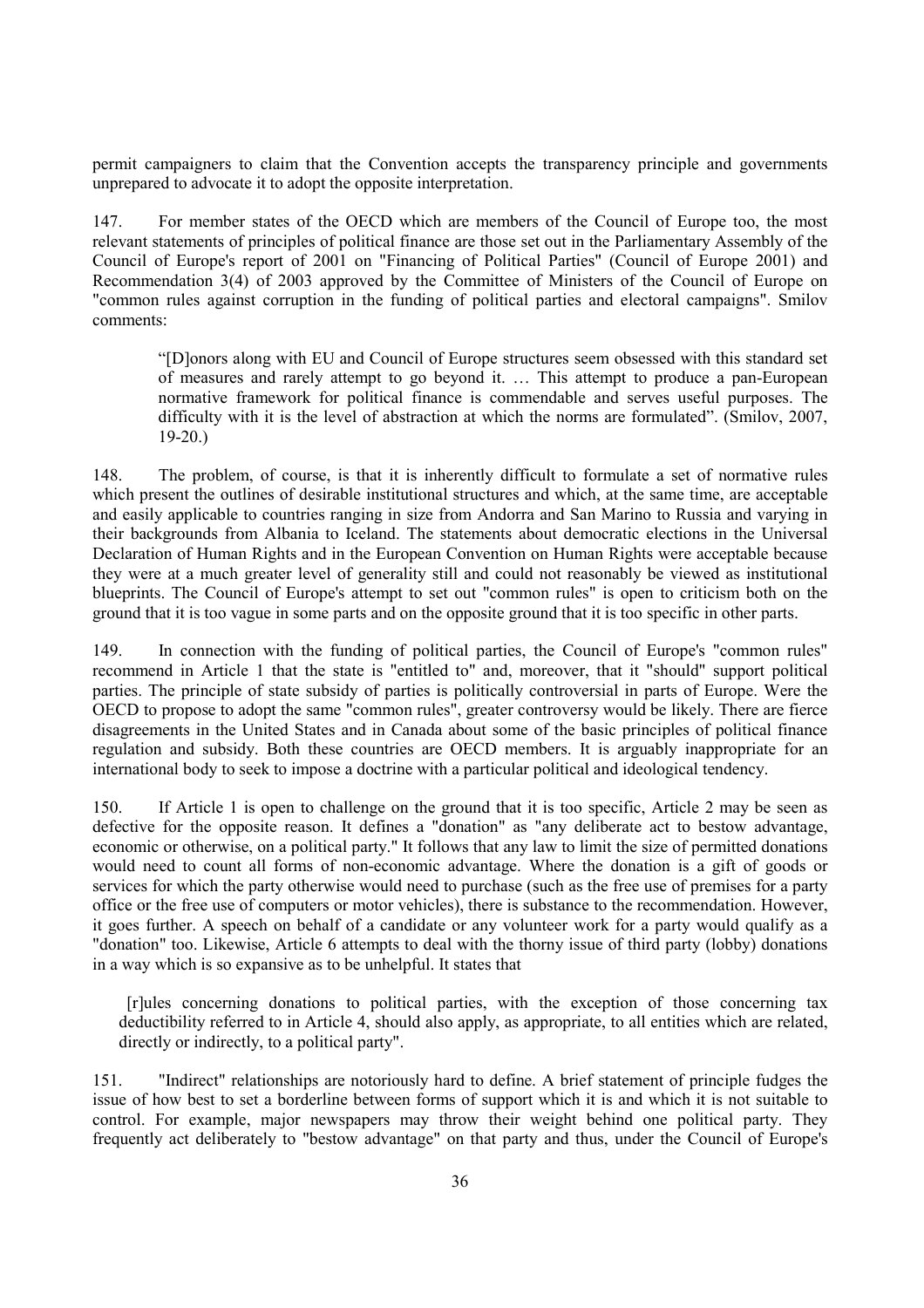definition "donate" to that party. Does this mean that the press should be caught in the regulatory net for political donations?

152. For international organisations and NGOs, and for that matter for groups of scholars, it is tempting to draw up codes and lists of rules because it is so easy to do so. Where there are disagreements, they may be resolved by some let-out words such as "where appropriate" or "should be considered". The bodies producing such documents normally do not bear the responsibility for putting the recommendations into law and the task of implementing them.

153. Along with the temptations which arise from lack of responsibility for the consequences, codes and principles sometimes suffer from a further problem. Since it is easier to suggest some form of control than to face the practical problems of definition and implementation there is a tendency in such codification exercises to over-standardise and to over-regulate. For example, it is all too easy for the "common rules" of the Council of Europe to say that states should "consider the possibility of introducing rules limiting the value of donations to political parties" and that they should "adopt measures to prevent established ceilings from being circumvented". Without encountering the problems involved in preventing donation limits from being circumvented, the practicality and thus the desirability of such limits is not possible to assess.

#### **c) "Civil society organisations"**

154. Some of the most avid followers of the main international organisations and banks are "civil society organisations". The World Bank, defines "civil society organisation" as:

"the wide array of non-governmental and not-for-profit organizations that have a presence in public life, expressing the interests and values of their members or others, based on ethical, cultural, political, scientific, religious or philanthropic considerations. Civil Society Organizations (CSOs) therefore refer to a wide of array of organizations: community groups, non-governmental organizations (NGOs), labor unions, indigenous groups, charitable organizations, faith-based organizations, professional associations, and foundations". (The World Bank, 2013.)

155. The World Bank points out that there has been "a dramatic expansion in the size, scope, and capacity of civil society around the globe over the past decade". The number of international NGOs reportedly increased from 6,000 in 1980 to more than 50,000 in 2006. "Civil society organisations" have become "significant players in global development assistance" as well as "important actors" in the implementation of programmes as a complement to government action.

156. Several organisations, including those falling under the umbrella term "civil society organisations" lobby actively for and against political finance reform in the United States. They include Common Cause (founded in 1970), Center for Responsive Politics, Center for Public Integrity, Public Campaign Action Fund, Democracy Initiative, Sunlight Foundation, Cato Institute, Center for Competitive Politics and the Campaign Legal Center. In the United Kingdom there is Unlock Democrcy and IDASA in South Africa, a body which recently became defunct.

157. It is claimed that civil society organisations can be effective watchdogs and have proven instrumental in advancing transparency and anticorruption efforts in the field of political finance. In his paper prepared for this meeting, Bruno Speck advances these claims while at the same time acknowledging that they remain unproven. Speck writes:

"Despite an increased interest in gathering information on how civil society organizations engage in the debate on political financing (TI 2007) and in providing guidance for activists (OSI 2005),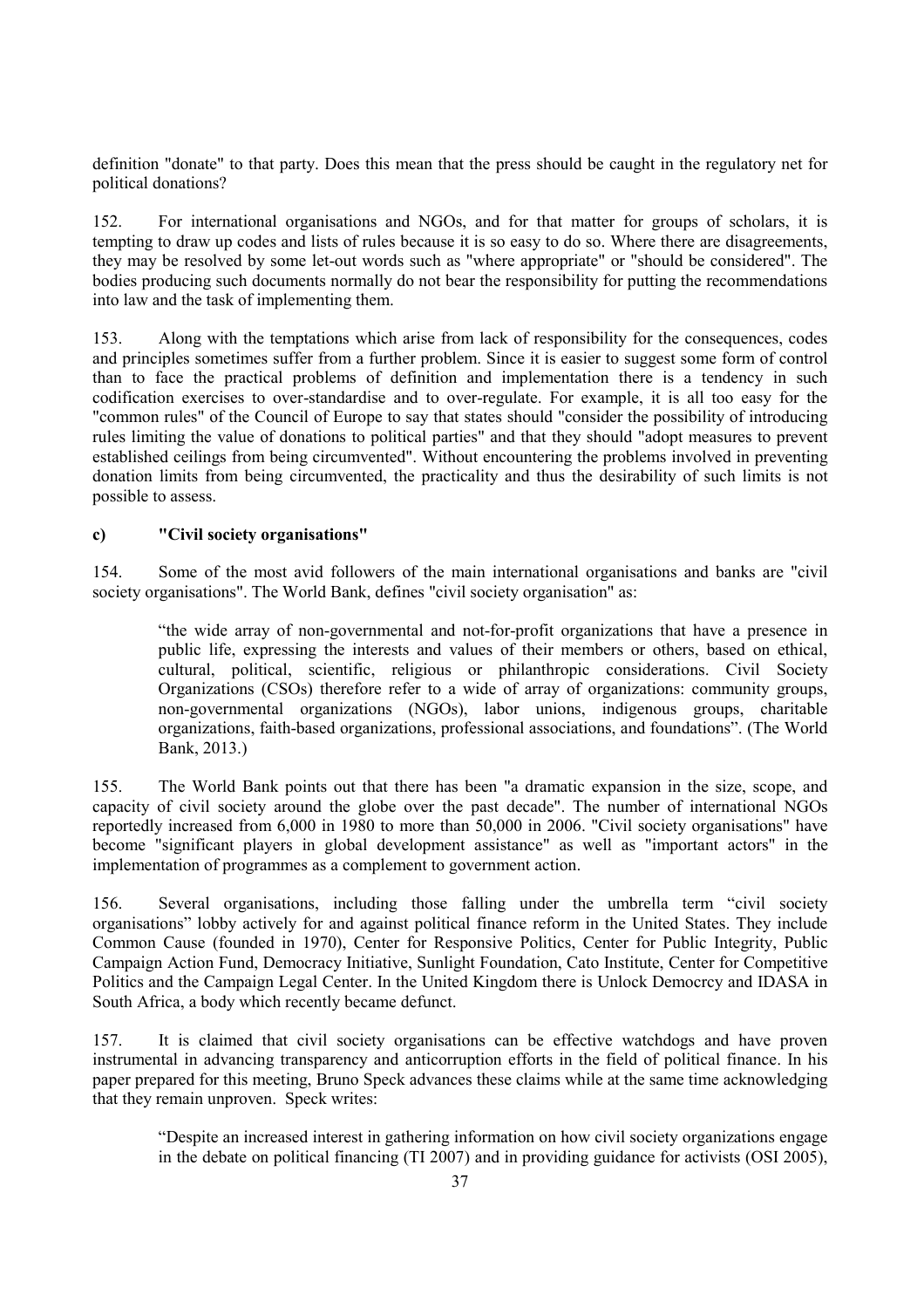we still know little about how nonprofit organizations evolve and become important stakeholders on political financing, how they balance independence and activism and whether they prove effective in informing voters and pushing for reforms". (Speck, 2013.)

158. The first ground for caution is that organisations which announce themselves as representing citizens or society do not necessarily have strong grounds for doing so. Many of them are the creations of wealthy individuals or are essentially titles for enterprises by small groups of individuals. Amnesty International is relatively rare in having a large and international membership base. This contrasts with Transparency International (TI), an organisation with headquarters in Berlin and "chapters" in over 100 countries which has undertaken a considerable number of projects relating to political finance. TI was created in 1993 by former officials of The World Bank and Commonwealth Secretariat. Many but not all of its national chapters are membership organisations but the reported worldwide total is only 7,700 persons. The largest national memberships are in Germany (1,041), Dominican Republic (594) and Senegal (500). Despite the claim to be rooted in "civil society", TI is primarily a centralised creation dependent on funding from corporations, government aid agencies and international organisations. The Bangladesh chapter, for example, received only USD 209 out of its annual income in 2011 of USD 3.9 million from membership subscriptions. It had a payroll of 300 employees. (Transparency International Bangladesh, 2013.) The worldwide annual budget of TI has grown to over USD 70 million.

159. The reality that many civil society organisations effectively are advocacy groups or lobbies funded mainly by large donations from wealthy individuals and foundations, by corporations and by public bodies affects the way they tend to operate. It is important for them to seek publicity, partly to strengthen their prospects of future funding. This may create perverse incentives and lead to over-simplified projects or to the expression of a particular ideology.

160. It has been a matter of conviction for some development assistance agencies that civil society organisations are effective as watchdogs based in the countries to which assistance has been given. Transparency International has developed "tools" designed to be wielded by local chapters, often with development agency grants. The Crinis project is designed to gather information not about actual political finances but about the laws relating to political finance in a country and about the efficiency with which they are administered. The objective is to derive an overall score for each country examined and to rate countries according to the results. In The Maldives, for example, the local branch of TI was commissioned by the U.K. Foreign and Commonwealth Office to carry out a study of political finance transparency in that country with under 300,000 electors. In 2009, the local chapter of TI administered a standard Crinis questionnaire of 440 questions with a total of 4,000 data points. (Transparency Maldives, 2011, Appendix E.) Those administering the questionnaire gave a numerical score for each item (such as efficiency of a party's bookkeeping). The value of producing meta-data or, to use Sorauf's term, "pseudo-facts" is a matter of opinion. The report on political finance in The Maldives consists of a set of scores on ten dimensions of transparency but no information on the funding of parties and elections in The Maldives. The likely policy result of such studies is to highlight procedural shortcomings in the internal management of parties, including small ones.

161. The case for civil society organisations such as TI is that they may be highly effective in banging the drum for such worthy causes as anti-corruption. Thus, TI's "Corruption Perception Index", though subject to reasonable criticism, is widely cited and thus may be seen as a valuable awareness-raising tool. The case against them is that they absorb development aid funds which could be deployed more usefully in other ways. Moreover, it may be argued that organisations which are shaped largely by the prospect of money from foreign governmental and inter-governmental bodies all too often are unsustainable.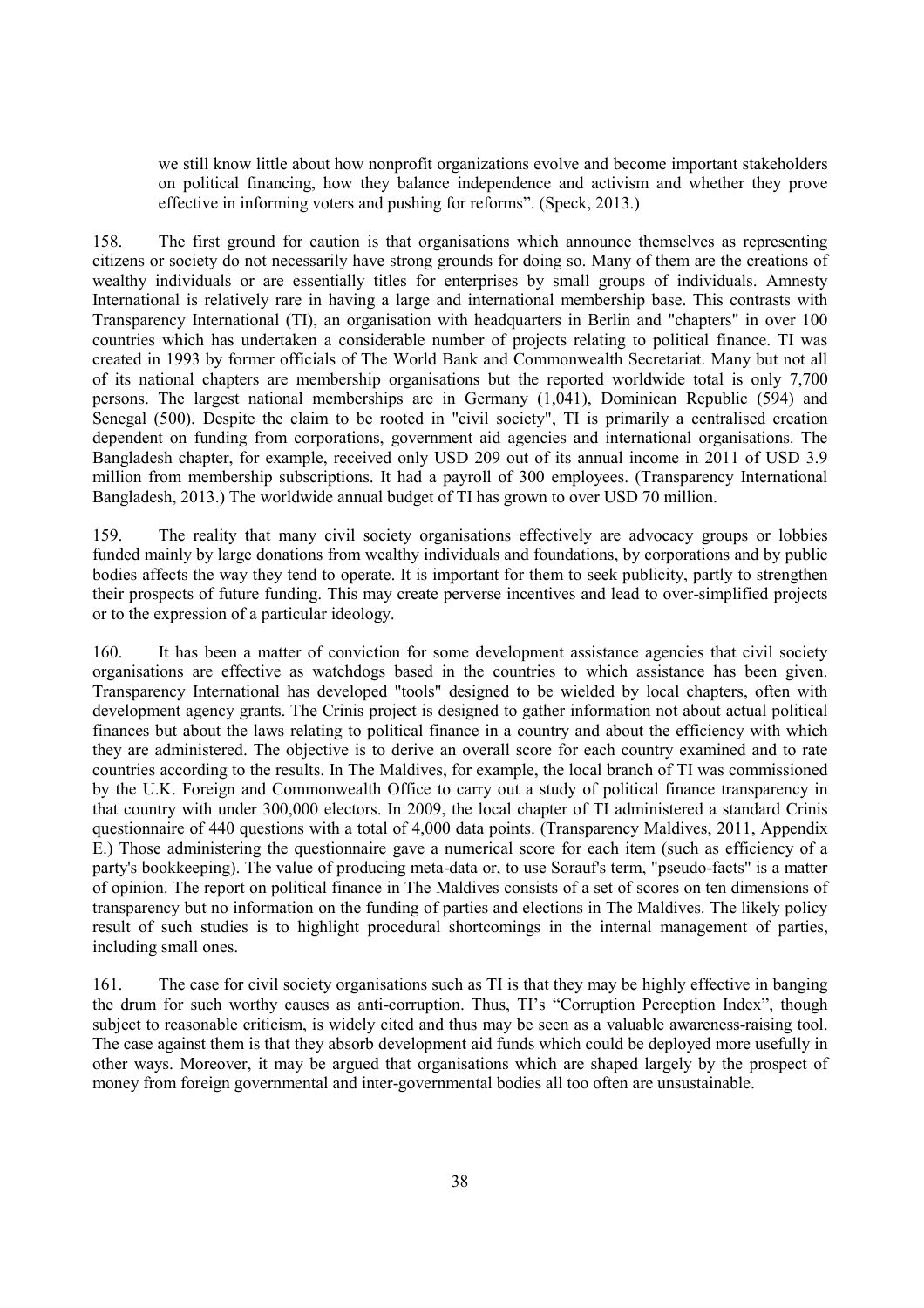#### **d) International standards and national sovereignty.**

162. The issue of legal jurisdiction threatens to introduce a new dimension of serious conflict into discussion about the role of certain international organisations. Concerns have been expressed from parts of the Right within the United States and from Labour as well as Conservative Party ranks in the United Kingdom.

163. Provided that international "standards" have a purely advisory status and provided that differences in political systems and cultures in different countries are fully recognised, there need be no basis for concern about national sovereignty. However, any attempt to bind nations to international standards raises fundamental questions about national sovereignty. The legal status and applicability of United Nations conventions is itself a technical matter. In the United States, for example, many of the laws about elections and their funding are decided by each of the 50 states. It is open to question whether state governments are bound to change their laws in accordance with international treaties made by the U.S. federal authorities. Nevertheless, fears have been expressed by commentators such as John Fonte of the Hudson Institute about incursions into U.S. sovereignty by its adherence to United Nations conventions and " the vastly underappreciated threat to American democracy posed by the global governance movement ". (Kurtz, 2011.) [12]

164. In Europe, there is an unresolved conflict between an overwhelming majority of both Conservative and Labour Members of Parliament in the U.K. and the European Court of Human Rights in Strasbourg. It has been triggered by a set of legal decisions about the voting rights of prisoners. This has important implications for the relationship between Britain and the Council of Europe. At the time of writing, a joint committee of the House of Commons and the House of Lords is considering how the U.K. Parliament is to respond to the Strasbourg court's judgement which found existing British franchise law incompatible with the European Convention on Human Rights.

165. According to one interpretation, there is no incompatibility between the national sovereignty of the member nations of the Council of Europe and acceptance of the final jurisdiction of the European Court of Human Rights. The U.K. Parliament agreed in 1994 to accept the permanent jurisdiction of the Strasbourg court when it accepted the U.K. government's ratification of Protocol 11 of the European Convention on Human Rights. It was a transfer of sovereignty by consent. The contrary argument is that legislatures rarely discuss the technicalities of treaties. The House of Commons never debated Protocol 11 of the European Convention on Human Rights. Certainly, the acceptance of a fundamental constitutional change represented by the final jurisdiction of an international court over a wide range of matters was never a matter of public discussion and consent. Moreover, the doctrine of Parliamentary Sovereignty means that a British Parliament cannot bind its successors. it is clear that the current Parliament is deeply concerned about the Strasbourg's court's judgement on prisoner franchise and does not wish to cede national sovereignty to the Council of Europe.

166. This on-going disagreement is not of direct relevance to this paper. The prisoner voting controversy in Britain bears on political finance because several cases about national political finance laws have come up for decision by the Strasbourg court. In 1998, Strasbourg declared U.K. political finance law incompatible with the European Convention in its ban on third party spending in elections for the House of Commons (Bowman v U.K.).

167. The Bowman case and others like it raise questions about the status of the "common rules" on political finance adopted in 2003 by the Council of Europe's Committee of Ministers. According to the Statute of the Council of Europe, the "common rules" are "recommendations" rather than requirements. They are not binding on member countries. But a possible problem is that they may have indirect legal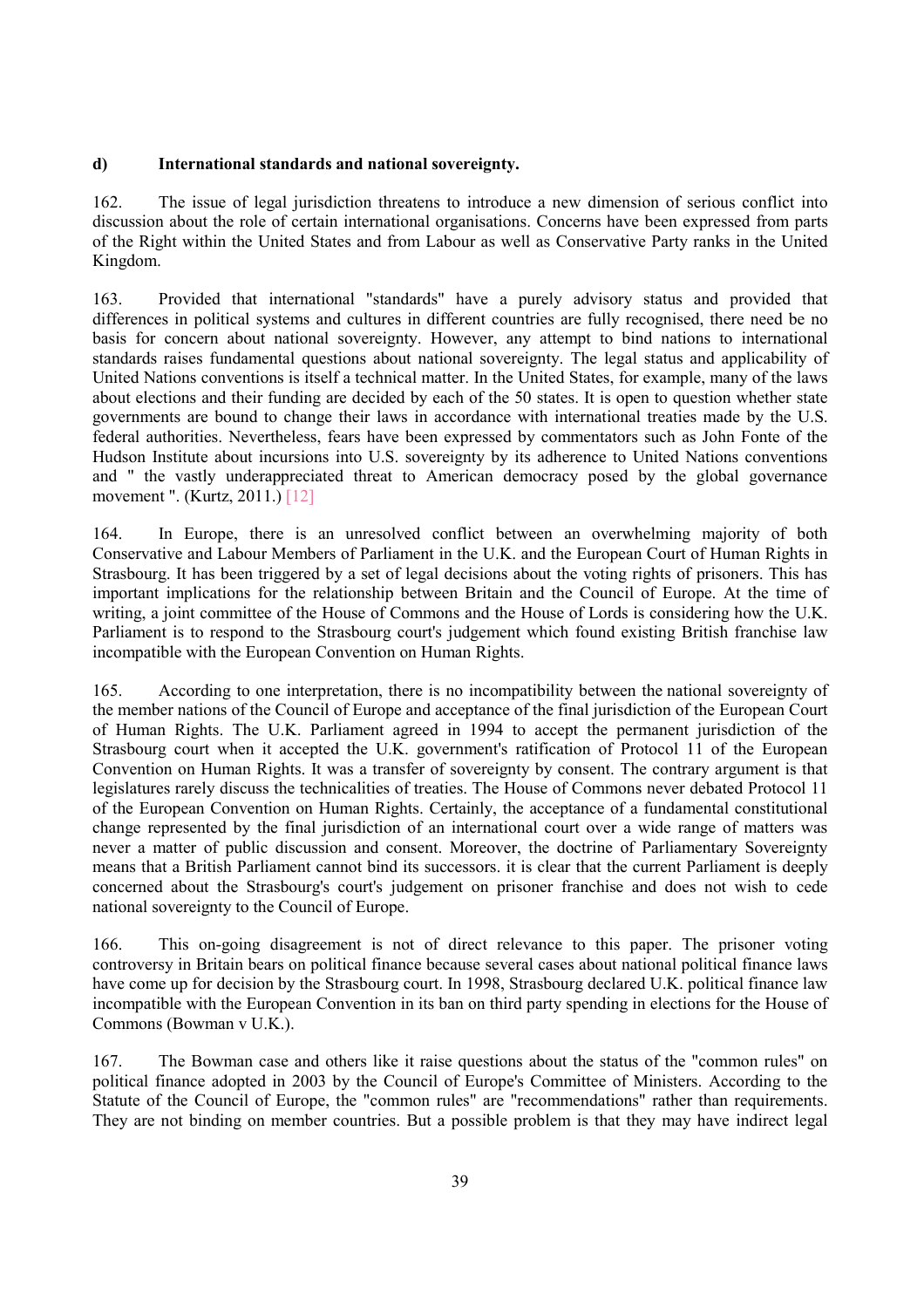effect. The European Court of Human Rights may take account of the "common rules" on political finance in future cases about national political finance laws.

168. Any suspicion that the country evaluations of political finance carried out by the GRECO organisation of the Council of Europe may impact on future rulings by the Strasbourg court threatens the monitoring scheme. The value of the reports is their exceptionally detailed factual presentation. The ready exchange of information by national authorities with GRECO officials depends on the informal nature of the process. The role of international organisations is enlarged if national sovereignty is seen to be respected.

169. An attempt by the European Union to impose a common set of political finance laws on member countries will be even more problematic. For some, the objective of the European Union in its projects concerning political finance is to promote a standardisation of national laws with a view to promoting a United States of Europe. By contrast, projects concerning political finance by the OECD will not be subject to similar fears about loss of national sovereignty.

# **e) Towards a selective approach**

170. The object of this section has been to give warnings about some of the possible shortcomings of large-scale international projects, bland generalisations and general rules on political finance. It has also given examples of projects which, in the subjective view of the author, have been useful. The conclusion is that international organisations need to take a considered and selective approach to projects relating to political finance. It is open to dispute whether it is appropriate for international bodies to issue general guidelines and recommended regulations. In any case, a sufficient number of them are already in existence. There should be more thought and discussion about the main gaps in our knowledge and about the specific ways in which international organisations may hope to contribute.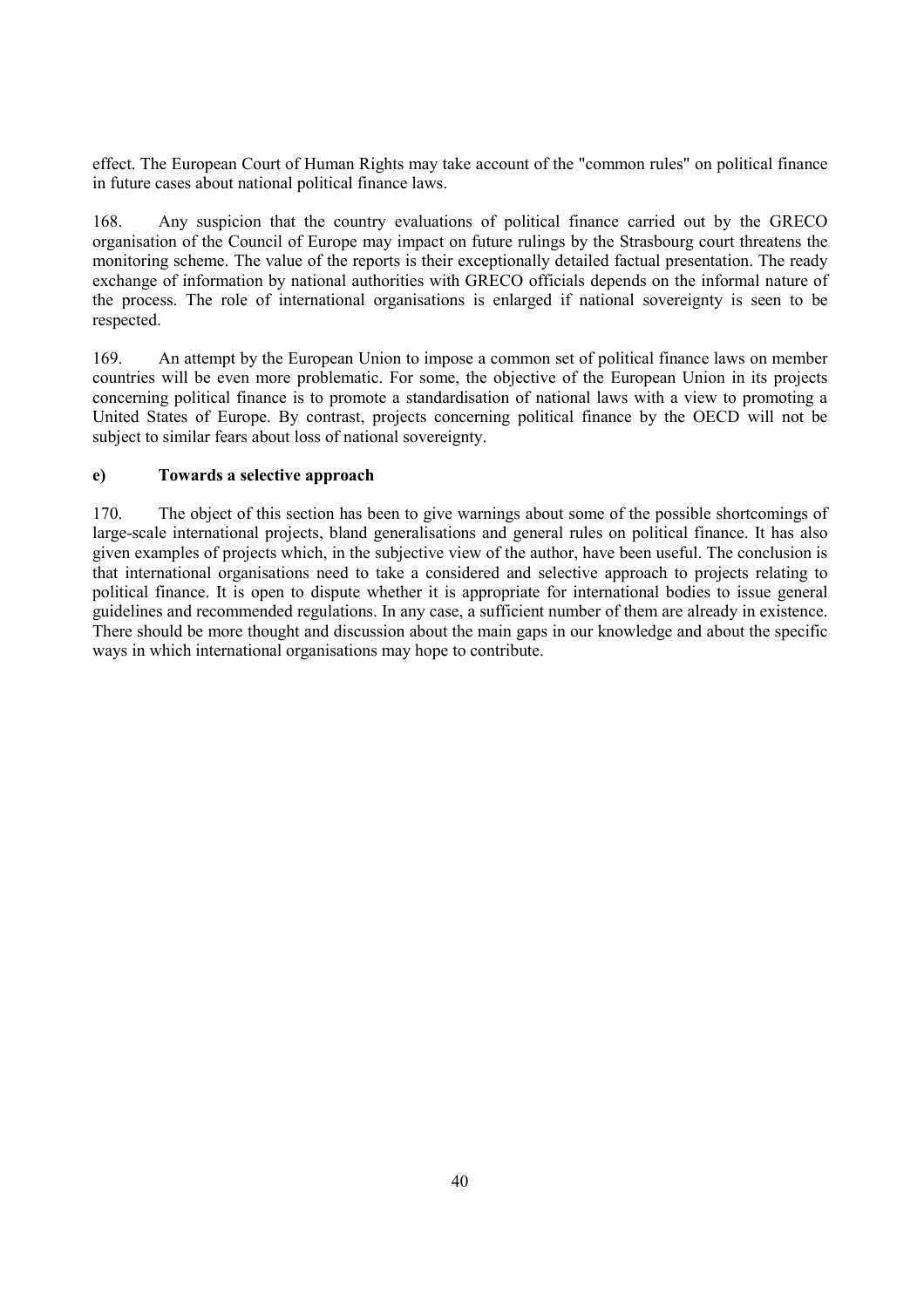# **5. NEW DIRECTIONS**

171. The approach taken so far in this paper may seem paradoxical and self-defeating. It starts with an insistence on the importance of political finance for any consideration of public integrity. It then proceeds to give a series of cautionary, sceptical reflections. The justification for this caution is that there has been too great a demand for relatively simple solutions. Pressure to produce quick answers may be counterproductive.

172. An international organisation such as OECD has the advantage that it need not engage in the common controversies in many countries about the desirable forms of political finance regulation and subsidy. Nor is it primarily an aid agency though it does engage in issues concerning development assistance. It is exceptionally influential and respected for its analytical capabilities. It is in an excellent position to to coordinate and stimulate new thinking and to bring together officials from its member countries with subject experts from several related disciplines.

173. Before giving a list of potentially fruitful areas of inquiry, three strategic points will be advocated.

- 1. Focus on investigating the links between political finance and corruption, trading in influence and organised crime. Do this on cross-disciplinary basis.
- 2. Focus on local case studies.
- 3. More depth, less breadth. Whether in research, training or advisory functions, focus on doing a few things in depth rather than spreading efforts widely.

#### *Strategic priorities and method*

*1. Focus on investigating the links between political finance and corruption, trading in influence and organised crime. Do this on cross-disciplinary basis.* 

174. In broad terms there are two main reasons for interest in political finance. One of them is a concern for fairness and access in democratic politics. It is a common argument that the rich should not have an unfair electoral advantage over their fellow citizens; it should be open to all to run for elective office, not just the wealthy. Regardless of the undoubted importance of this line of argument, the value of making it the focus of OECD involvement in the field of political finance is open to question. This is because it is essentially a debate about political values about which there is disagreement. This arises from differing weights that may be given to the competing principles of the electoral "level playing field" and of freedom of expression. It is also because the competing viewpoints have been fully rehearsed already.

175. A second reason for concern about the role of money in politics is about the danger of corruption and influence-peddling. It is suggested that OECD should focus on this second aspect since it has been the subject of less attention and because it is less subject to the ideological divisions which are part of the discussion about the relative weight to be given to fairness and to freedom of expression in regulating political finance.

176. A focus on anti-corruption directs attention to areas which have been relatively neglected and which call for greater attention as well as for new methods of investigation. There are too few writings on the links between corruption and political finance and between organised crime and political finance. This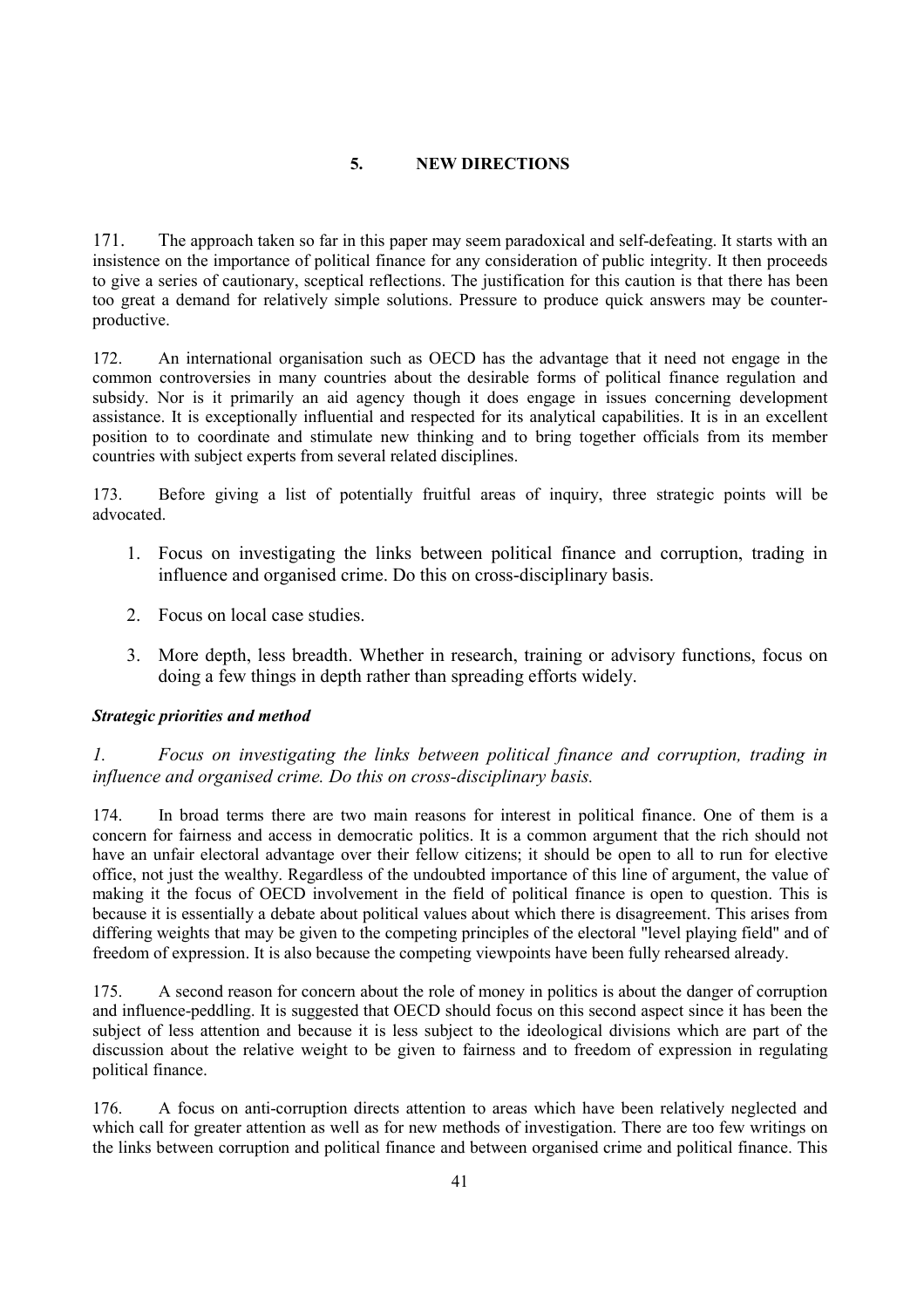makes the recent edition by Casas of essays in seven countries especially valuable as initial contributions. Titled *Dangerous Liaisons: Organized Crime and Political Finance in Latin America and Beyond*, it is a fascinating and important work which is also frustrating because it shows how much more needs to be done on the subject. One of the contributors, was the co-editor of another significant edition published in 2007 titled *Political Finance and Corruption in Eastern Europe: The Transition Phase*.(Smilov and Toplak, 2007.)

#### *2. Focus on local case studies.*

177. One of the most striking, albeit to be expected, features of the recent Casas-Zamora edition is that it shows clearly that many of the problems of corrupt political funding occur at the local level. This emerges as well from the Jimenez and Villoria study of 2012 on "Political Finance, Urban Development, and Political Corruption in Spain". It tends to be at the municipal level that problems of corruption relating to public contracting occurs. (An exception is defence contracting, which has been the subject of nationallevel scandals in countries including Japan, Belgium, France, South Africa and India.) It is at local or regional level that capture of public authorities (especially law enforcement) usually occurs (Box 7). Yet, the attention of scholars and policymakers has been devoted disproportionately to the national level.

#### **Box 7. Political Finance, Corruption and Organised Crime, mainly a local level problem**

Brazil: The infiltration of organized crime in Brazilian politics has advanced more rapidly at the municipal and state levels, as these seats often go unchallenged by insiders and are ignored by institutional checks and balances. (Speck, 2013, 69.)

Bulgaria: In some cases, in particular at the local level, criminal entrepreneurs may take direct part in politics. As a rule, the lower the level, the more direct the involvement of organised crime. (Gounev and Bezlov, 2010, 213) [13]

Costa Rica: While the danger of proceeds from organized crime making their way into campaign coffers has clearly receded at the national level, it remains a real concern at the subnational level. ... Despite a decentralization process that seems to be gaining momentum, the powers of local governments and the attention paid to municipal elections continue to be very limited in Costa Rica. (Casas-Zamora, 2013, 129.)

France: Political party financing has been the biggest corruption driver: a process that has been further accelerated by administrative decentralisation and regionalisation in recent decades. Public contracts in large cities like Paris have been granted to companies that have provided support to political parties. (Nacer Lalam, 2012,116.)

Italy: Circumvention of political finance norms is a common practice in Italy, especially at the local level, where organized crime is more influential, politicians' demand for money more intense (because public contributions are limited to central structures), and inspections and sanctions are absent. During the 1990s, in fact, when new laws instituting direct election of local administrators induced a strong personalization of political competition, in some contexts criminal organizations became a decisive ally for contending candidates. (Della Porta and Vannucci, 2013, 197-98.)

Mexico: The real Achilles' heel of Mexico's electoral system is the focus on what hap- pens at the national level, rather than at the local level. [14] Thus any progress in driving organized crime out of political campaigns has been at the federal level. The control and auditing mechanisms explained above have inhibited political parties from taking funds from criminal organizations. In addition, radio, newspapers, and television report on national politics, as opposed to small towns and rural areas. (Curzio, 2013, 145 and 158.)

Spain: In 2009 public hearing before the Parliament, the Spanish attorney general revealed that the Public Prosecutor's Office was in the process of investigating some 750 political corruption cases, with more than 800 individuals involved. ... According to the information we gathered most belong to [the] local level. In one prominent case (Marbella) ... twenty politicians (two former mayors and eighteen councillors) were indicted. ... Cases pointing to a link between political finance corruption and urban development ... surfaced on a regular basis. (Jiménez and Villoria, 2012, 121-22.)

Sweden: in this area (city of Södertälje) organised crime has infiltrated all structures of society except the judiciary. This is evident both at the street level, where 4-5 groups have competed for influence through methods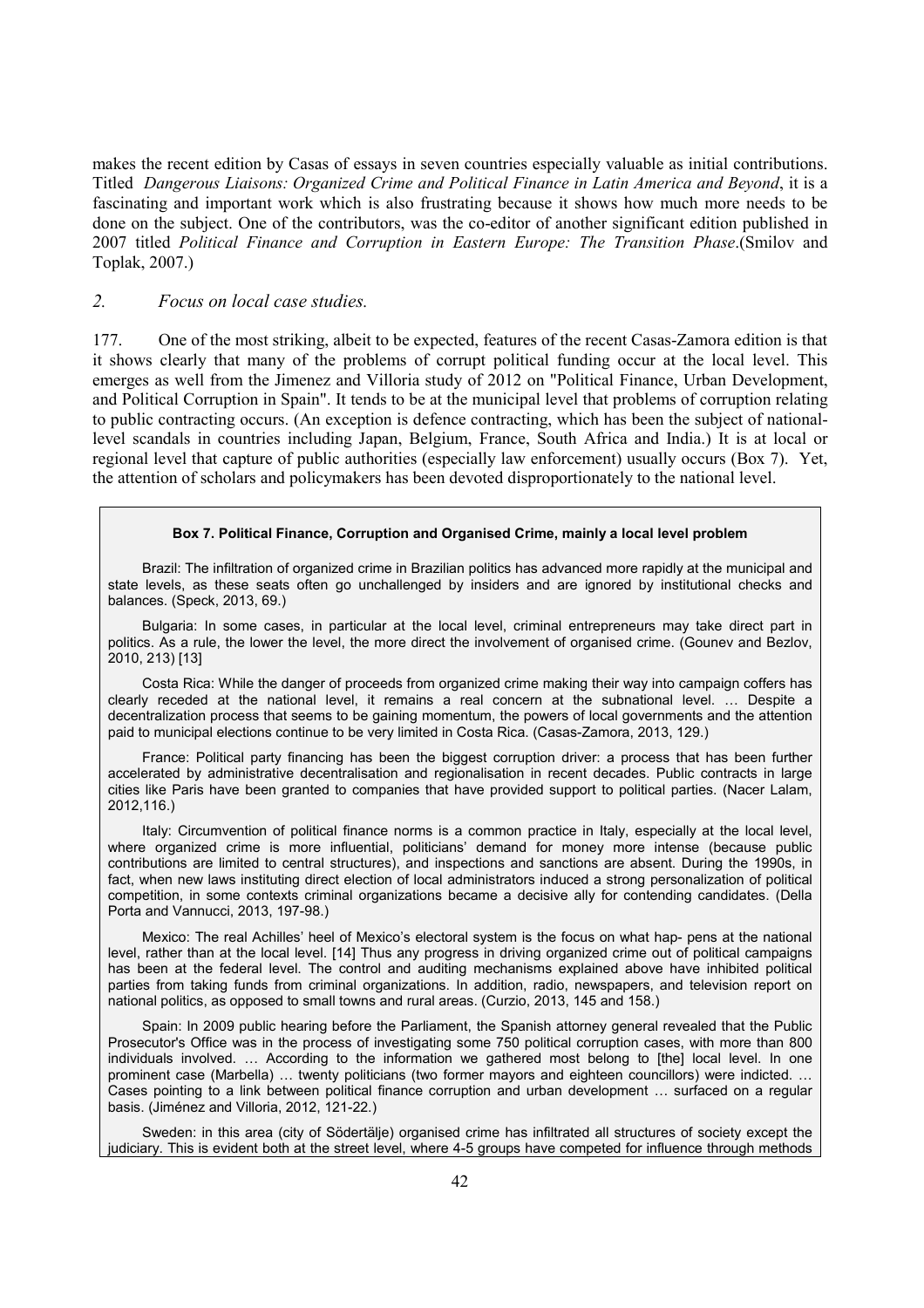such as extortion and targeted assassinations, and in the political structure. ... if a member of a group is nominated for a political party it guarantees that the rest of its members will vote for that party. Groups change party based on the type of favors each party is able to provide: subsidies to local organizations for questionable activities, liquor licenses, etc. The political parties are aware of this situation, but they are not addressing it as it would impact their local electoral base. (Helgesen, 2013.)

United States: Some of the classic studies of political corruption and its connection with the financing of politics in the United States have been about municipal politics. They include Lincoln Steffens' *Shame of the Cities* (a collection of magazine articles first published in 1904) and the study of a then-unnamed town called "Wincanton" (now identified as Reading, Pennsylvania) submitted in 1966 to the President's Commission on Law Enforcement and Administration of Justice. (Steffens, 2012, Gardiner and Olson,1967, and Gardiner 1970.)

*Source:* Author

178. The implication of these remarks is that international organisations should consider a different model of work on political finance and public integrity along the lines implied by the studies in the Casas-Zamora edition. Among the main elements of this suggested approach are:

- greater empirical detail and rigour through the careful use of investigative techniques,
- including inquiry into cross-border aspects of political-finance linked organised crime,
- wider definition of "political finance" to include the areas of money in politics at the borderland of party and election funding, such as lobbying and payments to individual politicians,
- analysis of payoffs in known cases of political finance-linked corruption: favouritism in public contracts or legal immunity from criminal investigation of organised criminals

#### *3. "more depth, less breadth"*

179. The themes of "more depth, less breadth", "more empirical rigour, less pseudo-data and fewer indices", "too much law, too little enforcement", "more attention to the details of political finance laws, less debate about the general principles" have implications for the conduct of training programmes.

180. There has been a tendency to conduct short meetings for relatively large numbers of people. Such a procedure is necessary when the task is to inform large numbers of election officials, party officers and candidates in a very short period of time about newly-enacted laws to be applied in a forthcoming election. At other times, skim-the-surface methods are undesirable and tend to be financially wasteful. It may cost USD 50,000 to 100,00 to mount an international meeting involving long distance travel for participants. A similar sum might suffice to support a programme of in-depth research or to help train a very limited number of locally-based future experts.

181. It is hard to prove whether it is more "effective" to provide a small amount of assistance to a larger number of people or a larger amount to a smaller number. Obviously any scheme must start with a larger number because the task of pre-selection may be difficult and prone to favouritism or abuse. One method is to start by organising relatively short meetings or courses in a local setting for a larger number of people and to provide scholarships or other forms of aid for in-depth study to those who perform best.

182. From the parochial view of a British author, it is a matter of satisfaction that several of the scholars of political finance who are most prominent in the field (such as Casas-Zamora, Smilov and Walecki) previously were holders of the Chevening Scholarships offered by the country's Foreign and Commonwealth Office for study in the U.K.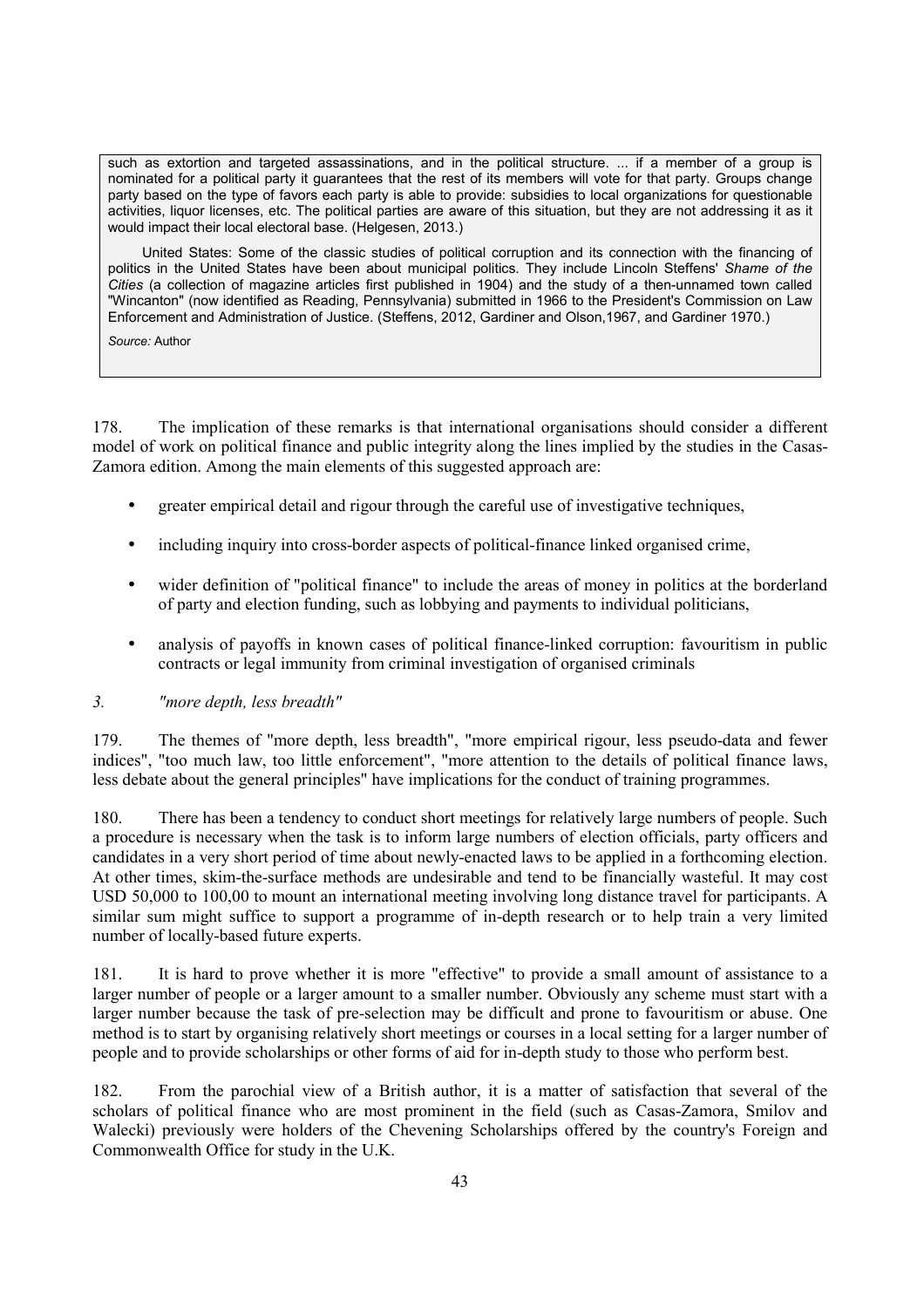183. A cost-effective scheme of in-depth training in a related field was spear-headed by the Portuguese academic Elizabete Azevedo-Harman. It takes the form of an institutional co-operation between the Catholic University of Lisbon and a partner Catholic University in Beira, Mozambique. An intensive one-year course for government officials is run by organising classes during one week a month. During that week, there are classes for four hours every evening during the week and all day on a sixth day during the weekend. Every month a separate faculty member visits Mozambique from Lisbon. During the academic year, there are eight different visits with a total of some 250 contact hours. Having established personal connection during nearly thirty hours in the classroom during their week in Mozambique, the faculty members then keep in touch with students by electronic means, marking their papers and holding face to face tutorials with them.

184. The preference for a relatively small number of in-depth activities applies to research, to training and technical assistance, and to selected reports by field representatives of NGOs and aid agencies. For example,

- where research is carried out into corruption related to political funding, it is better to commission thorough reports into a small number of municipalities or into a small selection of countries rather than a larger number of briefer ones.
- Concerning reports by NGO representatives who have recently completed a tour of duty, an occasional, highly detailed review may be considerably more valuable than a whole series of hastier reports.
- A further application of the same approach is to offer assistance in improving the expertise in the topic of enforcement of political finance laws on an intensive basis to a few officials of election management bodies in countries with particular needs. This may involve a placement in an election management body with the capacity to act as a model.
- Where a country is in the process of debating a new political finance law, experience has shown that it is important for at least one member of the legislature to have both technical knowledge of the details and pitfalls of such laws and a special interest in them. Detailed briefing, advice and encouragement may usefully be offered by a fellow legislator who brings the experience of spearheading similar legislation in his or her own country. [15]

#### *Some applications of the suggested strategy*

185. The concluding recommendations constitute a menu intended to serve as a basis for discussion.

#### *1. Political finance and corruption: organised crime, drug trafficking and contracting abuses.*

186. There is much talk but relatively little evidence. This is hardly surprising since corruption is a hidden (or, at least, deniable) activity. It also may be a dangerous field of inquiry, especially when it is organised crime and international drug trafficking which are under scrutiny. There are additional legal hazards in making potentially defamatory allegations. The approach used in the Gardiner and Olson study of the unnamed town of "Wincanton" (Reading, Pennsylvania) may act as a model. It is now known that much of the evidence of specific links between politicians and organised criminals were based on surveillance by the legal authorities which planted a listening device in a motor vehicle.

187. Following the publication of the Casas-Zamora edition, and following the academic studies of Italy and Spain cited in Table 9, there should be a small working group of OECD and related bodies to examine how to take forward a deeper inquiry. It is highly probable that this will in some way involve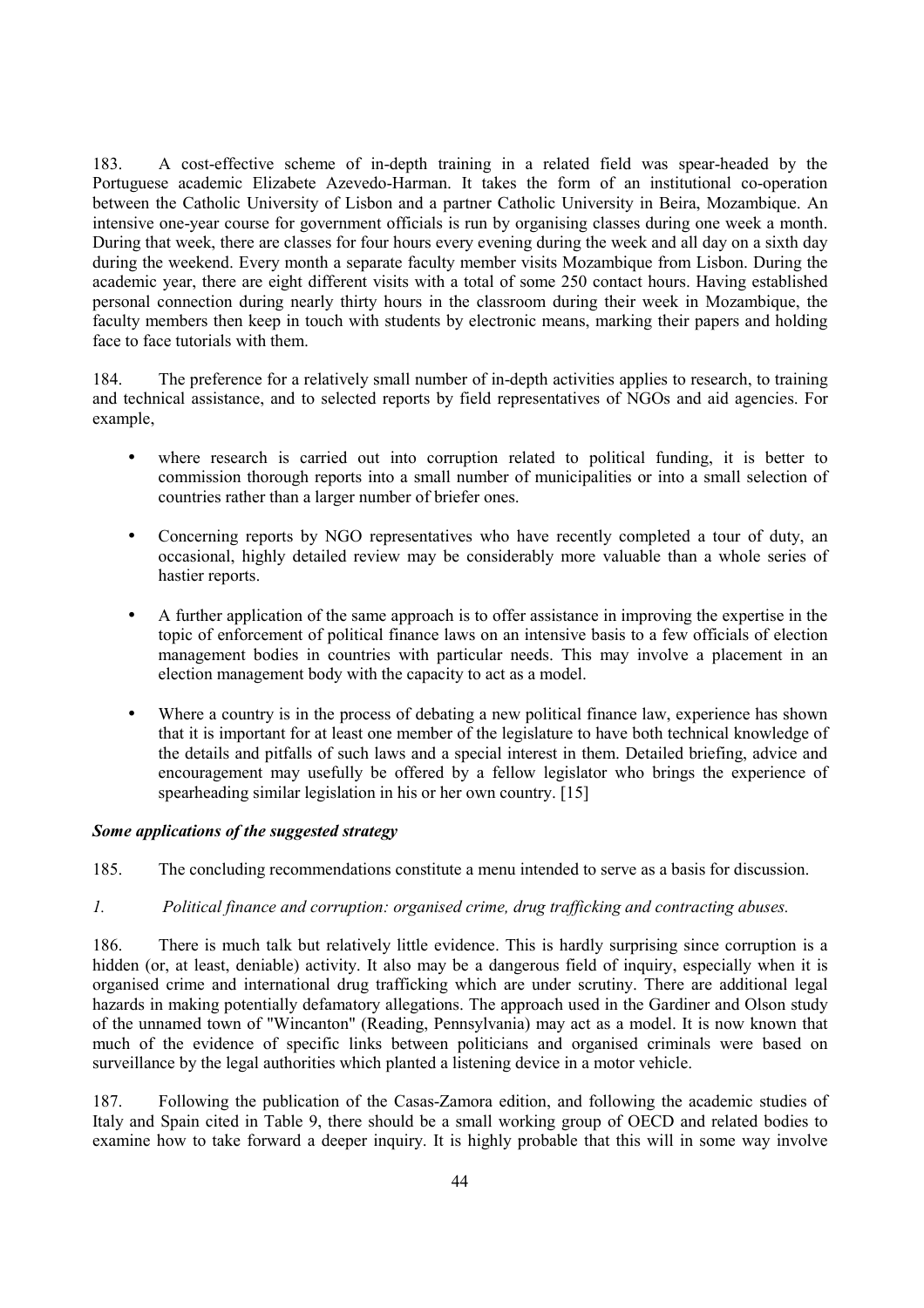local case studies. For safety reasons, they should not be headed by persons living in the countries under investigation. The working group should consider the arguments for and against inclusion of law enforcement agencies in the project.

188. In order to underline the importance of this difficult subject, it must be remembered that the unsustainable housing boom in Spain was a prime trigger of the country's economic difficulties and of the difficulties for the world economy which were partly a result. Further study of the municipal-level corruption which reportedly was a feature of the housing boom is therefore much to be desired and the work of Jiménez and Villoria provides a good base.

189. Concerning drug trafficking, organised crime and political corruption, it obviously is a problem of great importance for countries such as Mexico and Colombia, but its effects are far wider. Special problems such as the political finance role of organised crime and drugs trafficking are particularly suited for attention by international bodies since they typically involve cross-border activity.

# *2. In-depth training of local-based political finance researchers and experts.*

190. It is noteworthy that the report of Transparency Maldives (mentioned earlier) into political finance transparency noted its lack of knowledge and expertise. Its project therefore consisted of a standardised box-filling exercise which did not and was not meant to deliver any actual information about party funding in the Maldives. A lack of specialised knowledge is only to be expected in many parts of the world, especially those where competitive elections do not have a long history.

191. There is a limit to what might reasonably be expected from foreign advisers who may not speak the local language and who are likely to have only a fleeting involvement in advising on political finance. There are further shortcomings of foreign advisers. They tend to be too attached to the system of their home country. Although they may gain authority and neutrality from the fact that they have flown a long distance to provide advice, their outsider status has disadvantages. In the long term, there is no substitute for local expertise.

192. In the author's experience, a great deal may be achieved by a local academic expert or by a legislator who has the determination of a "product champion" in the area of political finance. The impact of a very small number of committed and well-informed experts is likely to be greater than that of members of civil society organisations who undertake whatever work is funded by a development agency. The fear that local experts will be tempted to abandon their countries of origin has not been borne out.

193. There is a notable contrast between the former Soviet satellites of Central and Eastern Europe and some other parts of the world. Though there is still a long way to go in some countries, the level of interest and expertise in political finance in several neighbouring countries is impressive. This contrasts with South America and the Caribbean, the Middle East and North Africa, Sub-Saharan Africa, and much of Asia.

194. It is essential that local experts should not merely copy recommendations and templates used in other countries and that they should not limit themselves to contributing a quick chapter on political finance laws in their home country to an edited edition. They need to conduct serious empirical research. Support for such research normally requires funding as well as a robust method of merit selection.

# *3. Research and training in the enforcement of political finance laws.*

195. It is well known that political finance laws are widely unenforced. There are a number of reasons why this is the case, including the reality that some of the laws are inherently hard to enforce for reasons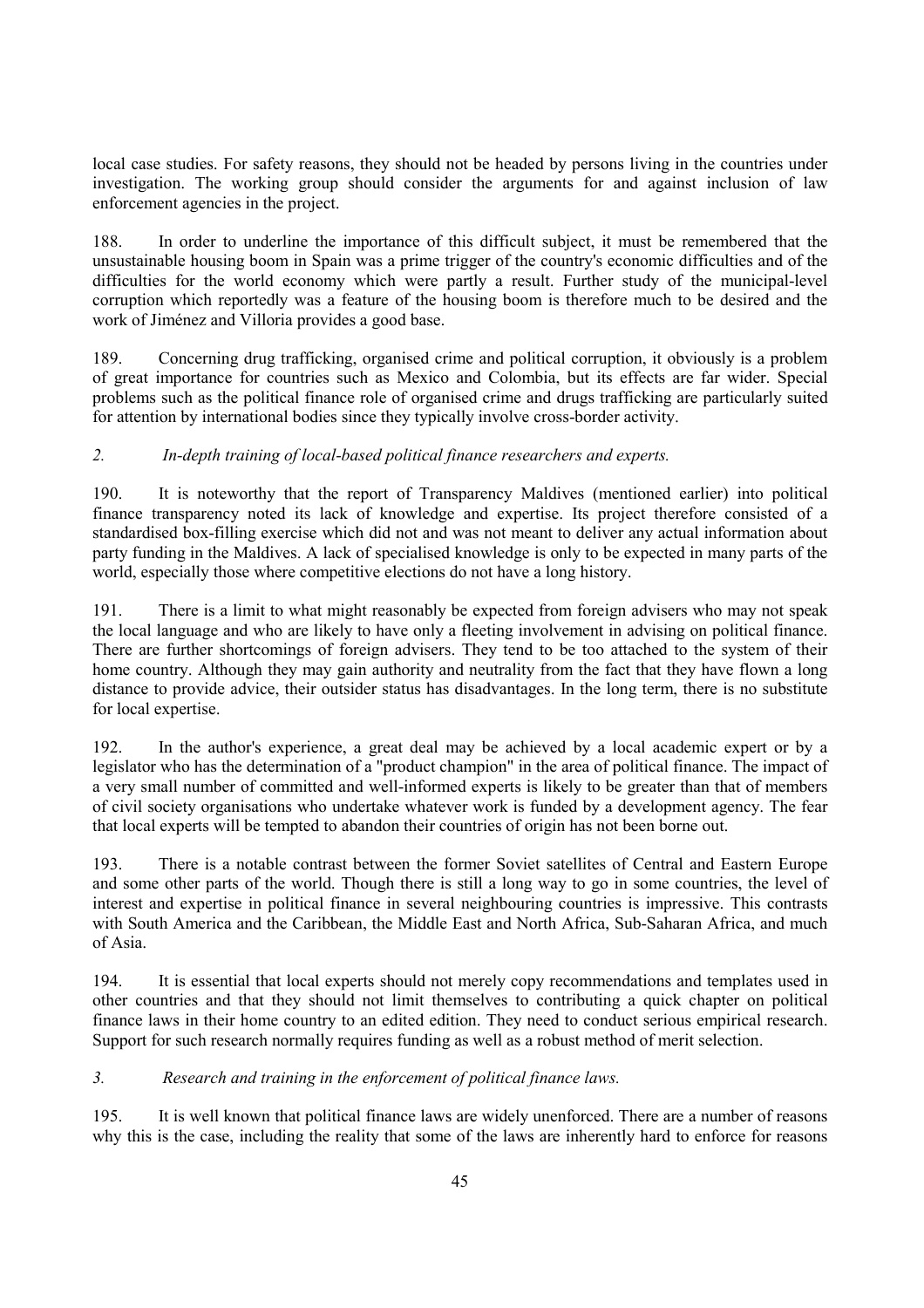outlined in this report. The issue of enforcement was the subject of a study, partly drafted by the author of this paper, carried out by the International Foundation for Electoral Systems and published in 2005.

196. Since the IFES publication was primarily a training vehicle, it did not consist of an empirical investigation. Detailed studies of a few countries are needed which will investigate in detail the way in which the relevant authorities set about (or neglect to set about) enforcing the laws, the staffing and powers of the authorities, the obstacles faced and their record in securing compliance and, where necessary, in imposing sanctions.

197. A further priority is the training of a few persons in electoral management or other relevant administrative bodies in the techniques of investigation and enforcement which may have been used successfully in other countries. The Commonwealth Secretariat has secured limited funds for the training of young electoral officials through secondments to electoral authorities in other Commonwealth nations. It is suggested that OECD and its member countries should consider a similar scheme. For a few countries, this should include specialist training in detection and enforcement of contraventions relating to corrupt contracting and to organised crime. For others, the focus should be on issues such as checking the accuracy of financial accounts submitted by parties and candidates.

*4. There needs to be empirical study of "indirect" public funding. This includes the use of public resources by incumbent legislators and national and local governments for partisan purposes.* 

198. The World Bank recommended in 2000 a "ban" on the use of state resources for political purposes:

"Parties in government should not use state funds, postal services, cars, computers, or other assets for political purposes or in election campaigns". (The World Bank, 2000, Box 4.2.)

199. The issue of the use of public resources for partisan purposes reaches beyond central governments to legislatures, local government authorities and elected mayors and councillors, other public bodies as well as state governments in countries with federal systems. The policy of banning the use of such resources also comes up against the question of drawing a boundary between a use of resources for governmental or legislative purposes or for political purposes.

200. The partisan use of state resources has been a subject of recent attention by the Venice Commission and by OSCE's Office of Democratic Institutions and Human Rights. Pending the results of these studies, careful research into this question is a priority for the study of political finance.

201. If there is a limit on permitted spending by candidates in parliamentary election campaigns and if incumbent legislators are able to use public funds supposedly to carry out their duties to their constituents but in practice to campaign for their votes, there will be a doubly unbalanced effect. First, incumbents will obtain public funds while the challengers will not; second, the incumbents will be able to escape the spending limit by funding activities designated as "carrying out their legislative duties" while challengers will be unable to spend in parallel even if they are able to raise the funds to do so.

202. As the writings on political finance in New Zealand by Bryce Edwards have shown, the use of public funds by incumbent legislators in that country became a matter of intense controversy. In the United Kingdom, several public bodies have been reluctant to agree to the author's suggestion that the working of the rules relating to the use of public funds by Members of Parliament for political purposes be the subject of investigation. Before the British general election, leaks of documents about the use by Members of Parliament for their personal and family purposes became a subject of prolonged fascination and scandal and is the subject of a play being shown on the London stage. Its title "The Duck House" refers to the revelation that one hapless parliamentarian had claimed expenses to buy a structure to house the ducks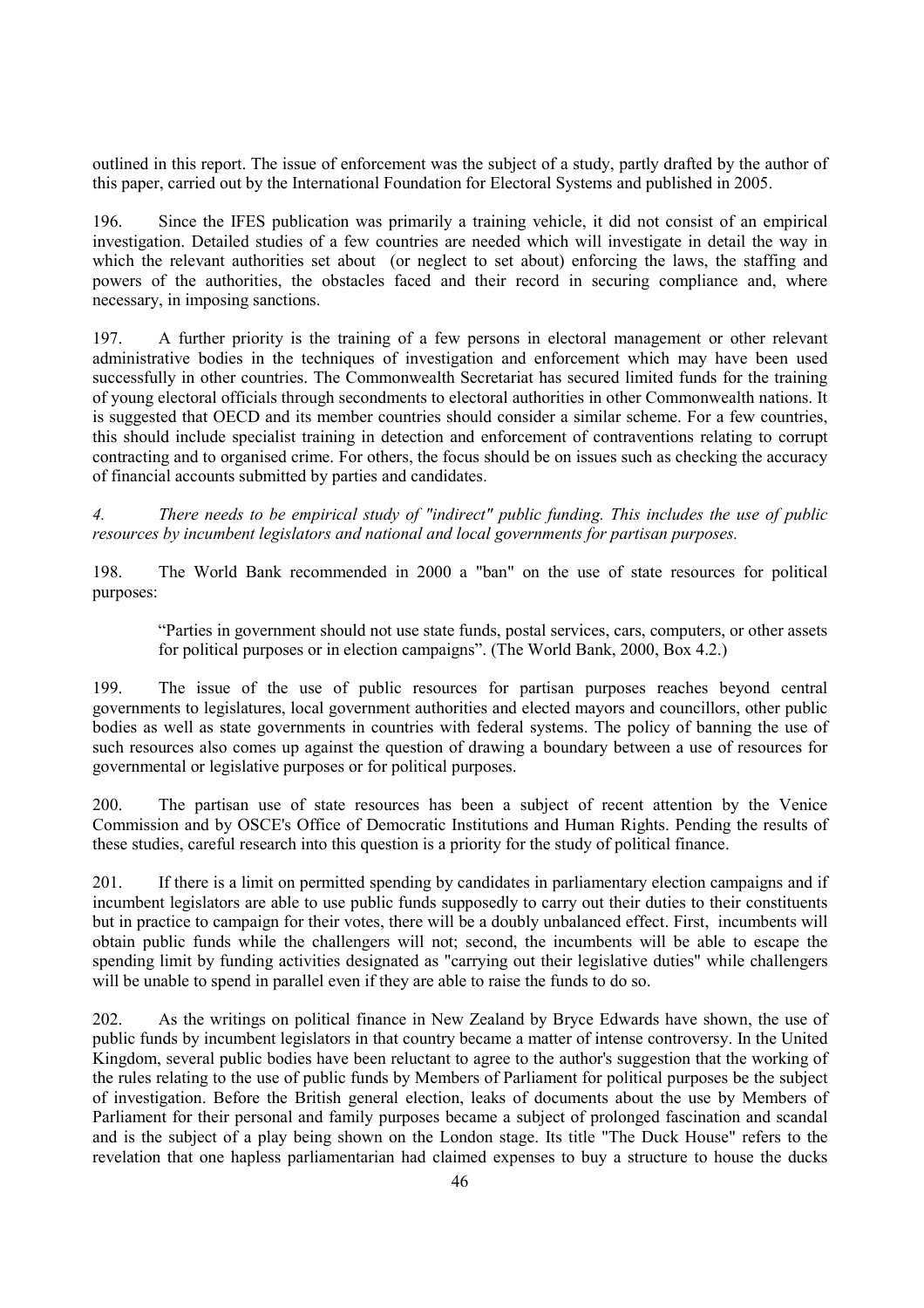which inhibited a pond in his garden. What has been forgotten amid this publicity is that the use of public funds by parliamentarians for political purposes raises issues which are of greater political importance even if they lack the same capacity for amusement.

*5. "Indirect" party and campaign finance: political funding by lobbies, advocacy groups and by the media.* 

203. In practice "political finance" includes money used for political purposes via the media and via pressure groups. A comprehensive study of the role of money in politics requires investigation into varied channels and not only of political parties. The reality that political funding flows through multiple channels complicates research as well as regulation.

204. Clearly, funding through party and non-party channels frequently is interchangeable. For example, in Britain, parliamentary candidates are subject to a strict campaign pending limit. If, a candidate pays for and publishes the results of an opinion poll showing the support for the different candidates in the constituency, the costs count against the permitted spending limit. Such polls typically benefit an outsider candidate wishing to stimulate support by demonstrating that he or she is near the winning line. If precisely the same poll is commissioned and published by a sympathetic newspaper, the expenses do not count as "political" expenses.

205. As mentioned in Section 5, the "boundary problem" is difficult for many kinds of regulation. If governments wish to control "pornography", they will need to surmount the borderline issue. If there is ambiguity, it will then be for the courts to decide.

206. For political finance, there are good reasons for seeking to extend the boundary of control beyond parties and candidates, as the legal academic Jacob Rowbottom has suggested. (Rowbottom, 2013) It is easier to advocate such an extension than to define in legal terms where the precise borderline should be placed. Yet, failure to provide a knowable boundary causes intolerable concern. When the United Kingdom's Coalition Government brought forward draft legislation in July 2013 to extend certain controls to spending by non-party organisations ("third parties") led to such uncertainty and concern among voluntary organisations and think tanks that the provision was withdrawn.

207. The boundary problem arises from the "common rules" on political finance recommended in 2003 by the Council of Europe. In practice, the monitoring reports of the Council of Europe's GRECO have not paid attention to minoring "indirect" party finance.

208. The regulation of third party funding and the most workable legal wordings setting out boundary lines is an important topic which will benefit from careful discussion on the basis of existing laws in different OECD countries. A project group of constitutional lawyers, electoral administrators and, perhaps, political scientists should be set up. Such a group will need to discuss also the forms of lobbying which should be controlled. In particular, there is the question of whether and how "cause" lobbies and lobbying activities by campaigning charities should be controlled.

209. Apart from legal discussion, political expenditure by lobbies is an important subject for further empirical research. A valuation of political spending by partisan media and newspapers is a further area deserving study.

*6. There is a need for research with a greater focus on factual investigation rather than on policy recommendation or on examination of existing laws in different countries.* 

210. For example, there is a shortage of comprehensive national studies of trends in political spending. There is also a lack of research into the funding of sub-national elections and of local party organisations.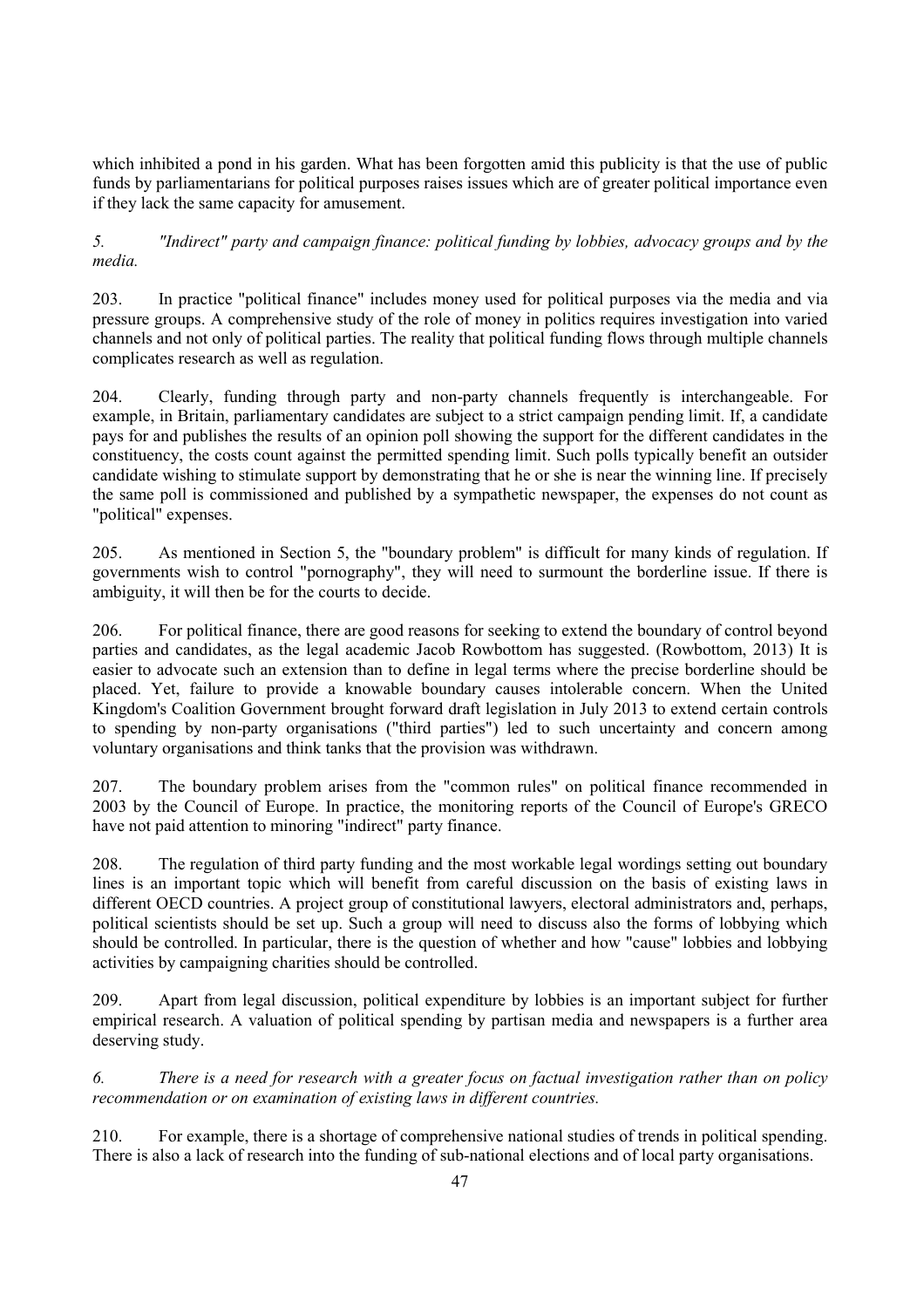211. In a "Concluding Statement" a Council of Presidents and Prime Ministers of the Americas, meeting at The Carter Center in Atlanta, Georgia, recommended that:

"The OAS Inter- American Forum on Political Parties, other international organizations, multilateral banks, and universities should sponsor research to help us better understand the contributing factors of campaign costs … For example, conflicting information exists with regard to whether and how fast campaign costs are rising relative to GDP and what the sources may be: television and radio advertising costs in modernizing campaigns; taxation systems; patronage politics and vote-buying in more traditional campaigns; internally democratizing parties; length of the campaign; the nature of the electoral system". (Council of Presidents, 2003.)

212. As set out in Section 1, a study by Nassmacher found only six country about which there is sufficient information to make informed statements about trends in levels of political spending relative to GDP. The fullest information on a country in Central and South America appears to be that of Casas-Zamora on Costa Rica. It is unclear whether the advice of the Council of Presidents and Prime Ministers led to the recommended action. It remains relevant.

213. According to information received recently from the Kofi Annan Foundation-International IDEA Global Commission its statement about the rise in campaign costs in older democracies had not been based on research but on the inchoate sense of some of the members based on the United States case.

214. The substitution of impressions for carefully analysed facts is wholly unsatisfactory. Further studies may emerge challenging the statistics given in Tables 1 to 3 of this paper or adding statistics for other countries which tell a different story. The crucial point is that analysis should "follow the facts".

215. The importance of studies of local level funding has already been discussed in the context of investigations into possible corruption and organised crime. In many places where there is no ground for such suspicions, there is good reason to fill the gaps in knowledge on the costs of the lower levels of party politics. The degree of financial centralisation or decentralisation of parties is a useful measure of party structure and changes in the central-local ratio may be revealing. Moreover, it is at the local level that the character of political life and the existence or absence of patronage are more likely to be revealed.

#### *7. A study of constitutional court cases.*

216. There needs to be more detailed comparative study of cases relating to political funding and to other aspects of electoral law which have come up before international courts such as the European Court of Human Rights and before national courts.

#### *8. Study and advice on technicalities of campaign finance law.*

217. Since problems of political finance regulations and laws stem typically from matters of detail and definition, more attention needs to be paid to technical issues of legislation. Problems which have arisen in one country may be useful to another in matters such as the definition for regulatory purposes of terms such as "political party", "election campaign", "electoral purposes", and "donation".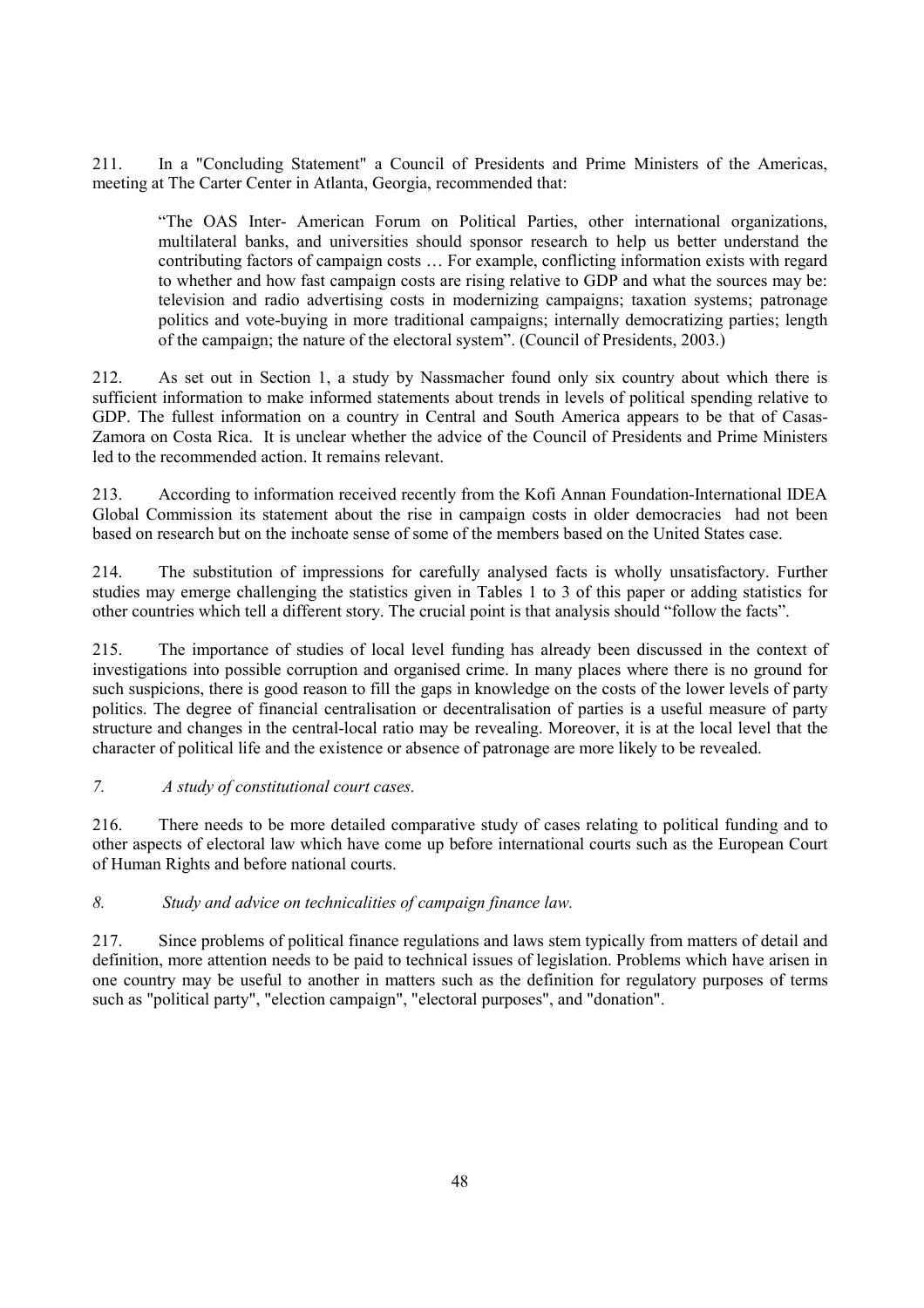# **ANNEX 1. POLITICAL FINANCE LEGISLATION IN MEMBER COUNTRIES OF THE OECD**

218. Categories of legislation used for international comparisons need to be regarded with caution. Among countries with public funding of parties and election campaigns, there are different forms and degrees of such funding. Public subsidy may come in the form in benefits-in-kind (especially free broadcasting facilities for parties and candidates), in the form of payments specifically for election campaign costs, or for the regular expenses of party organisations between campaigns. Similarly, there is sufficient variety in rules in different countries about transparency of political funding to necessitate care in interpreting simple statistics of the percentage of countries with such regulations.

219. With this important proviso, studies of international legislative trends are of some interest. The author developed a scheme for categorising and researching such legislation on a worldwide basis when he acted as lead author on political finance for International IDEA (Pinto-Duschinsky 2001). It was subsequently extended by International IDEA in 2012.

220. A simplified listing of broad categories of subsidy and regulation in each OECD member country, derived from the 2012 International IDEA database, is given in Table 1. It shows that almost all OECD member countries (97%) have at least some direct public funding of political parties or candidates.

221. There are disclosure rules in 97% of the member states. In 68% of the member countries there are legal limits either on donations or on campaign spending or on both. There are limits on donations in 53% of OECD countries and spending limits in 59%.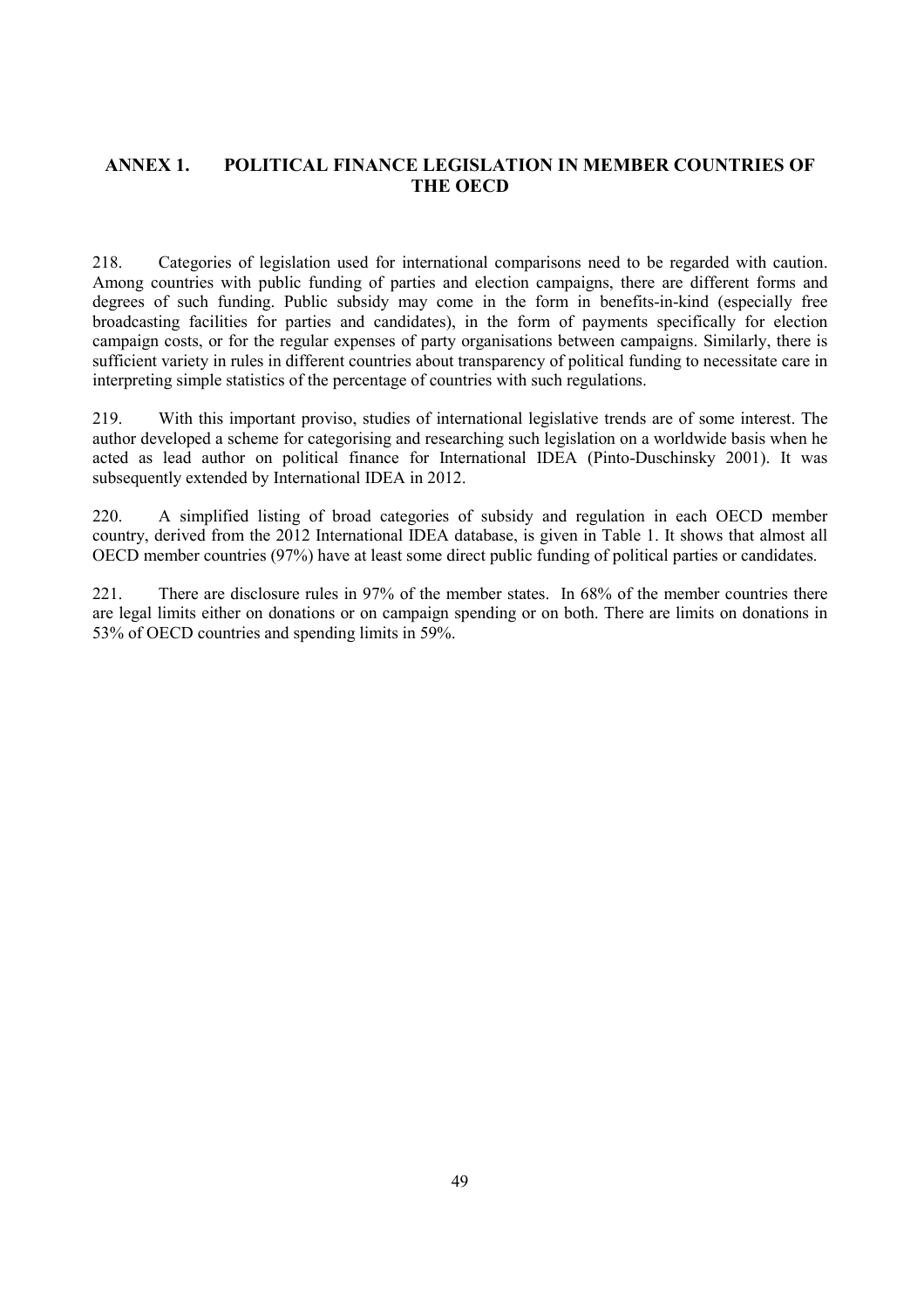| <b>Countries</b>      | <b>Direct Public</b><br><b>Funding</b> | <b>Limits</b> on<br>spending | <b>Limits</b> on<br>donations | <b>Disclosure rules</b> |
|-----------------------|----------------------------------------|------------------------------|-------------------------------|-------------------------|
| Australia             | Yes                                    | N <sub>0</sub>               | N <sub>0</sub>                | Yes                     |
| Austria               | Yes                                    | N <sub>0</sub>               | N <sub>0</sub>                | Yes                     |
| Belgium               | Yes                                    | Yes                          | Yes                           | Yes                     |
| Canada                | Yes                                    | Yes                          | Yes                           | Yes                     |
| Chile                 | Yes                                    | Yes                          | Yes                           | Yes                     |
| Czech Republic        | Yes                                    | N <sub>o</sub>               | N <sub>o</sub>                | Yes                     |
| Denmark               | Yes                                    | N <sub>o</sub>               | N <sub>o</sub>                | Yes                     |
| Estonia               | Yes                                    | N <sub>o</sub>               | N <sub>o</sub>                | Yes                     |
| Finland               | Yes                                    | N <sub>o</sub>               | Yes                           | Yes                     |
| France                | Yes                                    | Yes                          | Yes                           | Yes                     |
| Germany               | Yes                                    | N <sub>o</sub>               | N <sub>o</sub>                | Yes                     |
| Greece                | Yes                                    | Yes                          | Yes                           | Yes                     |
| Hungary               | Yes                                    | Yes                          | N <sub>o</sub>                | Yes                     |
| Iceland               | $\overline{\mathrm{Y}}$ es             | Yes                          | Yes                           | Yes                     |
| Ireland               | Yes                                    | Yes                          | Yes                           | Yes                     |
| Israel                | Yes                                    | Yes                          | Yes                           | Yes                     |
| Italy                 | Yes                                    | Yes                          | N <sub>o</sub>                | Yes                     |
| Japan                 | Yes                                    | Yes                          | Yes                           | Yes                     |
| Korea                 | Yes                                    | Yes                          | Yes                           | Yes                     |
| Luxembourg            | Yes                                    | No                           | N <sub>o</sub>                | Yes                     |
| Mexico                | Yes                                    | Yes                          | Yes                           | Yes                     |
| Netherlands           | Yes                                    | N <sub>o</sub>               | N <sub>o</sub>                | Yes                     |
| New Zealand           | Yes                                    | Yes                          | N <sub>o</sub>                | Yes                     |
| Norway                | Yes                                    | N <sub>o</sub>               | N <sub>o</sub>                | Yes                     |
| Poland                | Yes                                    | Yes                          | Yes                           | Yes                     |
| Portugal              | Yes                                    | Yes                          | Yes                           | Yes                     |
| Slovakia              | Yes                                    | Yes                          | N <sub>0</sub>                | Yes                     |
| Slovenia              | Yes                                    | Yes                          | Yes                           | Yes                     |
| Spain                 | Yes                                    | Yes                          | Yes                           | Yes                     |
| Sweden                | Yes                                    | N <sub>o</sub>               | N <sub>o</sub>                | Yes                     |
| Switzerland           | $\overline{No}$                        | N <sub>o</sub>               | N <sub>o</sub>                | N <sub>0</sub>          |
| Turkey                | Yes                                    | N <sub>o</sub>               | Yes                           | Yes                     |
| <b>United Kingdom</b> | Yes                                    | Yes                          | No                            | Yes                     |
| <b>United States</b>  | Yes                                    | No                           | Yes                           | Yes                     |

**Table 4. Political Finance Laws In Member Countries of the OECD, 2012** 

Note: "Yes" denotes provisions either for parties or for candidates or for both. Except for Israel, spending limits for parties apply to election spending alone but not to routine organisational costs between elections.

#### **Table 5. Political Broadcasting Regulations and Subsidies in Member Countries of The OECD, 2002-**

| <b>Countries</b> | <b>Free TV</b><br>advertising | Ban on paid<br>TV advertising |
|------------------|-------------------------------|-------------------------------|
| Australia        | Yes                           | N٥                            |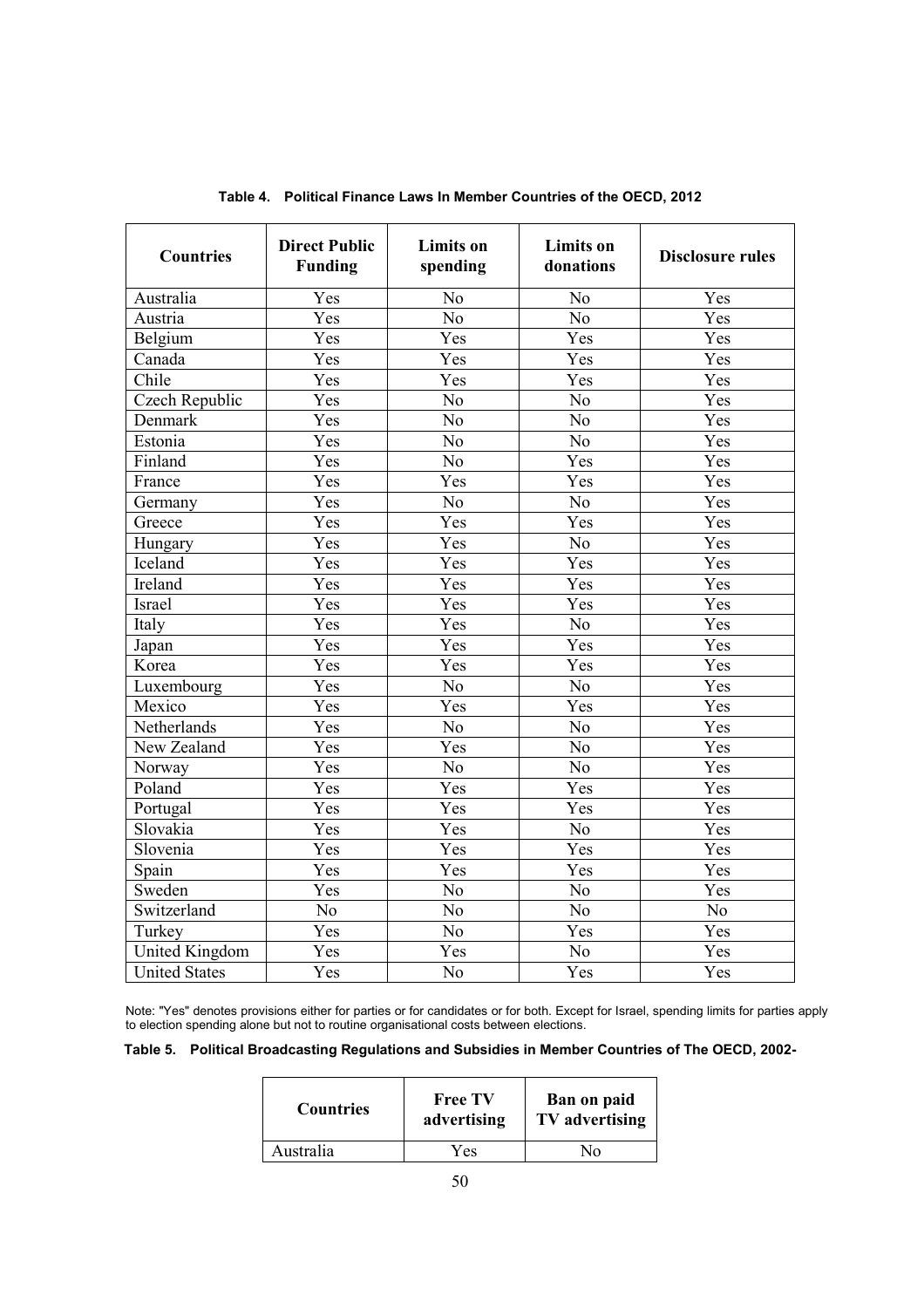| Austria               | Yes            | No             |
|-----------------------|----------------|----------------|
| Belgium               | Yes            | Yes            |
| Canada                | Yes            | N <sub>o</sub> |
| Chile                 | Yes            | N <sub>0</sub> |
| Czech Republic        | Yes            | Yes            |
| Estonia               | Yes            | N <sub>o</sub> |
| Finland               | Yes            | N <sub>o</sub> |
| France                | Yes            | Yes            |
| Germany               | Yes            | No             |
| Greece                | Yes            | N <sub>o</sub> |
| Hungary               | Yes            | No             |
| Iceland               | Yes            | No             |
| Ireland               | Yes            | Yes            |
| <b>Israel</b>         | Yes            | Yes            |
| Italy                 | Yes            | Yes            |
| Japan                 | Yes            | Yes            |
| Korea                 | Yes            | N <sub>o</sub> |
| Luxembourg            | $\gamma$       | N <sub>0</sub> |
| Mexico                | Yes            | N <sub>o</sub> |
| Netherlands           | Yes            | Yes            |
| New Zealand           | Yes            | No             |
| Norway                | Yes            | Yes            |
| Poland                | Yes            | N <sub>0</sub> |
| Portugal              | Yes            | Yes            |
| Slovakia              | Yes            | No             |
| Slovenia              | Yes            | N <sub>0</sub> |
| Spain                 | Yes            | No             |
| Sweden                | Yes            | Yes            |
| Switzerland           | N <sub>o</sub> | Yes            |
| Turkey                | Yes            | Yes            |
| <b>United Kingdom</b> | Yes            | Yes            |
| <b>United States</b>  | Yes            | No             |

*Sources:* Pinto-Duschinsky, 2002, 76-77; New Zealand Electoral Commission, http://www.elections.org.nz/partiescandidates/broadcasting/election-broadcast-advertising; http://www.coe.int/t/dghl/monitoring/greco/evaluations/round3/ReportsRound3\_en.asp; and Ikstens et. al. 2002.

222. There is a great variation in the proportion of their income which parties and candidates derive from the state. In the United Kingdom and in the United States, for example, direct public funding is provided only for very limited purposes.

223. Information on the amount of direct public funding and on the estimated proportion of party income derived from public funding is given for a few countries in Table 12. The statistics are derived from the valuable country evaluations carried out by the Council of Europe's GRECO unit.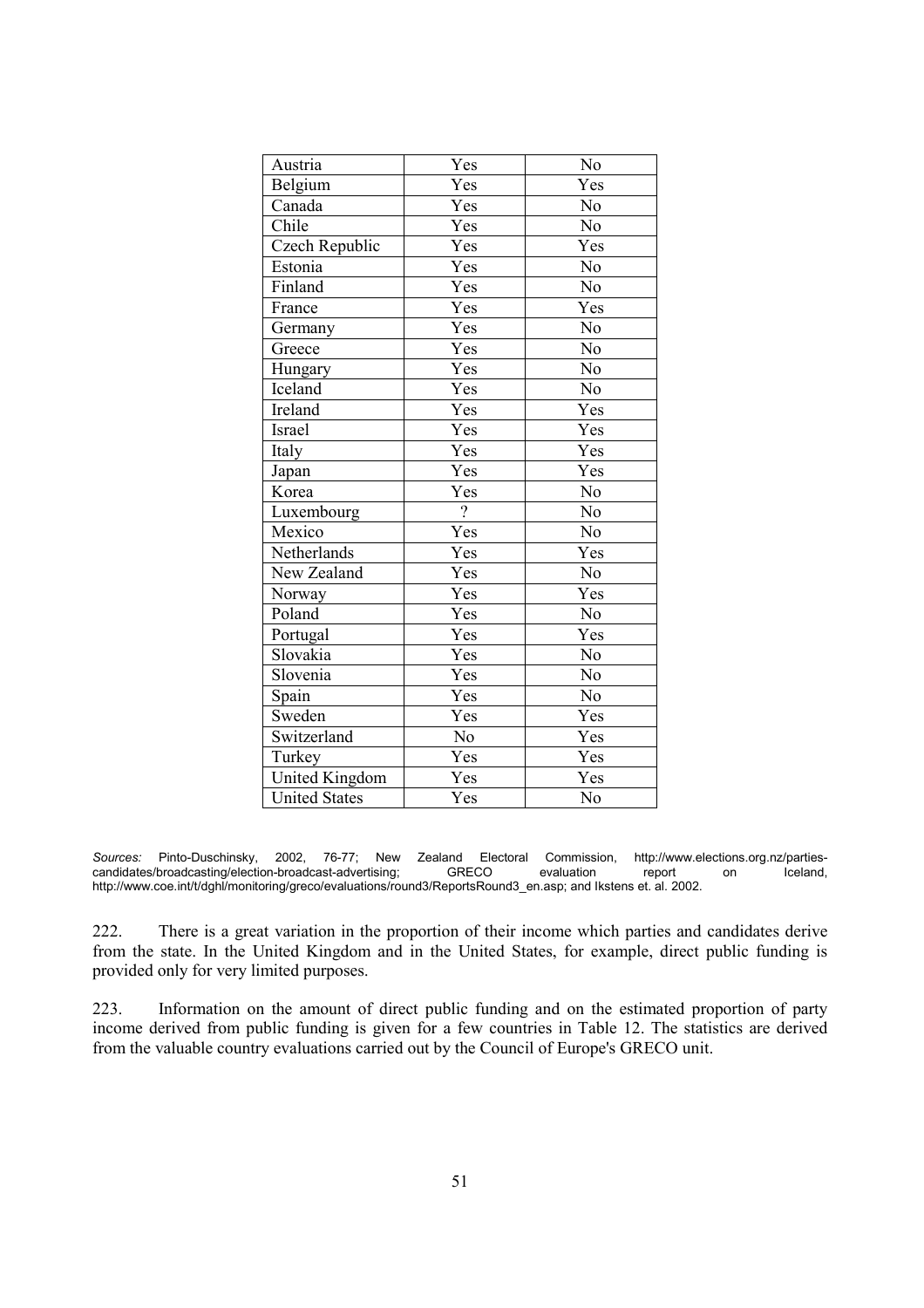#### **Table 6. Estimated Percentage of Revenues of Eligible Parties Derived from Direct State Funding**

| Germany (2009)        | 30-40% |
|-----------------------|--------|
| Netherlands (2008)    | 30-60% |
| Poland (2008)         | 54-90% |
| Iceland (2008)        | 60-90% |
| Norway (2009)         | 67-88% |
| <b>Finland</b> (2007) | 70-80% |
| Sweden (2009)         | 70-80% |
| Portugal (2010)       | 70-90% |
| Denmark (2009)        | 75%    |
| Spain (2009)          | 80-95% |
| Belgium (2009)        | 85%    |

*Source:* GRECO evaluation reports as analysed in Pinto-Duschinsky 2011.

Notes: Dates denote the year in which the GRECO third wave evaluation report was adopted by the Council of Europe. Normally, the fieldwork was carried out several months earlier. The percentages are for extra-parliamentary revenues of parties eligible for public funding. It is unclear from some of the GRECO evaluation reports whether or not the percentage includes or excludes (where applicable) public funding in the form of tax relief. For Germany, the percentage falls within the law according to which parties may derive no more than a half of their money from the public purse. However, this excludes large-scale public funding via contributions from elected office-holders from their official salaries as well as state funding for party foundations. (see Pinto-Duschinsky 1991.) For Norway, the four largest political parties derived 67% of their revenues in 2006 from the state and three smaller parties eligible for public funding derived 88% of their revenues from the state.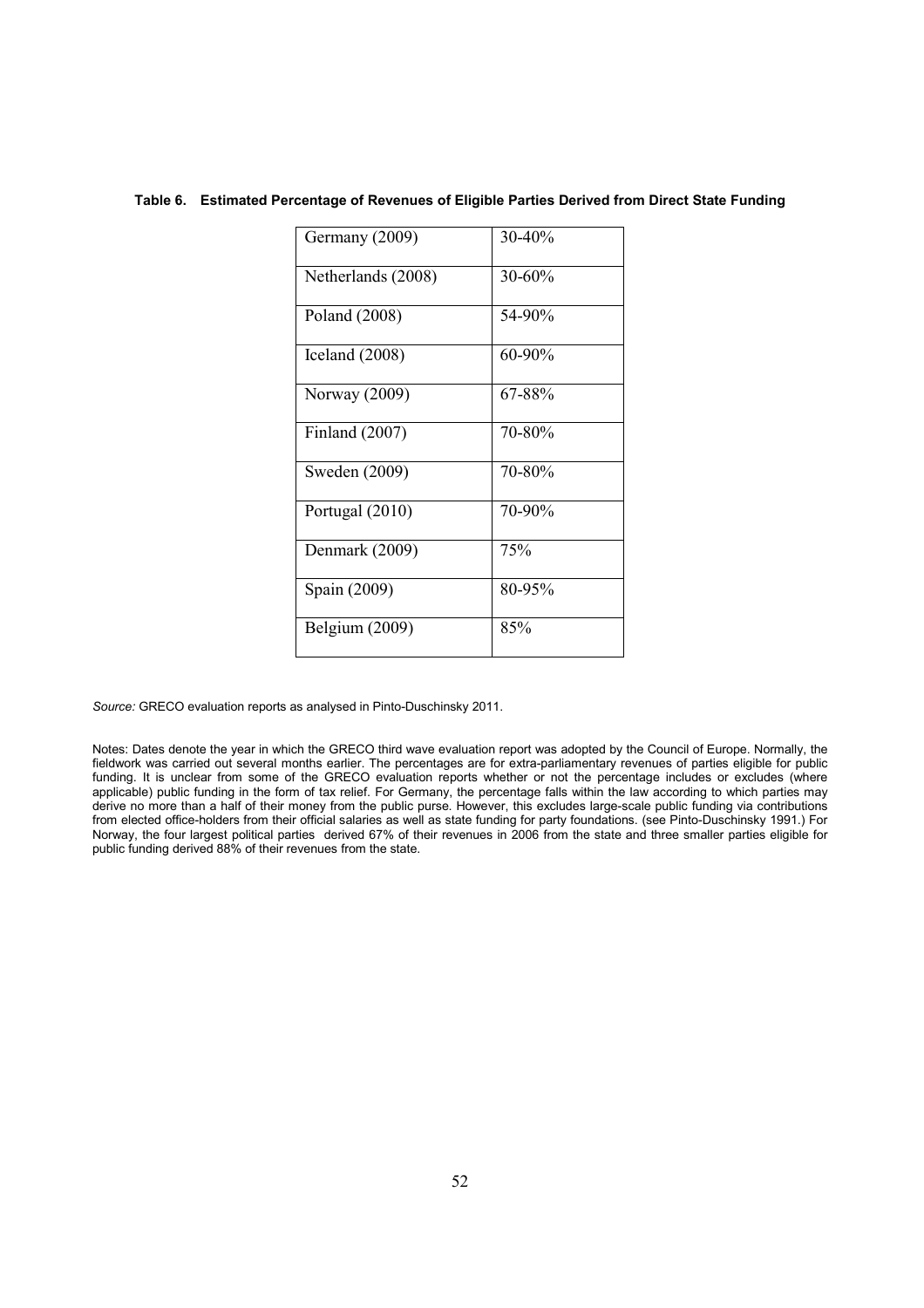#### **ENDNOTES**

- 1. "… irrespective of the vast dissimilarities among the U.S. and European systems (and among the American states themselves), public campaign funding played a more modest role than the skeptics or its supporters had anticipated. Rather than the key factor determining the evolution of party systems, it tended to enhance the effects of other factors … Consequently, the outcome of public funding could be different in different contexts." (Mendilow and Brogan, 2012, 108.) For summaries of the arguments on both sides, see Casas-Zamora, 2009, and Pinto-Duschinsky, 2011b.
- 2. In his publication of 2005, Casas-Zamora shows that national campaign spending fell relative to consumer prices between 1978 and 1998. His follow-up chapter on Costa Rica in his 2013 edition, indicates a small rise relative to consumer prices between 1998 and 2010. Between 1978 and 2010, total national election spending by the competing political parties rose by a quarter using consumer prices as the deflator. Using GDP as a deflator, election costs fell sharply, as did per-elector costs. Trends in election spending were almost wholly the result of changes in the amount of public funding. See Casas-Zamora, 2005, 112 and Casas-Zamora, 2013, 123
- 3. For a discussion of non-campaign costs of local Canadian party ("riding") organisations, see Joan Bryden and Steve Rennie (2013).
- 4. See also Pinto-Duschinsky, 2002 and 2006b, Smilov and Toplak, 2007, Jimenez and Villoria, 2012, Casas-Zamora, 2013. These sources add political finance-related scandals in in other countries including Antigua and Barbuda, Bahamas, Bulgaria, Costa Rica, Croatia, Hungary, Lithuania, Mexico, Nicaragua, Pakistan, Papua New Guinea, Peru, Poland, Russia, South Africa, Suriname, Uganda, Venezuela, and Zimbabwe. For Spain, see Jimenez and Villoria, 2012. For a discussion of the various forms of political finance-related corruption, see Pinto-Duschinsky, 2002, 71-72. For Luxembourg, see the GRECO third round evaluation report. It must be stressed that the list is based on reports some of which were unproven.
- 5. Beange argues that there has been no clear relationship between political finance reform and turnout and that "defence of tighter campaign finance legislation based on a hypothesized increase of trust, at least operationalized as turnout, needs to be much more cautious. As numerous authors, such as Blais (2003) and others, have demonstrated, the number of factors driving turnout is multiple, which suggests that using measures of turnout to demonstrate dissatisfaction with political parties and to justify institutional reforms of the Canadian campaign finance regime have been ill-founded." (Beange, 2012, 278)
- 6. "In a landmark case the US Supreme Court accepted the argument of the Socialist Worker's Party, who brought an action to allow an exemption from the legal disclosure obligation on the ground that their backers would be harassed if their financial support was known. (Brown v Socialist Worker's '74 Campaign Committee, 450 US 87, 1982 …)" (Pinto-Duschinsky, 2003, Paragraph 54.2.)
- 7. The principle of disclosure is itself subject to debate. See Smith, 2003, Samples, 2008, Lessig, 2009 and subsequent articles in The New Republic, and Cain, 2010. For a review of some of the arguments, see Pinto-Duschinsky, 2003, an affidavit to the High Court of South Africa in the case of the Institute for Democracy in South Africa v African National Congress and others. The same case generated affidavits from other academics.
- 8. Parts of the discussion on the problem of enforcement are taken from Pinto-Duschinsky 2011a
- 9. Greco and the Venice Commission have some member states additional to those belonging to the Council of Europe.
- 10. The U.K. Department for International Development, World Bank, Inter-American Development Bank, the National Endowment for Democracy, Open Society Justice Initiative, have paid some attention to political finance.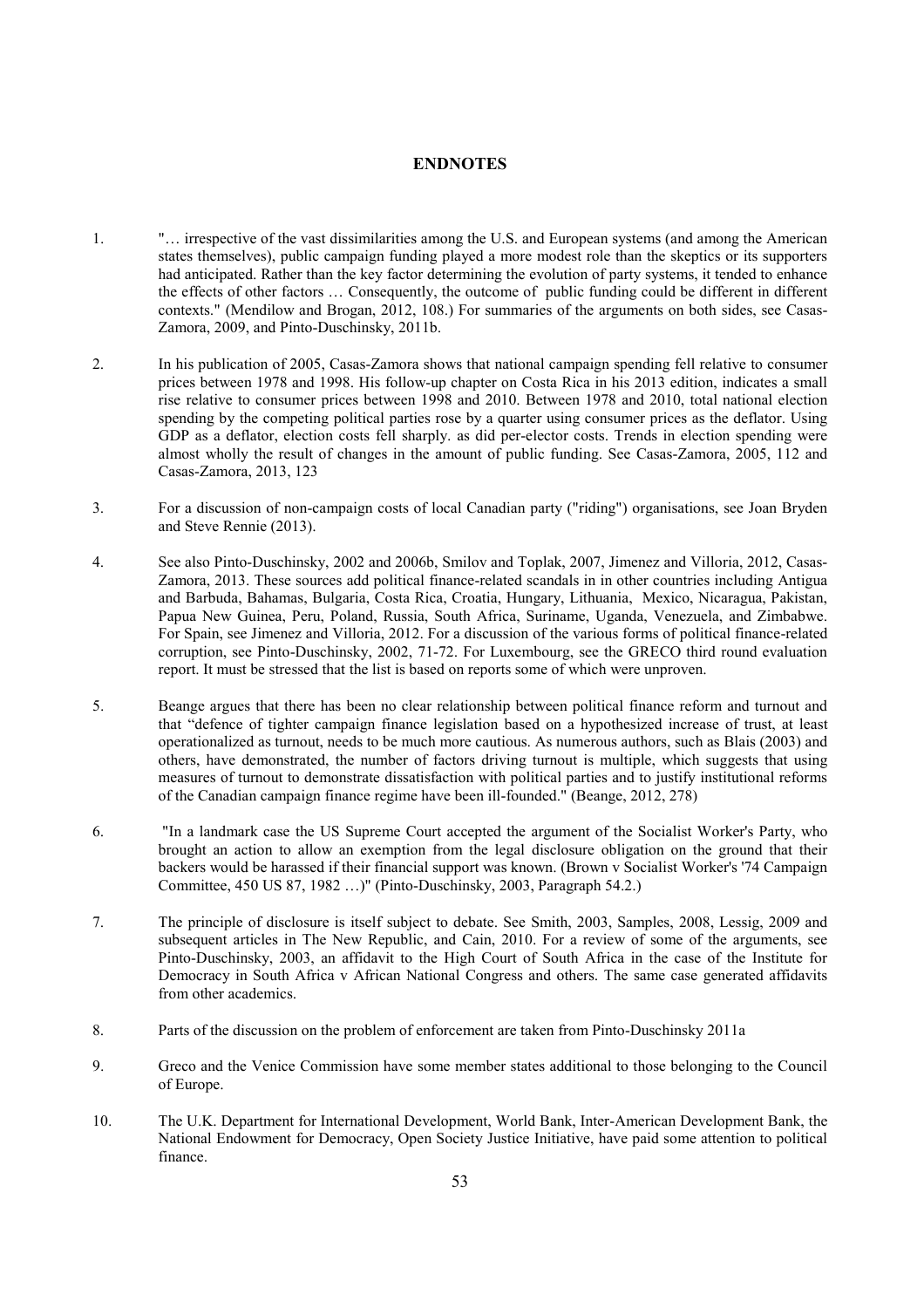- 11. The International IDEA database was developed in a more limited version by the author and published in summary in 2001. (See Pinto-Duschinsky, 2001.) The most recent version was published by International IDEA on its website in 2012. Other convenient sources, some of which contain greater detail but which cover fewer countries are: the online publications of the project on Party Law in Modern Europe, based at Leiden University, the successive series of publications by the Law Library of Congress on Campaign Finance in Foreign Countries, and the third round evaluations of 46 countries published online by GRECO. For studies of political finance laws in Latin America, a useful and detailed source produced by the Organization of American States and International IDEA is Gutiérrez and Zovatto, 2011.
- 12. See also Kyl et. al., 2013. For a contrary view, see Kaminski, 2012.
- 13. The authors refer to the town of Dupnitsa which has been the subject of extensive reporting both within Bulgaria and internationally.
- 14. See also Kupferschmidt, 2009, for a similar analysis: "According to Dr Edgardo Buscaglia, narcotraffickers and organized crime have infiltrated some local governments by financing the mayors' political campaigns or by bribing their officials."
- 15. A variation of this in-depth approach has been the policy of the Danish International Development Agency of choosing a single country, Nepal, as a special partner country.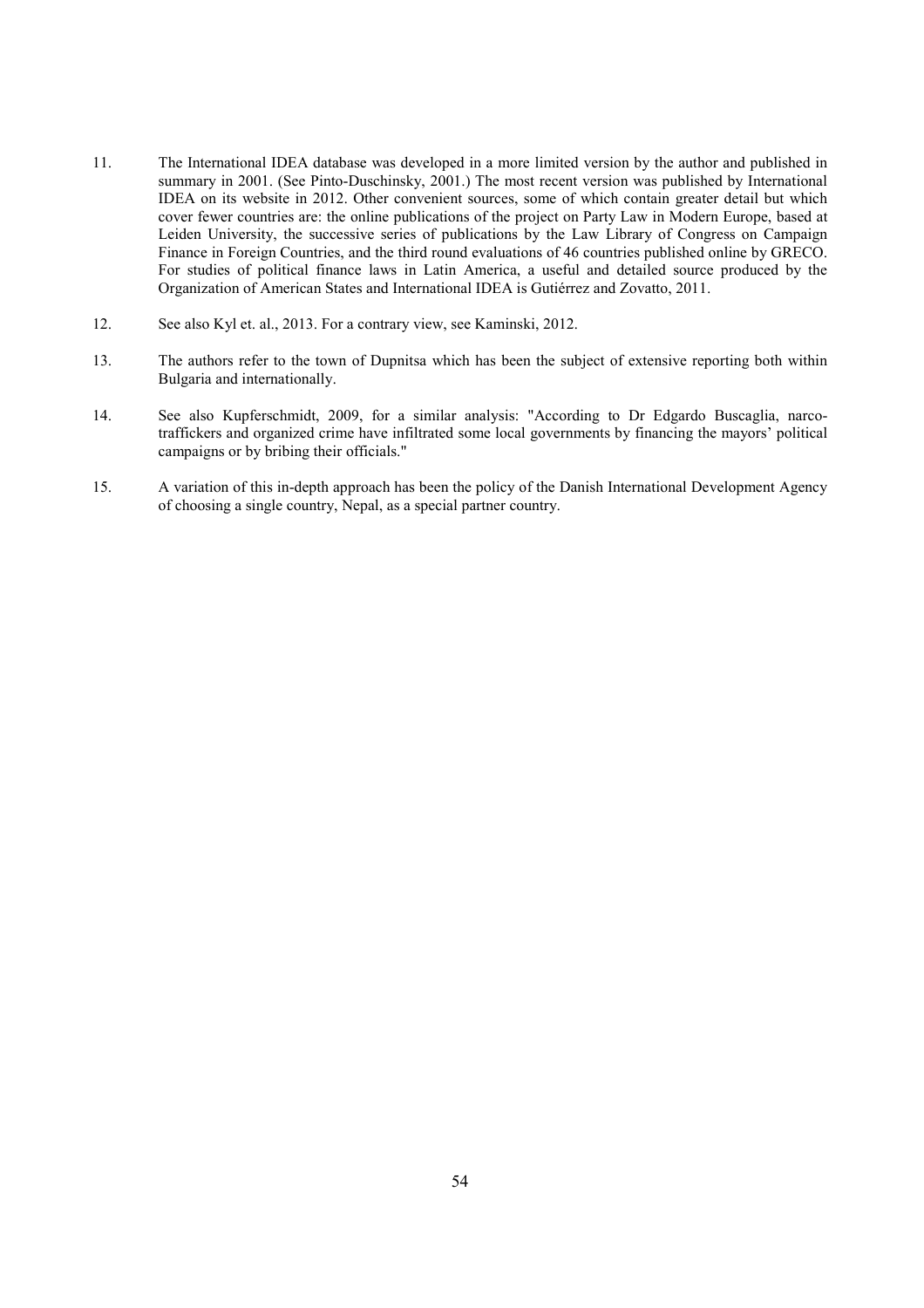#### **REFERENCES**

- Herbert E. Alexander and Monica Bauer (1991). *Financing the 1988 Elections.* Boulder, Colorado: **Westview.**
- Herbert E. Alexander (1999). "Spending in the 1996 Elections." In *Financing the 1996 Election*. Edited by John C. Green. Armonk, New York: Sharpe, 11-36.
- Rolf Alter (2012). "Financy Democracy: How to Square the Circle of Trust, Transparency and Public Interest?" OECD High-Level Parliamentary Seminar "Better Policies for Inclusive Growth and Integrity".

http://www.oecd.org/about/membersandpartners/publicaffairs/Alter\_Transparency%20in%20politica l%20finance.pdf

Stephen Ansolabehere (2007). "The Scope of Corruption: Lessons from Comparative Campaign Finance Disclosure" *Election Law Journa*l, 6(2), 163-183.

http://online.liebertpub.com/doi/abs/10.1089/elj.2007.6203

- Stephen Ansolabehere, John M. de Figueiredo and James M. Snyder, Jr. (2002). "Why is there so little money in U. S. politics?" Cambridge, Mass.: National Bureau of Economic Research, Working Paper 9409, http://www.nber.org/papers/w9409
- Peter Aucoin (2005). "Political Party and Campaign Financing in Canada." In *The Delicate Balance Between Political Equity and Freedom of Expression: Political Party and Campaign Financing in Canada and the United States*. Edited by Steven Griner and Daniel Zovatto. Washington: Organization of American States: International IDEA. http://biblio.juridicas.unam.mx/libros/4/1593/58.pdf
- Luigi Bardi (2010). "The Harmonisation of European Electoral Law and the Financing of PPELs." Chapter 4 of *How to create a Transnational Party System*. European Parliament, Directorate General for Internal Policies, Policy Department C: Citizens' Rights and Constitutional Affairs. http://www.eui.eu/Projects/EUDO-OPPR/Documents/StudyOPPR-PE.pdf
- Pauline E. Beange (2012). *Canadian Campaign Finance Reform in Comparative Perspective 2000-2011: An Exhausted Paradigm or Just a Cautionary Tale?* https://tspace.library.utoronto.ca/bitstream/1807/32664/3/Beange\_Pauline\_E\_201206\_PhD\_thesis.p df
- Fernando Casal Bértoa, Fransje Molenaar, Daniela R. Piccio and Ekaterina R. Rashkova (2013). "The World Upside Down: De-Legitimizing Political Finance Regulation." Paper Presented at the conference on 'Contested Legitimacy: Paradoxes in the Legal Regulation of Political Parties' University of Leiden, Netherlands, 23-25 January.

http://www.partylaw.leidenuniv.nl/uploads/wp3013.pdf

Fernando Casal Bértoa and Marcin Walecki (2012). "Party Regulation and its Effects on the Polish Party System (1991-2011)." Working Paper Series on the Legal Regulation of Political Parties, No. 22. http://www.partylaw.leidenuniv.nl/uploads/wp2212.pdf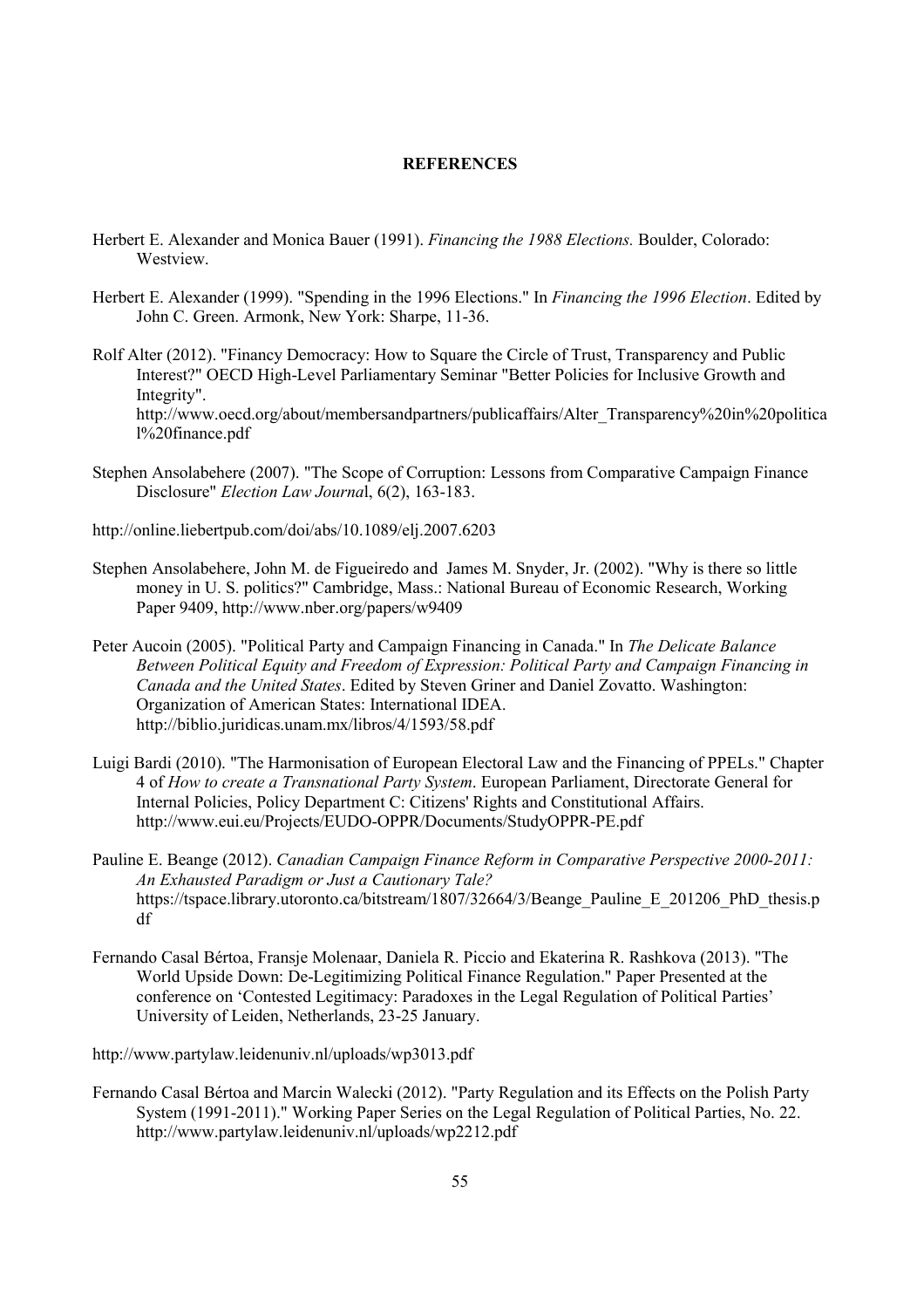- Joan Bryden and Steve Rennie (2013). "Little accountability for millions spent by riding associations." The *Canadian Press*, 18 July. http://www.cbc.ca/news/politics/little-accountability-for-millions-spentby-riding-associations-1.1366909
- Bruce Cain (2010). Washington, D.C.: Cato Institute
- Kevin Casas-Zamora (2005). *Paying for Democracy: Political Finance and State Funding for Parties*. Colchester, European Consortium for Political Research.
- Kevin Casas-Zamora, Kevin (2009). "Political finance and state funding systems: An overview". In *Money and Political Integrity*. Edited by Amr Hashem Rabee. Cairo: Al Ahram Center for Political and Strategic Studies, 1-5.
- Kevin Casas-Zamora, editor (2013). *Dangerous Liaisons: Organized Crime and Political Finance in Latin America and Beyond*. Washington DC, Brookings Institution Press
- Channel Research (2011). *Evaluation of Transparency International*. Report 8/2010 Evaluation. Oslo: Norad**,** Norwegian Agency for Development Cooperation.
- http://www.transparency.org/files/content/ouraccountability/NORAD\_evaluation\_TI\_2010.pdf
- Committee on Standards in Public Life (2012). *August 2011, TNS-BMRB report 227659, Review of political party funding*.
- http://www.public-standards.gov.uk/wp
	- content/uploads/2012/11/BMRB\_Review\_of\_party\_funding\_focus\_groups\_final\_report\_August\_20 11.pdf
- Council of Europe (1996). *Draft Final Activity Report: Financing of Political Parties*. Project Group "Human Rights and Genuine Democracy" (CAHDD), 19 January. https://wcd.coe.int/com.instranet.InstraServlet?command=com.instranet.CmdBlobGet&Ins tranetImage=2189080&SecMode=1&DocId=535704&Usage=2
- Council of Europe (2001). "Financing of political parties**"** Report:
- Political Affairs Committee, Parliamentary Assembly. Doc 9077, 4 May. Rapporteur, Mrs Vlasta Stepova, Czech Republic, Socialist Group. http://assembly.coe.int/ASP/Doc/XrefViewHTML.asp?FileID=9300&Language=en
- Council of Europe (2001). *Recommendation Rec (2003)4 of the Committee of Ministers to member states on common rules against corruption in the funding of political parties and electoral campaigns. http://www.coe.int/t/dghl/monitoring/greco/general/Rec%282003)4\_EN.pdf*
- Council of Europe (2008). *Corruption and Democracy: Political finances conflicts of interest lobbying justice*." Strasbourg: Council of Europe Octopus Programme. http://www.coe.int/t/dghl/cooperation/economiccrime/cybercrime/cy%20activity%20Interface2006/I nterface2006\_en.asp

Council of Europe (2013). "About the Committee of Ministers." http://www.coe.int/t/cm/aboutcm\_en.asp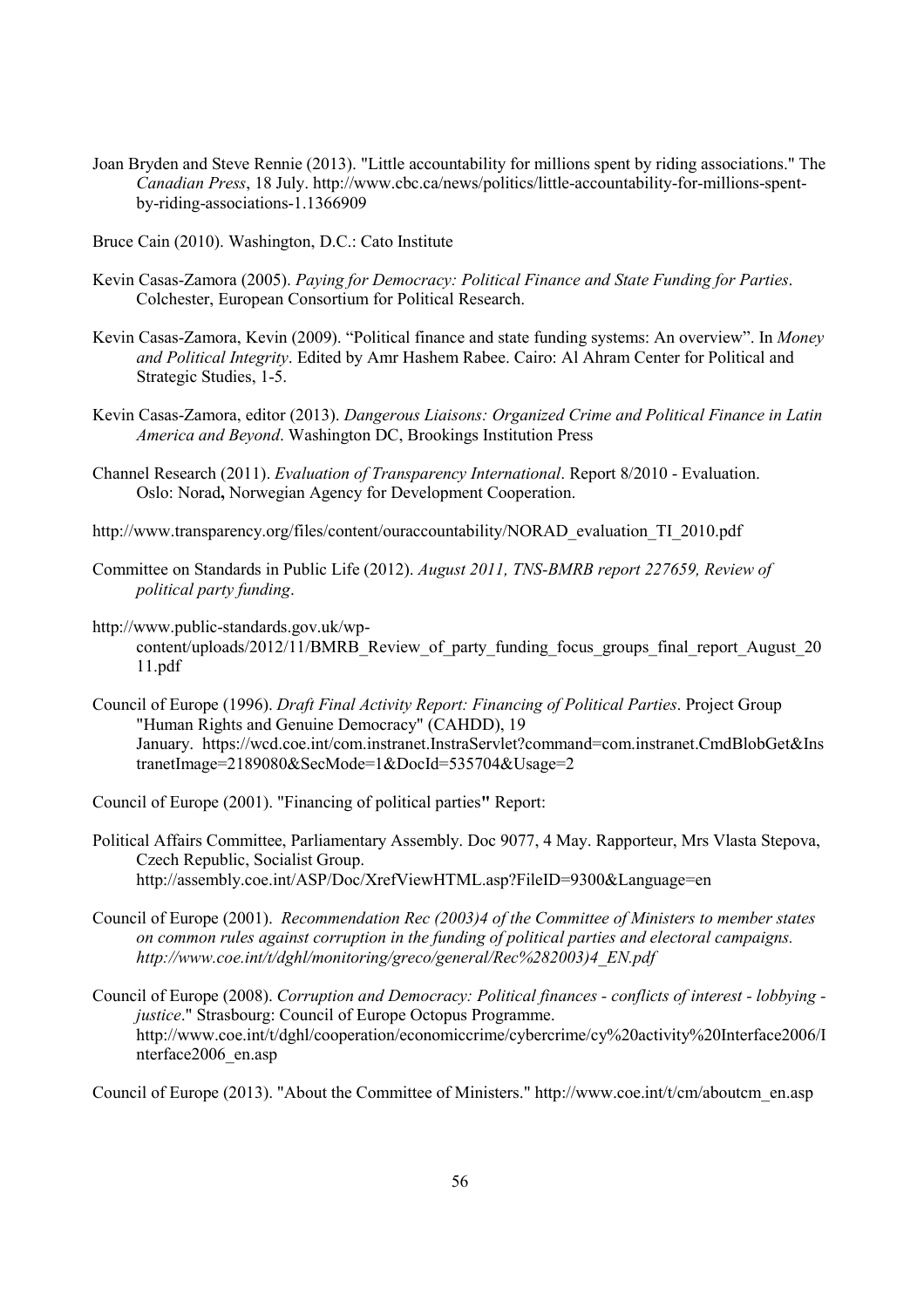- Council of Presidents and Prime Ministers of the Americas (2003). "Concluding Statement." Signed at the conference on Financing Democracy in the Americas, 17-19 March. Atlanta: The Carter Center. http://www.cartercenter.org/documents/1487.pdf
- Leonardo Curzio (2013). "Mexico: Organized Crime and Elections." In *Dangerous Liaisons: Organized Crime and Political Finance in Latin America and Beyond*. Edited by Kevin Casas-Zamora. Washington DC, Brookings Institution Press, 134-62.
- Donatella Della Porta and Alberto Vannucci (2013). "Italy: The Godfather's Party." In *Dangerous Liaisons: Organized Crime and Political Finance in Latin America and Beyond*. Edited by Kevin Casas-Zamora. Washington DC, Brookings Institution Press, 193-244.
- Yves-Marie Doublet (2011) *Fighting Corruption: Political funding, Thematic review of GRECO's Third Evaluation Round*. Strasbourg: Council of Europe. http://www.coe.int/t/dghl/monitoring/greco/general/DOUBLET\_EN.pdf
- Bryce Edwards (2006). "State funding of political parties is bad for democracy." *Liberation*. http://liberation.typepad.com/liberation/2006/09/state\_funding\_o.html
- Bryce Edwards (2008). "Political finance and inequality in New Zealand.*" New Zealand Sociology*, 23 (2). http://ndhadeliver.natlib.govt.nz/delivery/DeliveryManagerServlet?dps\_pid=IE1089252&dps\_custo m\_att\_1=ilsdb
- K. D. Ewing and Samuel Issacharoff (2006). *Party Funding and Campaign Financing in International Perspective*. Oxford: Hart.
- Keith Ewing, Joo-cheong Tham and Jacob Rowbottom, editors (2011). *The Funding of Political Parties: Where Now?* London: Routledge.
- Elin Falguera (2012). "Large campaign finance donations: at the expense of political equality?" http://www.idea.int/parties/large-campaign-finance-donations-at-the-expense-of-politicalequality.cfm
- John A. Gardiner (1970). *The Politics of Corruption: Organized Crime in an American City*. New York: Russell Sage.
- John A. Gardiner and David J. Olson (1967). "Wincanton: the politics of corruption: a report submitted to the President's Commission on Law Enforcement and Administration of Justice, November 1966." *Task Force Report: Organized Crime*. Washington, D.C.: U.S. Government Printing Office.
- Anthony J. Gaughan (2012). "The Futility of Contribution Limits in the Age of Super PACs," 60 *Drake Law Review* 755. http://students.law.drake.edu/lawReview/docs/lrVol60-3-Gaughan.pdf
- Gullan Gidlund "Conclusions." In The Public Purse and Political Parties: Public Financing of Political Parties in Nordic Countries. Edited by Matti Wiberg. Helsinki: The Finnish Political Science Association.
- Global Commission on Elections, Democracy and Security (2012). *Deepening Democracy: A Strategy for Improving the Integrity of Elections Worldwide*. Geneva and Stockholm: Kofi Annan Foundation and International IDEA. http://www.global-commission.org/sites/globalcommission.org/files/DeepeningDemocracyFinalReport.pdf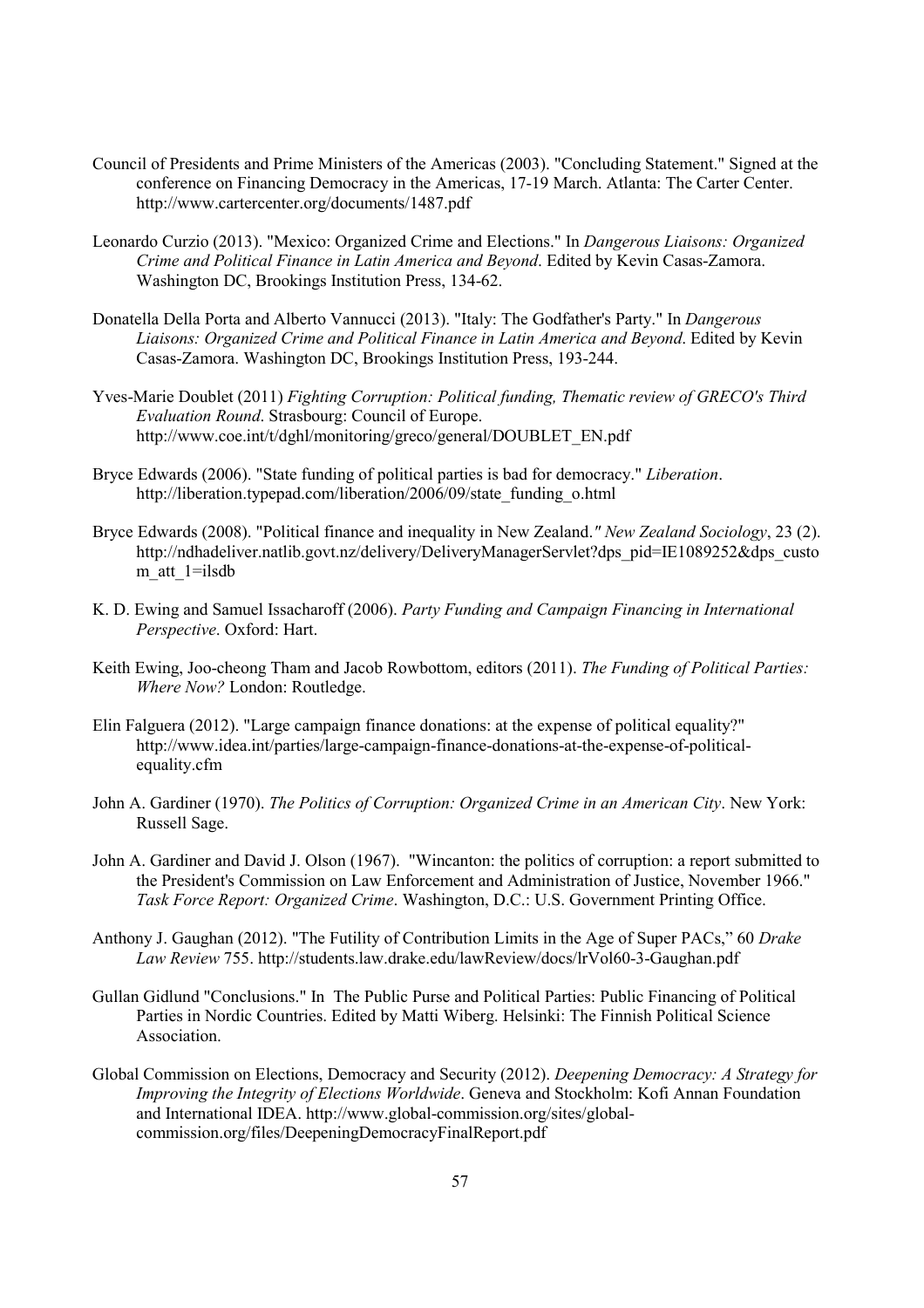- Philip Gounev and Tihomir Bezlov (2009). *Examining the Links between Organised Crime and Corruption*. Sofia: Center for the Study of Democracy. http://ec.europa.eu/dgs/homeaffairs/doc\_centre/crime/docs/study\_on\_links\_between\_organised\_crime\_and\_corruption\_en.pdf
- Pablo Gutiérrez and Daniel Zovatto, editors (2011). *Financiamentos de los partidos políticos en América Latina*. Mexico, D.F.: UNAM. http://www.oas.org/es/sap/docs/deco/Financiamiento\_partidos\_s.pdf.
- Vidar Helgesen (2013). Speech at launch of the Global Initiative on Transnational Organized Crime, New York 13 September. http://www.idea.int/resources/analysis/launch-of-the-global-initiative-ontransnational-organized-crime-panel-remarks-by-vidar-helgesen.cfm
- Colin Hughes (2001). "Election finance controls: is there and end game?" In *Foundations for Democracy: Approaches to Comparative Political Finance*. Edited by Karl-Heinz Nassmacher. Baden-Baden: Nomos.
- Janis Ikstens (2008). " Latvia: disclosure yet abuse, volatility yet stability." In *Public Finance and Post-Communist Party Development*. Edited by Stephen D. Roper and Janis Ikstens. Aldershot, Hampshire: Ashgate.
- Janis Ikstens, Michael Pinto-Duschinsky, Daniel Smilov and Marcin Walecki (2002). "Political finance in Central eastern Europe: an interim report". *Oesterreichische Zeitschrift fuer Politikwissenschaft*, 31, 21-39.
- International Foundation for Electoral Systems (2005). *Enforcing Political Finance Laws: Training Handbook*. Washington, D.C.: International Foundation for Electoral Systems. http://www.ifes.org/Content/Publications/Books/2005/~/media/Files/Publications/ManualHandbook/ 2005/TIDE\_Handbook\_Enforcing\_Political\_Finance\_Laws.pdf
- Fernando Jiménez and Manuel Villoria (2012). "Political Finance, Urban Development, and Political Corruption in Spain." In *Money, Corruption, and Political Competition in Established and Emerging Democracies*. Edited by Jonathan Mendilow. Lanham, Maryland: Lexington, 121-44.
- Ryan Kaminski (2012). "Sovereignty or Submission: Will Americans Rule Themselves or Be Ruled by Others?" *Yale Journal of International Affairs*, March. http://www.cfr.org/united-states/sovereigntysubmission-americans-rule-themselves-ruled-others/p28020
- Manuela S. Kulick and Karl-Heinz Nassmacher (2012). "Do Parties Spend Too Much?" In *Money, Corruption, and Political Competition in Established and Emerging Democracies*. Edited by Jonathan Mendilow. Lanham, Maryland: Lexington, 17-40.

David Kupferschmidt (2009). *Illicit Political Finance and State Capture.*

Stockholm: International IDEA. http://www.idea.int/resources/analysis/upload/IDEA\_Inlaga\_low.pdf

Stanley Kurtz (2011). "John Fonte's "Sovereignty or Submission"." The *National Review,* 13 September. http://www.nationalreview.com/corner/277019/john-fontes-sovereignty-or-submission-stanley-kurtz

Jon Kyl, Douglas J. Feith and John Fonte (2013). "The War of Law**:** How New International Law Undermines Democratic Sovereignty." *Foreign Affairs*, July-August. http://www.foreignaffairs.com/articles/139459/jon-kyl-douglas-j-feith-and-john-fonte/the-war-oflaw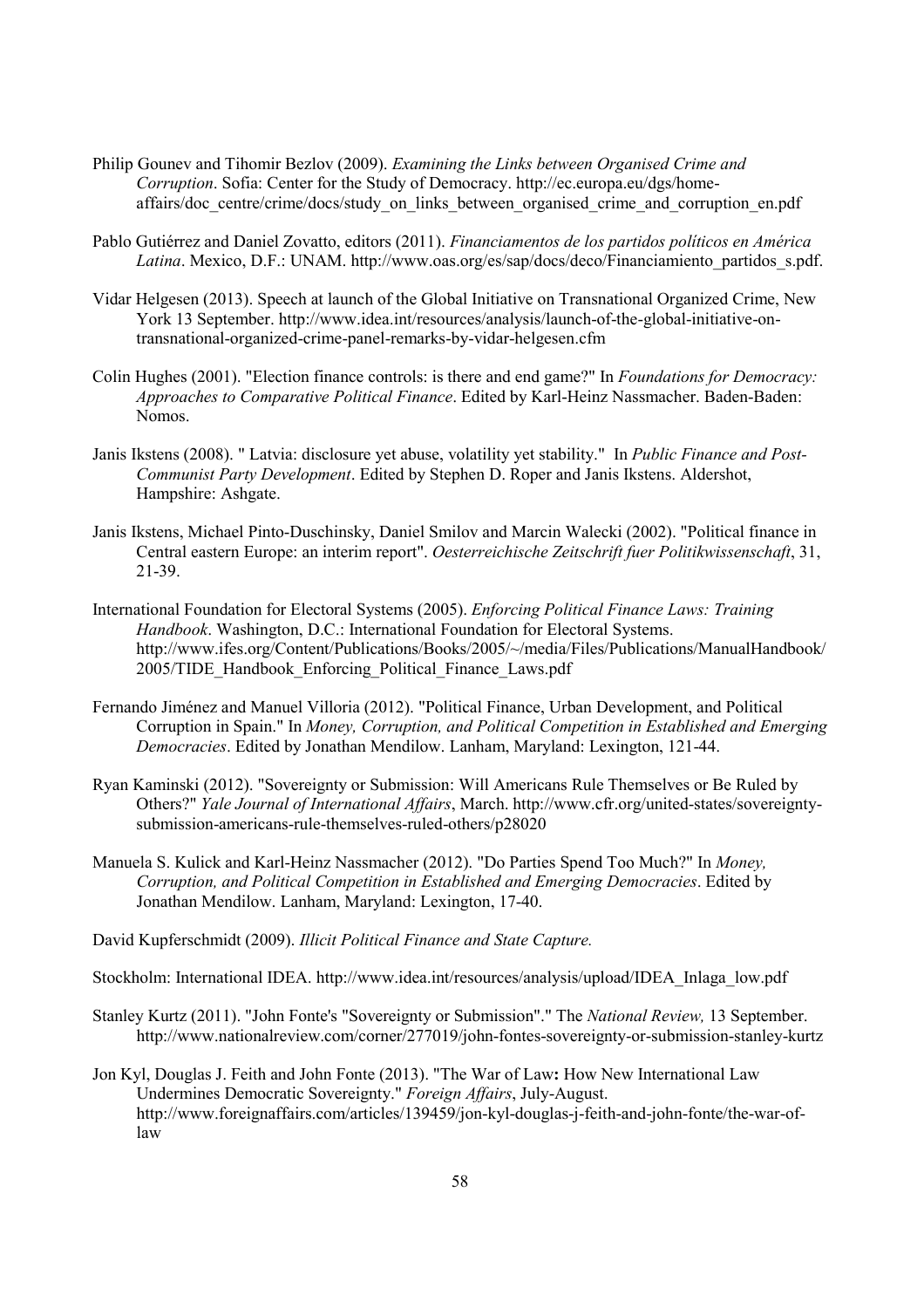- Lawrence Lessig (2009). "Against transparency." The *New Republic*, 9 October. http://www.newrepublic.com/article/books-and-arts/against-transparency
- David B. Magelby (2011). *The Change Election: Money, Mobilization, and Persuasion in the 2008 Federal Elections*. Philadelphia: Temple University Press.
- Carlos Malamud and Eduardo Posada-Carbó, editors (2005). *The Financing of Politics: European and Latin American Perspectives*. London: Institute for the Study of the Americas, University of London.
- Peter M. Manikas and Laura L. Thornton, editors (2002). *Political Parties in Asia: Promoting Reform and Combating Corruption in Eight Countries*. Washington, D.C.: National Democratic Institute for International Affairs.
- http://www.ndi.org/files/1681 asia\_polparties\_050404.pdf
- Jonathan Mendilow and Michael Brogan (2012). "The MSG effects of Public Campaign Funding." In *Money, Corruption, and Political Competition in Established and Emerging Democracies*. Edited by Jonathan Mendilow. Lanham, Maryland: Lexington, 93-119.
- Jonathan Mendilow and Frank Rusciano (2001). "The Effects of Public Funding on Party Participation." In *Foundations for Democracy: Approaches to Comparative Political Finance*. Edited by Karl-Heinz Nassmacher. Baden-Baden: Nomos, 222-39.
- Fransje Molenaar (2010)."The Developments of European Standards on Political Parties and their Regulation." Working Paper Series on the Legal Regulation of Political Parties, No. 4. http://www.partylaw.leidenuniv.nl/uploads/wp0410.pdf
- Karl-Heinz Nassmacher, editor (2001). *Foundations for Democracy: Approaches to Comparative Political Finance*. Baden-Baden: Nomos.
- Karl-Heinz Nassmacher (2009). *The Funding of Party Competition: Political finance in 25 Democracies*. Baden-Baden: Nomos.
- Rory O'Connell (2010). "Realising political equality: The European Court of Human Rights and positive obligations in a democracy." *Northern Ireland Legal Quarterly*, 61 (3), 263 -79.
- http://www.academia.edu/316617/Realising political equality the European Court of Human Rights a nd positive obligations in a democracy
- Magnus Ohman (2010). "An Introduction to European Standards on Political Finance." Washington, D.C.: International Foundation for Electoral Systems. Paper developed for the Electoral Legislation Symposium, Armenia's Proposed Electoral Code and an International Perspective, Yerevan 22-23 November. http://magnusohman.net/attachments/File/European\_Standards\_in\_Political\_Finance.pdf
- Magnus Ohman (2011). "Global trends in the regulation of political finance". Paper prepared for the IPSA-ECPR Joint Conference, University of Sao Paulo, Brazil. Washington DC: International Foundation for Electoral Systems.
- Magnus Ohman, editor (2013). *Financing Politics: The Middle East and North Africa*. Washington, D.C.: IFES.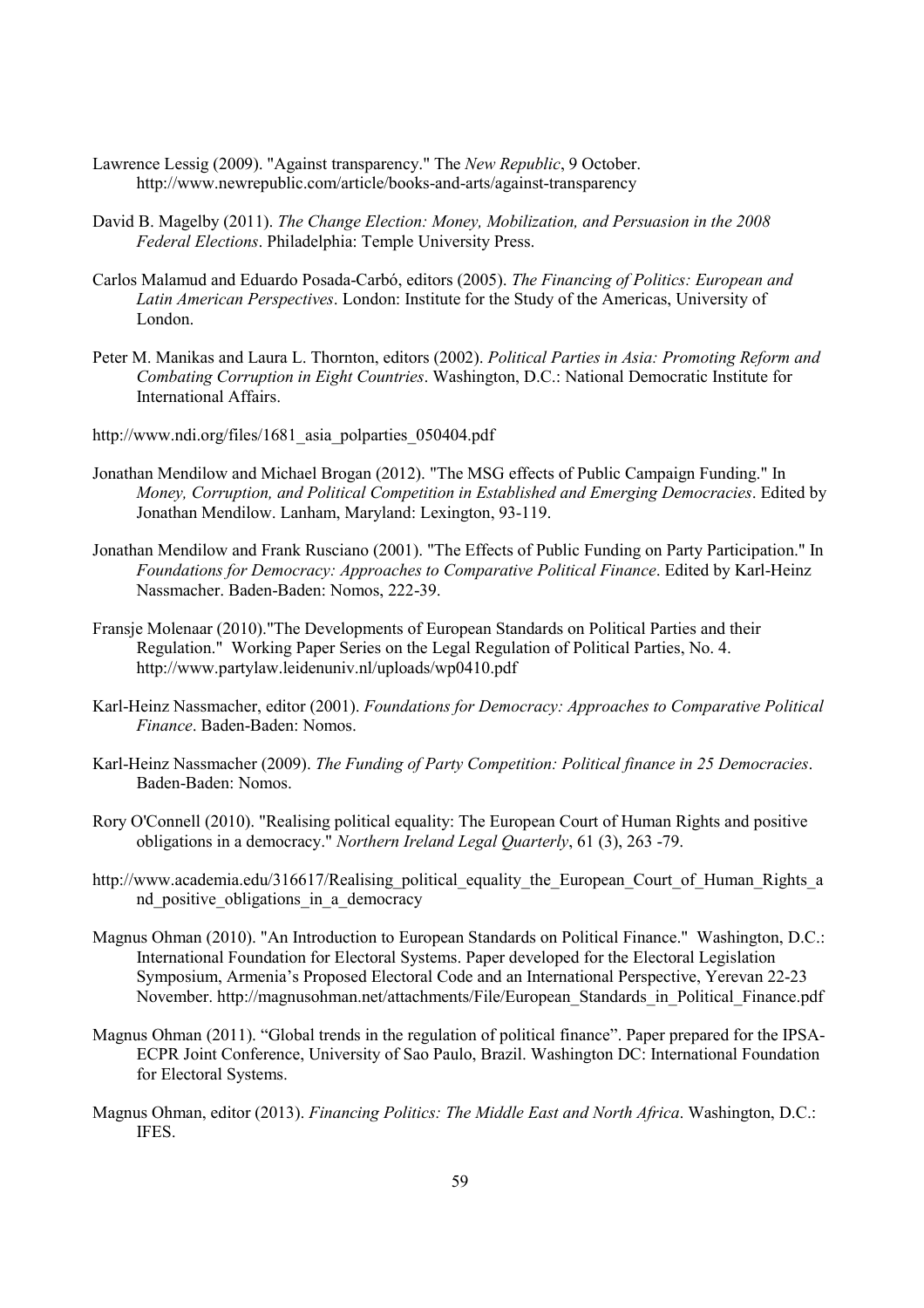- Organisation for Economic Co-operation and Development (2012). *Transparency and Integrity in Political Finance.* http://www.oecd.org/about/membersandpartners/publicaffairs/Transparency%20and%20Int egrity%20in%20Political%20Finance.pdf
- Daniela R. Piccio (2013). **"**A Self-Interested Legislator? Party Regulation in Italy." Working Paper Series on the Legal Regulation of Political Parties, No. 35. http://www.partylaw.leidenuniv.nl/uploads/wp3513.pdf
- Richard Pildes (2010). "Political Parties and Constitutionalism." New York University Public Law and Legal Theory Working Papers. Paper 179.
- http://lsr.nellco.org/cgi/viewcontent.cgi?article=1179&context=nyu\_plltwp
- Michael Pinto-Duschinsky (1981). *British Political Finance 1830-1980*. Washington, D.C.: American Enterprise Institute.
- Michael Pinto-Duschinsky (1991). "The Party Foundations and Political Finance in Germany." In *Comparative Issues in Party and Election Finance*. Edited by F. Leslie Seidle. Royal Commission on Electoral Reform and Party Financing, Research Studies, Volume 4. Toronto: Dundurn.
- Michael Pinto-Duschinsky (1998). "Parties and candidates." In ACE Encyclopaedia, Version 1.0. http://aceproject.org/main/english/pc.
- Michael Pinto-Duschinsky (2001). *Handbook of Funding of Parties and Election Campaigns: Overview*. Stockholm: International IDEA.
- Michael Pinto-Duschinsky (2002). "Financing politics: a global view." *Journal of Democracy*, 13 (4), 69- 86. http://www.u4.no/recommended-reading/financing-politics-a-global-view/
- Michael Pinto-Duschinsky (2003). "Affidavit of Michael Pinto-Duschinsky." Submitted to the High Court of South Africa Western Cape Regional Division in the case of the Institute for Democracy in South Africa v African National Congress and others. http://www.ifes.org/Content/Publications/Speeches/2007/Affidavit-of-Michael-Pinto-Duschinsky.aspx
- Michael Pinto-Duschinsky (2006a). "It's their party and we pay for it." London: The *Sunday Times*, 22 October.
- Michael Pinto-Duschinsky (2006b). "Political Party Funding."*The Role of Parliaments in Curbing Corruption*. Edited by Rick Stapenhurst, Niall Johnston, and Riccardo Pelizzo. Washington, D.C.: World Bank
- Michael Pinto-Duschinsky (2008). *Myths and Realities in British Political Finance*. London: Policy Exchange. http://www.policyexchange.org.uk/publications/category/item/paying-for-the-partymyths-and-realities-in-british-political-finance
- Michael Pinto-Duschinsky (2011a) "International Comparisons." Study prepared for the Inquiry into Party Funding, United Kingdom Committee on Standards in Public Life.
- http://www.public-standards.gov.uk/wpcontent/uploads/2012/11/Pinto\_Duschinsky\_\_\_International\_Comparisons\_August\_2011.pdf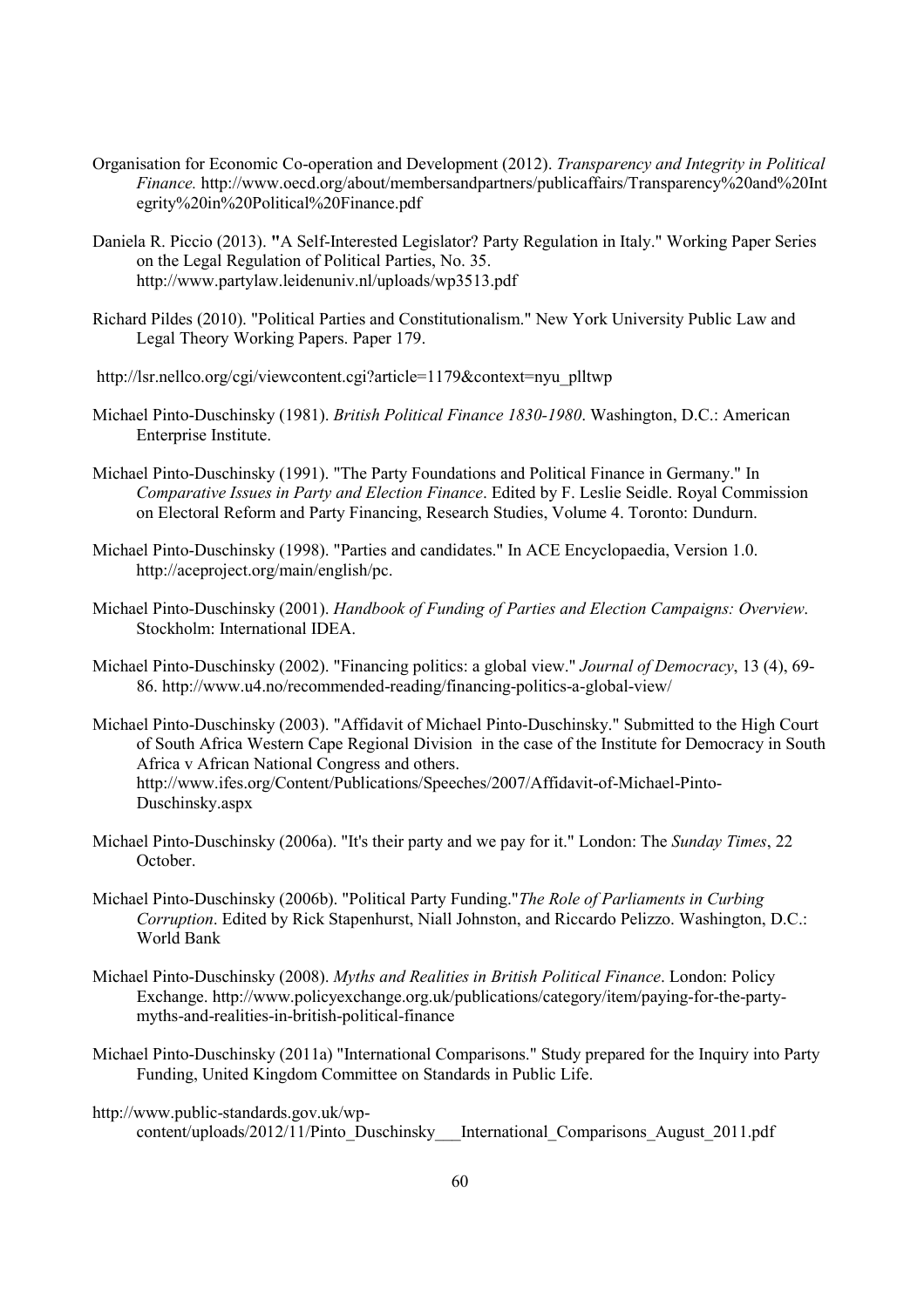- Michael Pinto-Duschinsky (2011b) "The finances of the three largest British political parties, 2005-2010." Study prepared for the Inquiry into Party Funding, United Kingdom Committee on Standards in Public Life.
- http://www.public-standards.gov.uk/wp
	- content/uploads/2012/11/Pinto\_Duschinsky\_\_\_The\_finances\_of\_the\_largest\_three\_British\_political \_parties\_Sept\_2011.pdf
- Michael Pinto-Duschinsky (2011c). "Party funding." In *International Encyclopedia of Political Science*. Edited by Bertrand Badie, Dirk Berg-Schlosser and Leonardo Morlino. Thousand Oaks, California : Sage.
- Ereza Pula (2013). *Financing of Political Parties in Kosovo: Can controllability and transparency help*? Pristina: Group for Legal and Political Studies.
- Wolfgang Rau (2011). "The Group of States against Corruption (GRECO) operation and results from its current Third Evaluation Round." In *Korruptionssbekaemperung als globale Herausforderung*. Edited by Lukas Achathaler, Domenica Hofmann and Mattias Pazmandy. Wiesbaden: VS Verlag, 19-36.
- Stephen D. Roper (2008). "Introduction: The Influence of Public Finance on Post-Communist Party Systems." In *Public Finance and Post-Communist Party Development*. Edited by Stephen D. Roper and Janis Ikstens. Aldershot, Hampshire: Ashgate, 1-10.
- Jacob Rowbottom (2013). "Third Party Spending Controls and the Lobbying Bill." U.K. Constitutional Law Blog, 5 September. http://ukconstitutionallaw.org/2013/09/04/jacob-rowbottom-third-partyspending-controls-and-the-lobbying-bill/

John Samples (2008). *The Fallacy of Campaign Finance Reform*. Chicago: University of Chicago Press

- Susan E. Scarrow (2007). "Political finance in comparative perspective." *Annual Review of Political Science*, 10.
- Lincoln Steffens (2012). *Shame of the Cities*. Dover Publications.
- Allan Sikk and Riho Kangur (2008). "Estonia: The Increasing Costs and Weak Oversight of Party Finance." In *Public Finance and Post-Communist Party Development*. Edited by Stephen D. Roper and Janis Ikstens. Aldershot, Hampshire: Ashgate.
- Daniel Smilov (2007). "Introduction: Party Funding, Campaign Finance, and Corruption in Eastern Europe." In *Political Finance and Corruption in Eastern Europe: The Transition Phase*. Edited by Daniel Smilov and Jurij Toplak. Aldershot, Hampshire: Ashgate.
- Bradley A. Smith (2003), *Unfree Speech: The Folly of Campaign Finance Reform*. Princeton: Princeton University Press
- James M. Snyder, Jr., Stephen Ansolabehere and Erik C. Snowberg (2005). "Unrepresentative Information: The Case of Newspaper Reporting on Campaign Finance." *Public Opinion Quarterly*, 69 ( 2), 213- 231.

http://economics.mit.edu/files/1220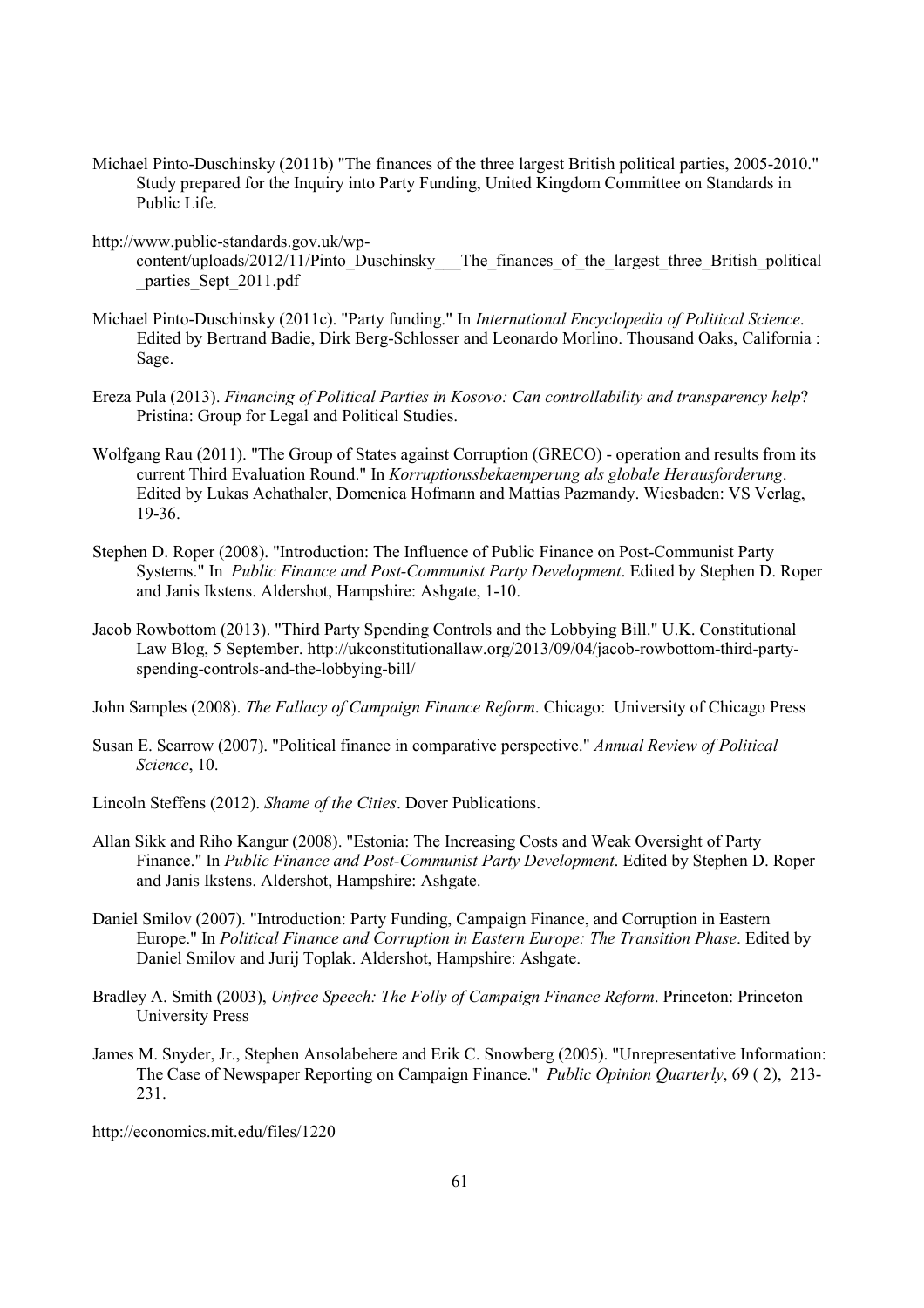- Bruno Wilhem Speck (2013). Brazil: Crime Meets Politics." In *Dangerous Liaisons: Organized Crime and Political Finance in Latin America and Beyond*. Edited by Kevin Casas-Zamora. Washington DC, Brookings Institution Press, 42-75.
- Susan Stokes (2011). "What Killed Vote Buying in Britain?" http://polisci.fsu.edu/csdp/documents/Stokes.pdf
- Transparency International Bangladesh (2013) "Auditor's Report and Financial Statement for … 2011. " http://www.ti-bangladesh.org/index.php/site-map/2011-05-19-11-12-15/financialreports
- Transparency Maldives (2011). *Transparency in Political Financing in Maldives: Crinis Research Project*. http://transparencymaldives.org/transparency/wp-content/uploads/2013/03/crinis.pdf
- Ingrida Unikaite (2008). "Lithuania: Political Finance Regulations as a Tool of Political Manipulation." In *Public Finance and Post-Communist Party Development*. Edited by Stephen D. Roper and Janis Ikstens. Aldershot, Hampshire: Ashgate, 29-44.
- Ingrid Van Biezen (2003). *Financing political parties and election campaigns guidelines*. Strasbourg: Council of Europe.
- http://www.coe.int/t/dghl/monitoring/greco/evaluations/round3/Financing\_Political\_Parties\_en.pdf
- Ingrid Van Biezen (2004). "Political parties as public utilities." *Party Politics*, 10, 701-22.
- Ingrid Van Biezen (2008). "State intervention in party politics: the public funding and regulation of political parties." *European Review*, 16 (3), 337-53.
- Ingrid Van Biezen and Petr Kopecky (2007), "The state and the parties: public funding, public regulation and rent-seeking in contemporary democracies," *European Review*, 16, 337-353.
- Ingrid van Biezen and Fransje Molenaar (2012). "The Europeanisation of Party Politics? Competing Regulatory Paradigms at the Supranational Level." *West European Politics* 35 (3).
- Marcin Walecki (2004) "Ukraine: the authoritarian abuse of disclosure." In Transparency International, *Global Corruption Report 2004*. London: Pluto.
- Marcin Walecki (2005). *Money and Politics in Poland*. Warsaw: Institute of Public Affairs.
- Marcin Walecki (2009). "Practical Solutions for Spending Limits." In Political Finance Regulation: The Global Experience. Edited by Magnus Öhman and Hani Zainulbhai. Washington, D.C.: International Foundation for Electoral Systems. http://www.ifes.org/files/Political\_Finance\_Regulation\_The\_Global\_Experience.pdf
- Paul Whiteley (2013). "Does Regulation Make Political Parties More Popular? A Multi-level analysis of Party Support in Europe." Paper Presented at the conference on 'Contested Legitimacy: Paradoxes in the Legal Regulation of Political Parties' University of Leiden, Netherlands, 23-25 January. http://www.partylaw.leidenuniv.nl/uploads/wp3413.pdf
- Clyde Wilcox, "Transparency and Disclosure in Political Finance: Lessons from the United States." Paper Presented to the Conference on Political Finance and Democracy in East Asia: The Use and Abuse of Money in Campaigns and Elections, National Endowment for Democracy and Sejong Institute, Seoul, June 28-30, 2001.